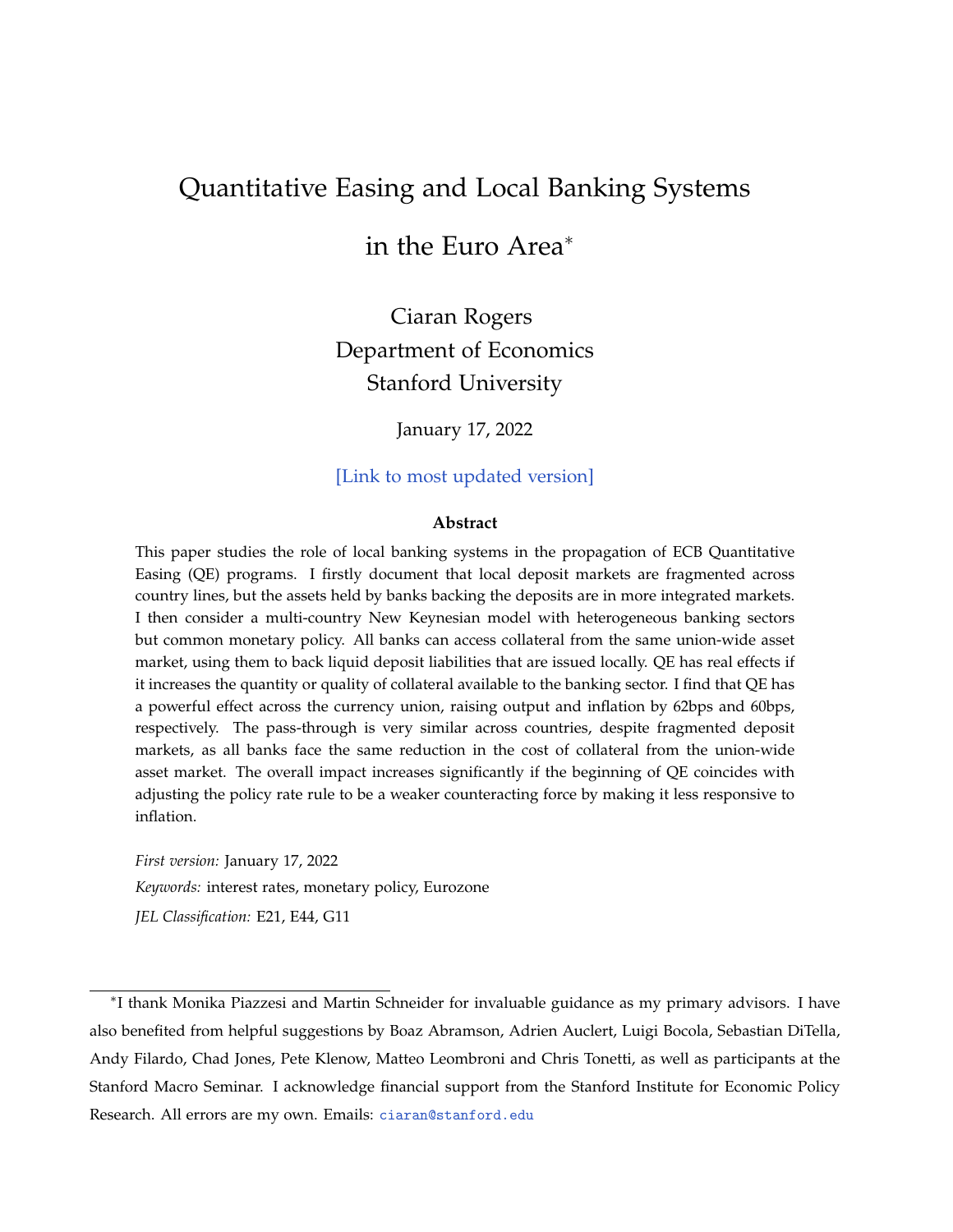## **I. Introduction**

In recent years, the ECB has increasingly relied on central bank asset purchases as the main monetary policy tool for achieving its mandate. Understanding how it impacts unionwide inflation is therefore of central importance to policymakers. Existing literature has primarily focused on how asset purchases are expansionary by raising the capacity of banks to lend to the private sector. In particular, asset purchases are seen to improve the lending capacity of banks in two ways: firstly by replacing risky assets on bank balance sheets with safe, liquid reserves, and secondly by bolstering the market value of assets purchased that are also held by banks, thereby enhancing bank net worth.

Although considerable attention has been given to the bank lending channel, what is less well understood is how QE transmits into the real economy through the liability side of banks. In particular, there is a lack of focus on the effect QE has on the ability of banks to provide liquidity services to households in the form of deposit liabilities.

The goal of this paper is to assess the role that liquidity provided by banks plays in the pass-through of central bank asset purchases into output and inflation in the Euro Area. Although banks undertake a variety of business activities, this paper focuses on the liquidity provision business, the line of business that constitutes the bulk of bank balance sheets. It involves the issuance of deposits, backed by assets of varying collateral quality. The collateral quality of an asset is the ability for banks to borrow short-term against it, in the event of facing deposit withdrawals. This banking function is important for the real economy because the liquidity service offered by deposits enhances private consumption. ECB QE programs interact with this line of business by providing banks with high quality collateral, namely reserves, against which they can issue new liquid liabilities to households.

I begin by documenting two key characteristics of the deposit provision business of banks. Firstly, deposit markets are highly fragmented across country lines. There is a lack of foreign presence in local markets, either through direct cross-border branching or the ownership of foreign subsidiaries, due to burdensome regulatory requirements. This opens the door to heterogeneity in local characteristics and so responses to union-wide monetary policy. Secondly, on the other hand, the collateral asset markets backing deposits are not fragmented but, in contrast, are much more integrated. A large portion of assets held are allocated to either reserves, debt securities or interbank lending, all of which are tradable assets.

To quantify the effect of asset purchasing programs union-wide, and the potential heterogeneity across countries caused by the segmentation observed in banking sectors, I develop a two-region New Keynesian model with heterogeneous banks. The modelling framework builds on the open economy New Keynesian setup of [Clarida et al.](#page-49-0) [\(2002\)](#page-49-0) by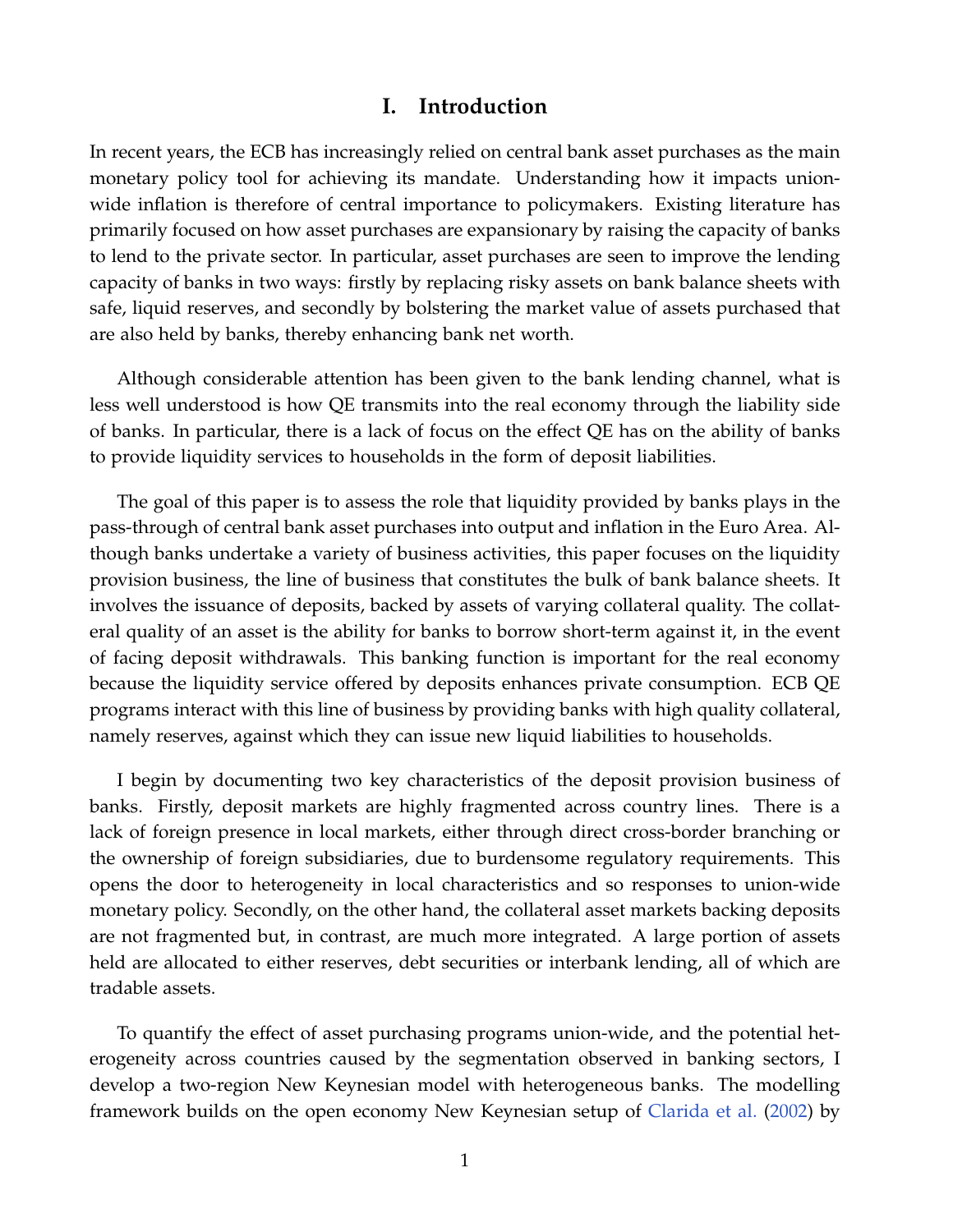adding banks whose debt, termed deposits, provide liquidity services to domestic households. Intuitively, deposit holders value them for their liquidity as they are useful for making payments for consumption. More deposits is expansionary as their liquidity services are complementary to consumption. As deposits offer a liquidity service to households, they are willing to accept a lower interest rate to receive this service. This makes them a cheaper source of funding and so banks would ideally fund themselves entirely with deposits.

The issuance of deposits, however, is limited by the leverage constraint. Banks can only issue deposits if backed by collateral that they hold. The higher the supply and quality of these assets held, the more deposits they can issue. Collateral is provided by both the private sector, such as firm loans, as well as the central bank in the form of reserves. This is where central bank asset purchases matter: it changes the supply of collateral available to banks to back deposits.

The model captures the collateral channel of asset purchases: buying privately held assets in exchange for reserves adjusts the supply of collateral for banks. From the perspective of banks, central bank reserves are the highest quality collateral, but they also use private sector assets, such as firm equity or firm loans, as collateral to back deposits. When the central bank engages in asset purchases, it sells reserves in exchange for private sector assets, thereby affecting the composition of available collateral to banks. The worse the collateral quality of assets purchased, the larger the increase in quality-adjusted collateral supply, thereby enhancing the ability of banks to issue more deposits to households. More deposits then enhances consumption in the local economy due to the consumption-deposits complementarity.

The strength of the collateral channel depends on model parameters that are carefully chosen. I begin with three key steps. Firstly, I observe that the ECB mainly purchased assets from non-bank investors during QE, and is defined so in the model. This matters because, from the perspective of banks, QE is an outright increase in collateral supply, not merely a swap of poorer into higher quality collateral. Secondly, I obtain bank leverage from country-level banking statistics. This determines how many new deposits are issued with the new collateral supply. Finally, in order to understand the degree of complementarity between deposits and consumption, I estimate deposit demand elasticities using long timeseries data. I find that deposit demand is quite inelastic to its price, implying a significant degree of complementarity.

I determine remaining model parameters and structural shocks using Bayesian estimation. I estimate the model with data on nine variables: five macro variables (output and inflation per region plus the policy rate) and four financial sector variables (deposit spread per region, private collateral quality, reserve supply), for the period 1999-2020 i.e. since the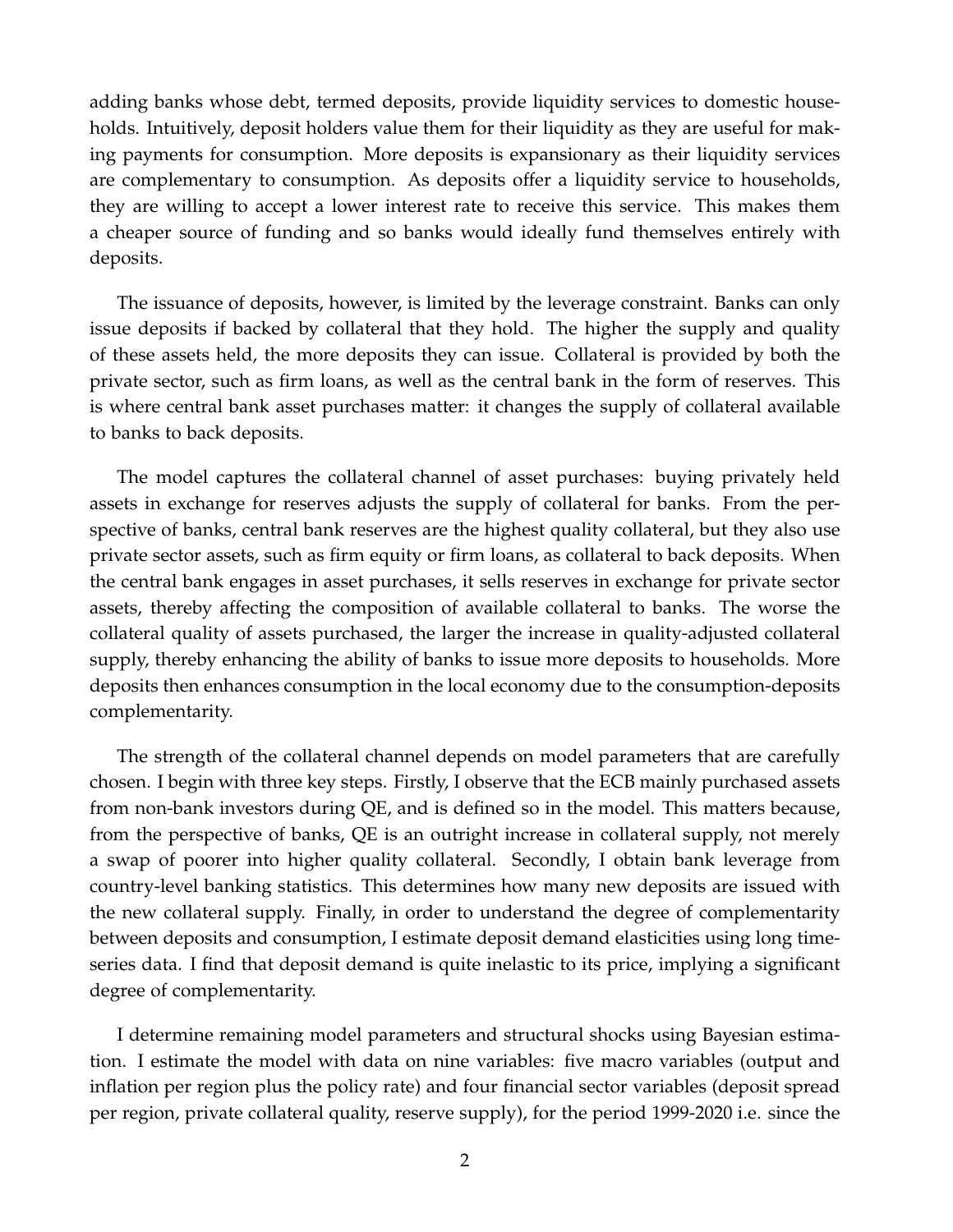inception of the Euro. The deposit spreads capture the degree of scarcity in deposit supply, while the latter two observables capture the variation in the supply of collateral available to banks to back deposits. The idea here is to capture how shocks to collateral supply in the form of reserves channels through the banking sector and into the macro variables. The estimated parameters that govern the strength of the pass-through are those that determine a) the degree of complementarity between consumption and deposits, and b) the stochastic process of QE shocks.

The sample period is split into two based on the prevailing monetary policy framework of the time: the scarce reserves regime (1999-2014) vs. the ample reserves regime (2015 onwards). The ample regime is one where asset purchases financed by reserves are an active part of the central bank toolkit. In this regime, reserves supply can be set independently of the policy rate on reserves. This is in contrast to the scarce regime where reserves supply is not a separable policy tool but instead is endogenously determined to implement policy decisions on two rates: interbank (MRO) rate and the reserves rate (overnight deposit facility). This distinction in regime is important because only in the ample regime is asset purchases a feasible policy tool.

My modelling framework allows for both types, where I show that the differences can be summarized simply as a different rule on reserve supply. I then decide that the structural break in regime from a scarce to an ample one occurs in early 2015 at the beginning of the ECB's Public Sector Purchasing Programme (PSPP), the main asset purchasing program undertaken pre-COVID-19. As a result, I estimate the parameters governing the QE shock process in the ample regime sub-sample alone, with the rest of the parameters estimated using the scarce regime sub-sample.

My estimation uses as many structural shocks as target variables. This allows me to fully explain the variation in the target variables within my sample period through the lens of my log-linearized model, and in particular understand the contribution made by the variation in central bank reserves. As a preliminary step, I find that the historical decompositions of macro variables, and the estimates of key preference and policy parameters, are broadly in line with existing Euro Area literature.

I find that QE policy between 2015 and 2018 raised union-wide output by up to 60bps and inflation by 62bps, peaking in the year 2017. The ECB's program involved an expansion of the central bank that raised reserve supply by almost 40% of quarterly GDP. As this was used to finance purchases of assets against mostly non-bank counterparties, this had a large effect on the supply of collateral for banks. By boosting the supply of deposits by banks, this had an expansionary effect because the liquidity service offered by deposits complements consumption. This counteracted the negative supply shocks driven by the decline in collateral quality of non-reserve assets in the Periphery.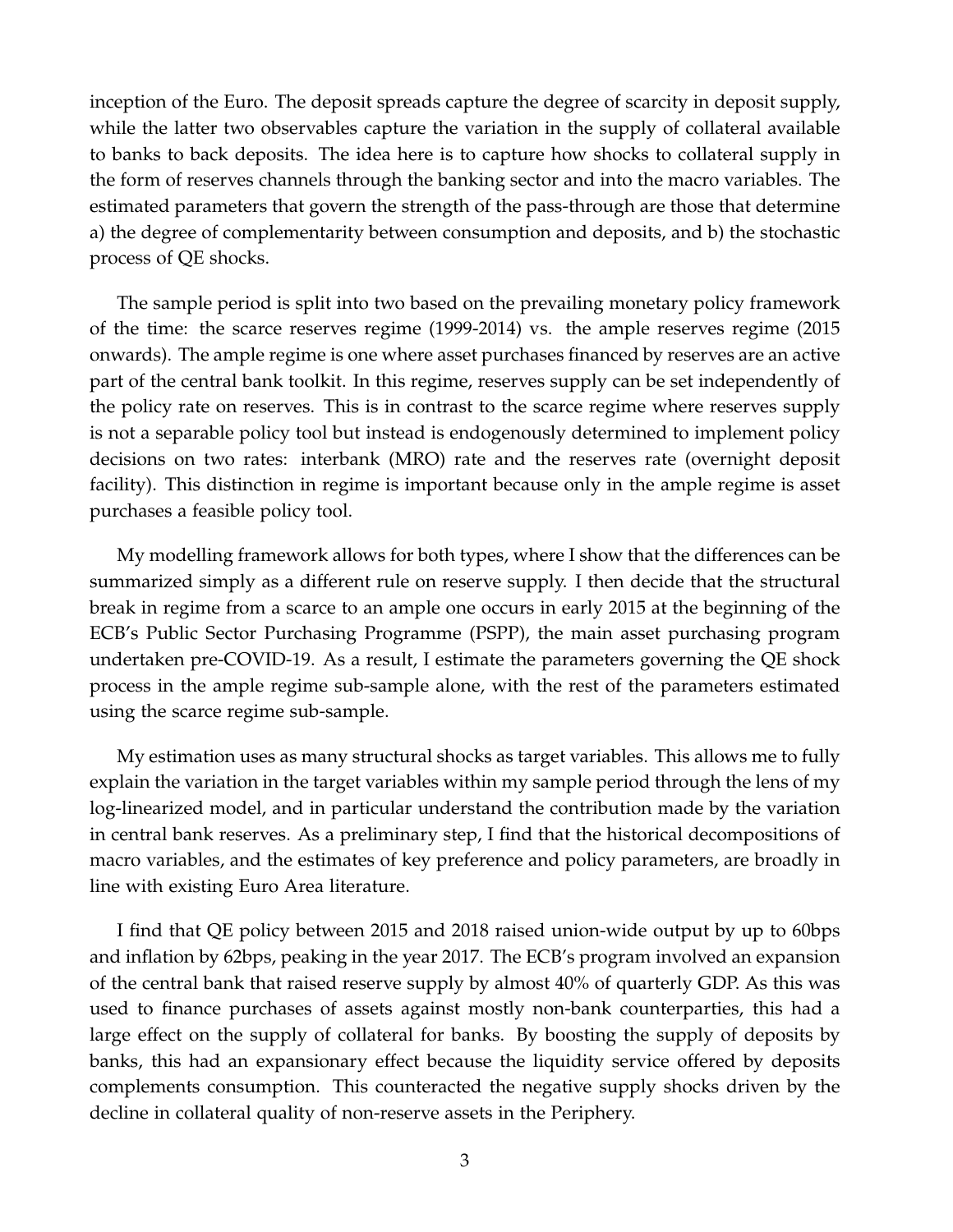The effect of QE is broadly similar across regions, despite the fragmented deposit markets and heterogeneous deposit demand elasticites across regions. Crucially, this is because of the integrated collateral market, in particular the market for reserves. As banks in either region can access central bank reserves at the same price, then the marginal cost of collateral is equated across regions. As a result, if there is a negative shock to the supply of collateral originating from one region, this scarcity increases the demand for reserves in that region. This drives up the price of reserves and so the marginal cost of collateral for all banks, causing the scarcity to be felt equally union-wide. This means that, although the transmission mechanism depends on the collateral quality and counterparty of assets purchased, the geographical location of the assets held is irrelevant.

The size of the impact of QE purchases on output and inflation in the currency union is bolstered if the Taylor rule is less responsive to inflation. The Taylor rule is estimated from the first scarce regime sub-sample, and I use this within the ample regime as our baseline. However, QE was also implemented within a period where forward guidance was also actively used. Indeed, this motivated [Andrade et al.](#page-48-0) [\(2016\)](#page-48-0) and [Coenen et al.](#page-49-1) [\(2018\)](#page-49-1) to consider the impact of ECB QE when the policy rate is temporarily unresponsive to inflation. Instead, I consider a counterfactual where I decrease the parameter governing sensitivity to inflation from the mode to the 5th percentile of the estimated posterior distribution. I find that aggregate responses rise to 80bps and 110bps for union-wide output and inflation, respectively. This stark increase in the inflation response, despite the Taylor principle still holding, is because inflation itself begins to replace a more passive Taylor rule as a stabilisation tool in response to asset purchases. Higher inflation dilutes the effect of a shock to nominal reserves on real reserve supply, which stabilises the economy in the longer run but induces temporarily higher inflation today.

## *A. Related Literature*

This paper adds to the existing literature that attempts to understand the impact of ECB asset purchases within a DSGE framework. The bulk of existing work focuses on how asset purchases operate through the bank lending channel: by buying risky assets from banks and replacing them with safe and liquid reserves, banks can use this renewed balance sheet capacity to extend credit to firms. [Coenen et al.](#page-49-1) [\(2018\)](#page-49-1) investigate this channel by firstly building on the ECB's workhorse DSGE framework described in [Christoffel et al.](#page-49-2) [\(2008\)](#page-49-2) and incorporating a detailed financial sector. [Andrade et al.](#page-48-0) [\(2016\)](#page-48-0) do similar analysis but instead apply the work of [Gertler and Karadi](#page-49-3) [\(2013\)](#page-49-3) to the Euro Area context.<sup>[1](#page-0-0)</sup> I instead focus on the collateral channel. By supplying banks with high quality collateral, they can issue new liquid liabilities that are valuable to households. The mechanism also strengthens

<sup>&</sup>lt;sup>1</sup>[Burlon et al.](#page-48-1) [\(2016\)](#page-48-1) do similar analysis but instead focus on asset purchases being effective because of financial segmentation rather than through net worth constraints.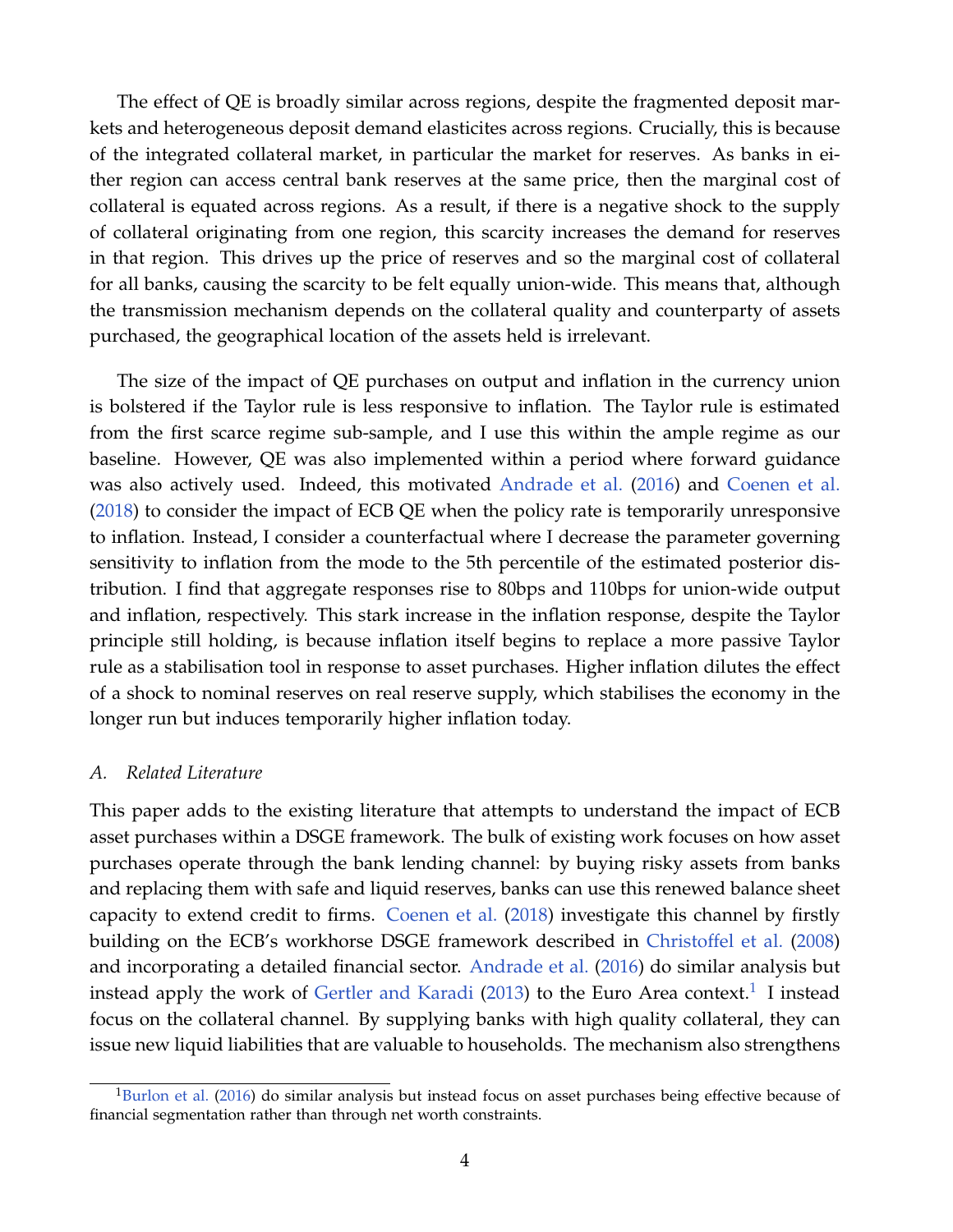significantly with a slightly less responsive Taylor rule, but not necessarily one that needs to face a zero lower bound constraint.

More generally, less focus has been given to understanding how asset purchases impact the macro economy through the liability side of bank balance sheets. [De Fiore et al.](#page-49-4) [\(2019\)](#page-49-4) show how asset purchases flood the interbank market with liquidity that dampens spillovers caused by shocks to money markets, where the type of shocks are motivated by recent observations concerning the interbank funding market within the Euro Area.<sup>[2](#page-0-0)</sup> This paper instead considers a different liability issued by banks: deposits, and abstracts from banks experiencing unfavourable liquidity shocks. The liquidity service offered by them is important to households. Asset purchases help the banks issue deposits because a by-product of the purchases is a release of high-quality collateral (reserves) that can back deposit issuance.

This paper contributes to a large literature concerning New Keynesian models with financial frictions, dating back to [Bernanke et al.](#page-48-2) [\(1999\)](#page-48-2). More recent work, motivated by the financial crisis, has paid more attention to frictions in the banking system as sources of amplification, as in [Gertler and Karadi](#page-49-5) [\(2011\)](#page-49-5), [Christiano et al.](#page-48-3) [\(2012\)](#page-48-3) and [Wang](#page-51-0) [\(2018\)](#page-51-0), amongst others. [Bocola](#page-48-4) [\(2016\)](#page-48-4) considers the impact induced by the exposure of Euro Area banks to sovereign debt amidst the sovereign debt crisis. This paper takes a different approach by abstracting from net worth constraints and assuming no equity adjustment costs. Given the major push within the EU to shore up the capital buffers of banks via the Bank Recovery and Resolution Directive (BRRD), to some success, it is worth understanding how QE works when banks are in fact well-capitalised. Instead, the friction here is a scarcity of collateral assets that can be used to back the medium of exchange.

This paper adds to the literature on the cost channel of interest rates, in other words, the appearance of interest rates directly in the marginal cost of firms. The interest rates traditionally appear in level terms, based on the need to prepay working capital (see [Chris](#page-48-5)[tiano et al.](#page-48-5) [\(2005\)](#page-48-5) and [Ravenna and Walsh](#page-50-0) [\(2006\)](#page-50-0)). Instead, I have interest rates appearing in the form of spreads. Firstly, the deposit spread positively affects marginal cost through the complementarity of deposits and consumption. Higher deposit spreads reduce deposit demand, lowering consumption demand because of the complementarity. This reduces the desire to supply labour to finance the purchasing of goods, thereby driving up wages. Secondly, the collateral premium on loans reduces the marginal cost of firms. In my setup, more output gives the firm access to a cheap source of additional funding in the form of bank loans. The "cheapness" is derived from the collateral value attached to firm loans by banks. Banks are therefore willing to lend at a lower rate, ceteris paribus.

<sup>&</sup>lt;sup>2</sup>For a detailed discussion regarding recent trends in Euro Area money markets, see [Corradin et al.](#page-49-6) [\(2020\)](#page-49-6).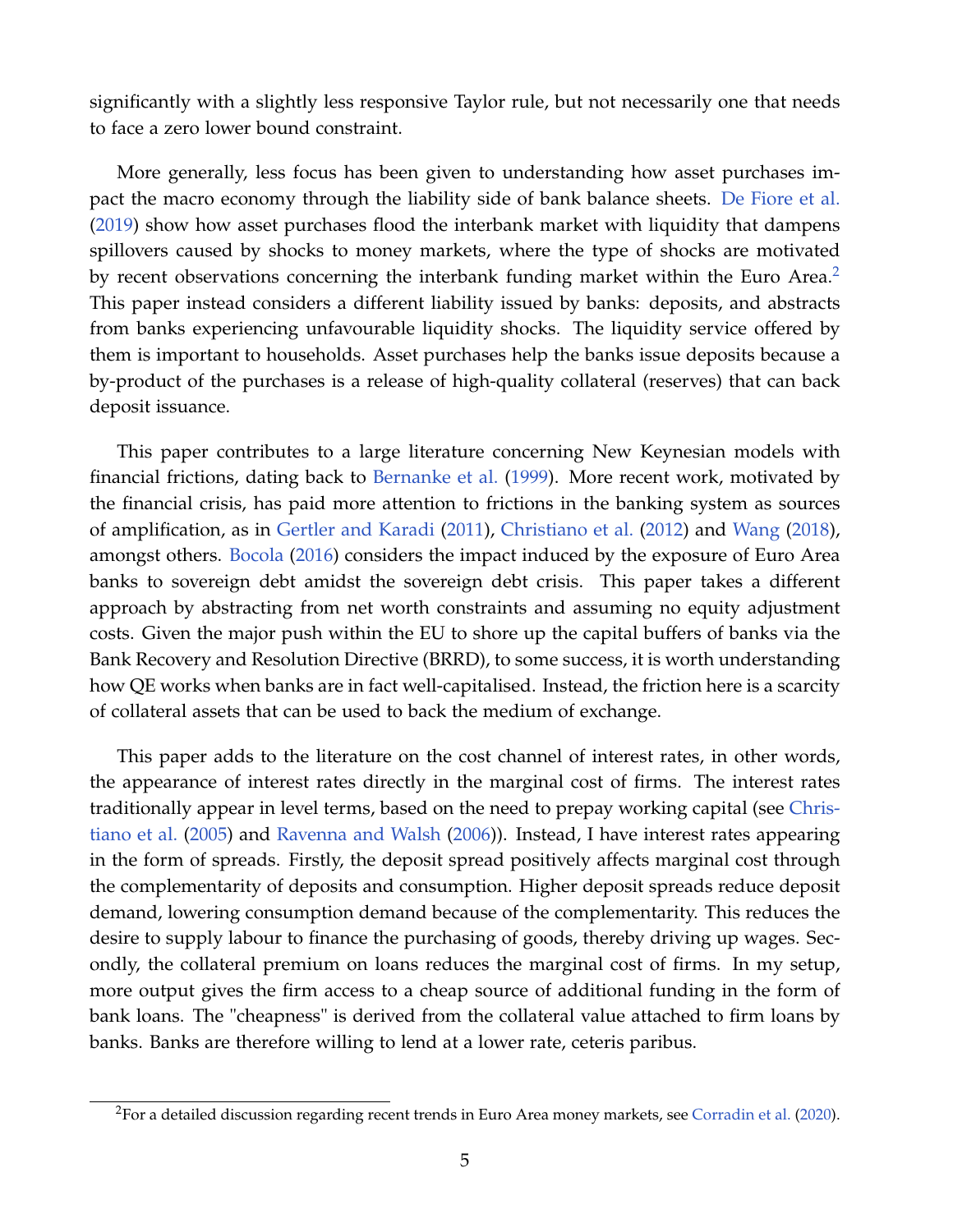Finally, this paper relates to the literature that incorporates a convenience yield on as-sets that back the medium of exchange, as in [Lenel et al.](#page-50-1)  $(2019)^3$  $(2019)^3$  $(2019)^3$  Similarly to [Piazzesi](#page-50-2) [et al.](#page-50-2) [\(2021\)](#page-50-2), I allow for two types of regimes: one where reserves exhibit just a collateral premium (i.e. ample regime) vs. one where reserves also have a liquidity premium (i.e. scarce regime). In both regimes reserves are valuable because they back the issuance of the medium of exchange, deposits. In this paper, I add an international dimension and examine regions across the Euro Area. The collateral market for reserves turns out to be very important: as it is accessible to all banks within the union, the effect of QE is broadly similar across countries despite fragmented local deposit markets.

The paper is structured as follows. Section 2 outlines the data sources used for the facts that I document regarding the banking sector in Section 3. The modeling framework is described in Section 4, followed up in Section 5 by a detailed analysis of the structural shocks considered. Section 6 outlines how the model is calibrated and estimated, using it to present the results of my main monetary policy counterfactuals.

## **II. Data**

I demonstrate two key features of the banking sector within the Euro Area that motivate the subsequent modelling framework: (i) local deposit markets are fragmented, and (ii) the markets for assets backing these deposits are significantly more integrated. In order to do so, I utilise data sources that allow me to observe a detailed breakdown of bank balance sheets at the country level, splitting each component of assets and liabilities by residency and counterparty. Complementary bank-level data on customer deposits allows me to more convincingly argue the fragmentation of local deposit markets.

Throughout my analysis, I focus on six member states: Germany, France, Netherlands, Italy, Spain and Portugal, representing over 86% of Euro Area GDP. I divide the sample into two regions based on GDP levels: Core (France, Germany, Netherlands) vs. Periphery (Italy, Spain, Portugal).

#### *A. ECB Balance Sheet Indicator (BSI) Database*

Compiled by the ECB, the BSI database provides a monthly breakdown of bank balance sheets at the country level for each Euro Area member state, from 1999 to Present. It conveys a detailed split by residency and counterparty of the main asset classes held and liabilities issued.

Three entities report to the BSI: credit institutions, other deposit-taking corporations and money-market funds. Ideally, I would like to strip out money market funds as my

<sup>&</sup>lt;sup>3</sup>See, for example, [Kiyotaki and Moore](#page-50-3) [\(2005\)](#page-50-3) and [Williamson](#page-51-1) [\(2012\)](#page-51-1).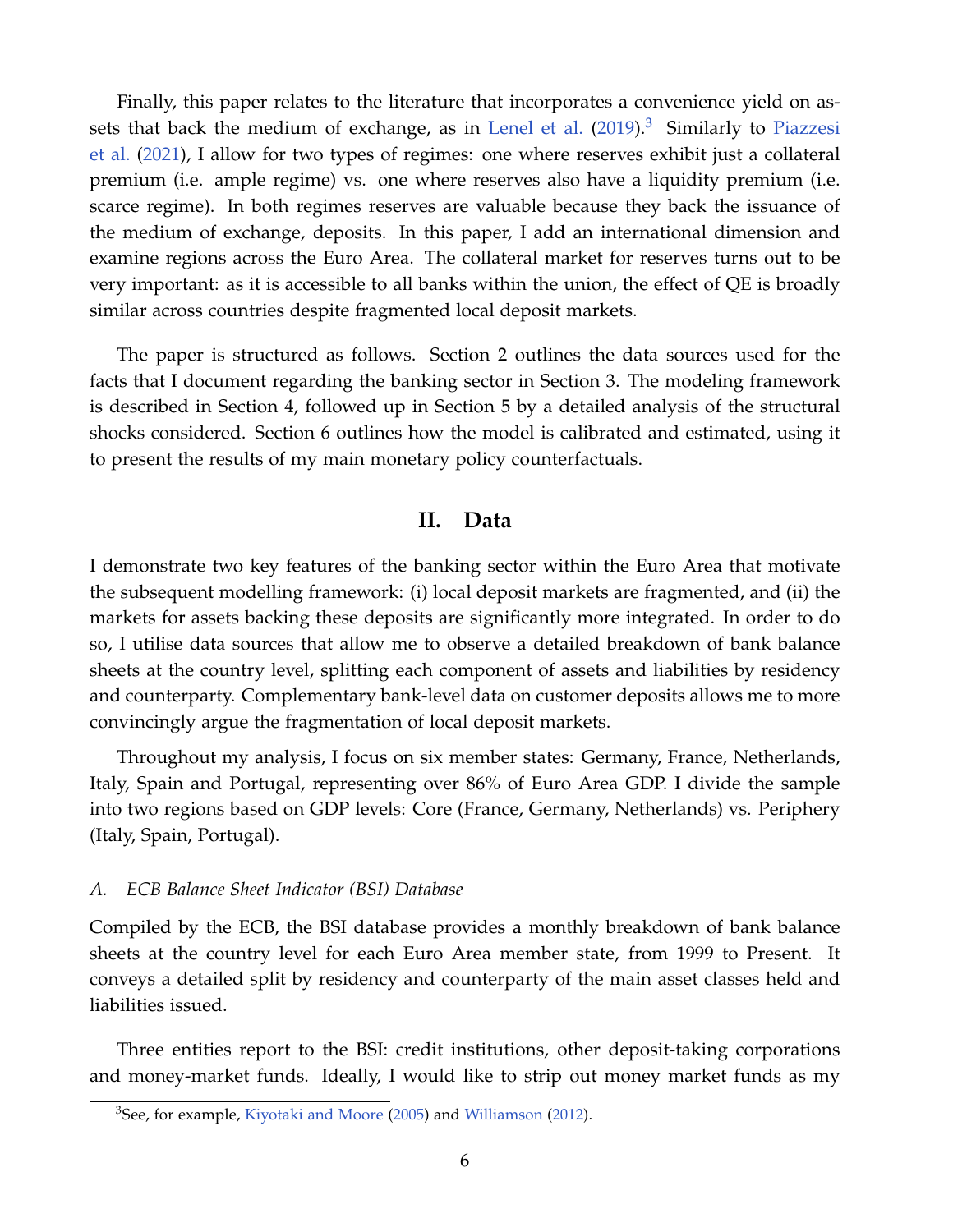focus is on deposit-taking institutions. However, this is not possible with the available data. Luckily, this is not a major issue as it consolidates less than 3% of the total assets of this reporting population, and is concentrated mostly in small country havens (Ireland and Luxembourg) that are not part of the central analysis. $4$ 

The BSI operates under a "host" residency principle, where an MFI parent only con-solidates subsidiaries operating within the same country of residence.<sup>[5](#page-0-0)</sup> This means that subsidiaries in separate countries are treated as different entities. This is crucial for my analysis as I want to understand how the banking sector looks like across countries, which requires me to split the operations of multi-country banking groups along country lines. This BSI Dataset achieves this.

I focus on the liquidity provision business of banks, which involves the issuance of deposits to the private sector, backed by assets of varying collateral quality. As a result, the key item of interest is deposits, which is defined by the BSI as any non-marketable liability instrument. Deposits are split by residency (domestic, intra-Euro Area (EA), outside EA) and counterparty (includes households, non-financial corporations, other financial institutions (OFIs), monetary financial institutions (MFIs)). Within MFIs, I can see if it is facing the central bank, intra-group entities or other MFIs. This granularity in counterparty will prove to be extremely important for deciphering banking sector characteristics later on.

Beyond deposits, the BSI database also exhibits useful details on many other balance sheet items, such as loans, debt, equity held and MMF shares held for assets, as well as debt issued and capital plus reserves on the liability side.

#### *B. BvD Bank Orbis Dataset*

Compiled by Bureau van Dyke, the Orbis Dataset contains yearly snapshots of balance sheet data at the bank level. This dataset is complementary to the BSI as it is at a more granular entity level but at the expense of less granularity in terms of balance sheet items. As a result, I will only be using the item "Customer Deposits" in my analysis, in other words, the stock of deposits issued to households and non-financial corporations. Conveniently, it contains unconsolidated balance sheets, meaning I can isolate the balance sheets of individual subsidiaries of banking groups operating in a country other than the location of its parent. This will allow me to get a sense of market structure at the country level, as I will elude to later.

<span id="page-7-0"></span> $4$ The MMFs are concentrated in a subset of countries, where (35%, 29%, 28%) are domiciled in France, Luxembourg and Ireland, respectively, representing (4%,27%,22%) of their respective MFI balance sheet.

 $5$ Residency is where the MFI's "centre of predominant economic interest is in that country".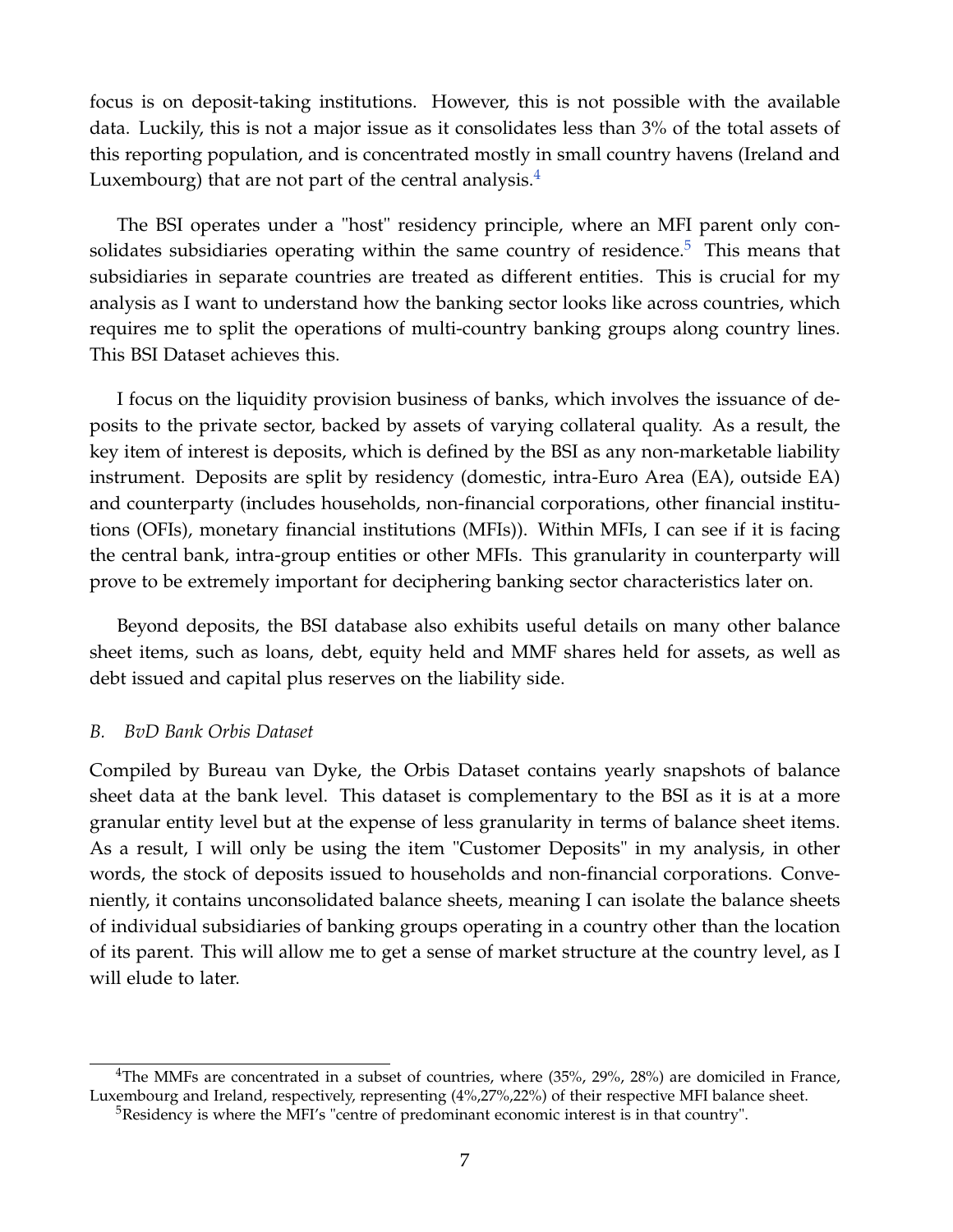<span id="page-8-0"></span>

| Assets                     | Liabilities                 |
|----------------------------|-----------------------------|
| Central Bank (CB) Reserves | Central Bank (CB) Borrowing |
| Interbank Lending          | <b>Interbank Borrowing</b>  |
| Debt & Equity Held         | Debt Issuance               |
| Loans                      | Deposits                    |
| <b>Remaining Assets</b>    | Capital and Reserves        |
|                            | Remaining Liabilities       |

**Table I.** Bank Balance Sheet Structure

## **III. Empirical Results**

I demonstrate two key characteristics of banking sectors within the Euro Area. On the one hand, local deposit markets are fragmented along country lines. On the other hand, the assets held by banks to back the issuance of these deposits are in more integrated markets within the Union. As these observations concern the liquidity provision business of banks that I care about, I must firstly construct the balance sheet of this line of business from the headline composition.

I begin by defining the basic structure of the bank balance sheet. Table [I](#page-8-0) breaks it down based on the data available from the MFI BSI Dataset. From this structure, I construct the liquidity provision business of banks by taking the following two broad steps:

**Step 1**: Subtract from assets any liabilities that are explicitly senior to deposits.

If a liability is more senior to deposits, it implies that it has priority in repayment over deposits from the assets on the balance sheet, conditional on bank default. In the context of banks, these liabilities take the form of secured funding, where they have the exclusive claim to a certain set of assets on the bank balance sheet, and so are essentially repaid before deposits.<sup>[6](#page-0-0)</sup> As a result, they act to synthetically induce leverage in underlying asset positions backing deposits.

Secured funding takes either of the following forms:

(i) Central Bank Borrowing

The funding provided by the ECB operates under several strands. Firstly, they offer funding through their Main Refinancing Operations (MROs), which involves 2-week

 $6$ In support of this argument, the seniority of secured liabilities over deposits is recognised in Article 44(2) of the Bank Recovery and Resolution Directive (BRRD). The BRRD outlines arrangements to be taken at the national level when banks fail.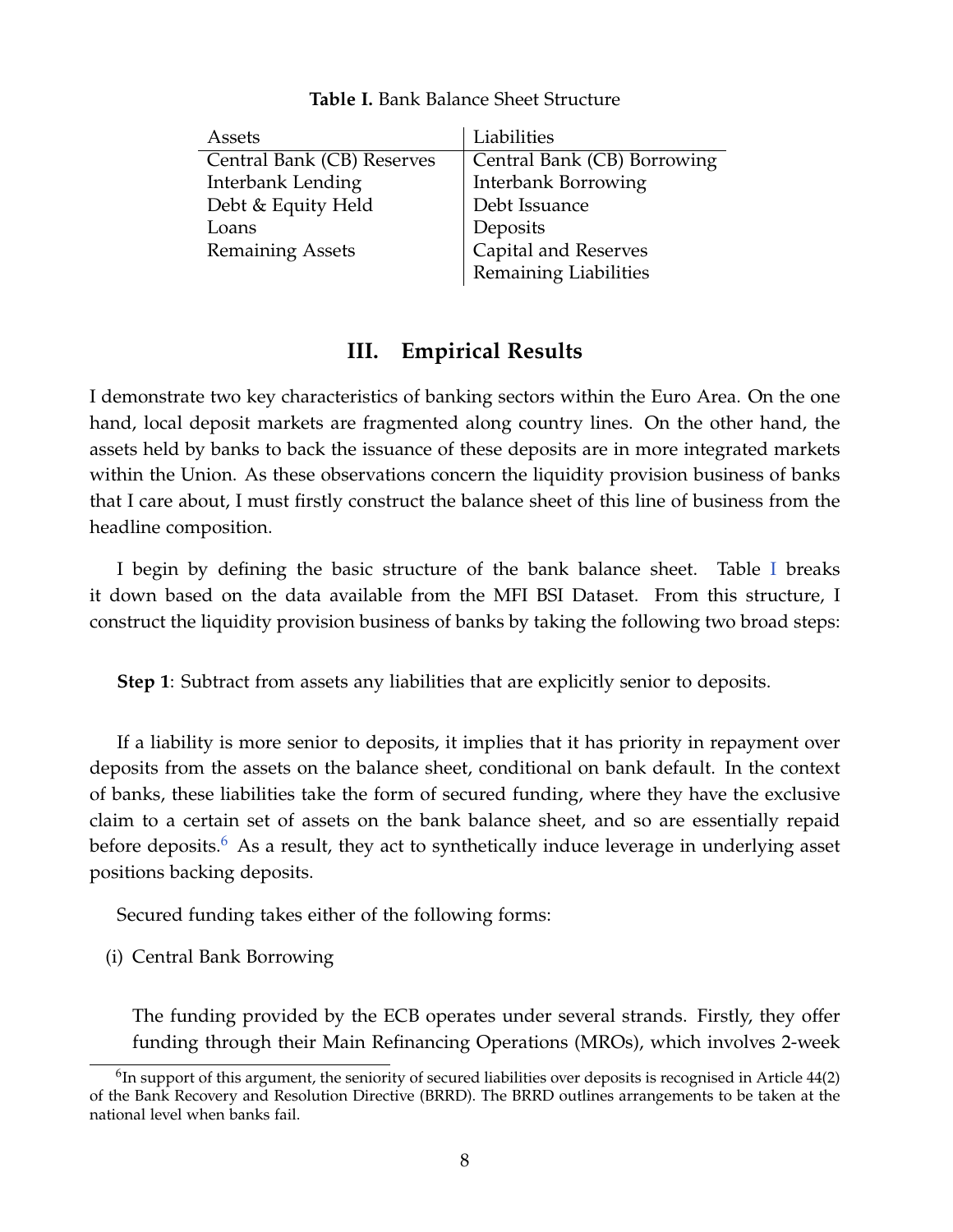secured funding at the MRO policy rate. Secondly, the ECB lends to banks overnight at the Marginal Lending rate at a premium to the MRO rate. Thirdly, and more recently, the ECB lent long-term (3-4 years) on a secured basis via Long-Term Refinancing Operations (LTROs) as a way of mitigating funding uncertainty for European banks. As shown in Figure [A.3,](#page-54-0) in recent times ECB lending has been done almost exclusively through LTROs, a form of secured funding.

(ii) Interbank Borrowing

This consists of deposits where the counterparties are other Monetary Financial Institutions (MFIs). It includes transactions with Central Counterparties (CCPs), which are part of OFIs within the BSI but represent secured transactions through a third party as an intermediary. As I am analysing banks at the country level, I exclude transactions within-country. The resulting amount of Interbank positions as a share of assets/liabilities is illustrated in Figure [A.2.](#page-53-0) What I observe is that, on average, Interbank Borrowing encompasses 5% of total liabilities, and so is an important funding source.

A key characteristic of this funding source is that the vast majority of interbank funding is secured. As demonstrated in [Corradin et al.](#page-49-6) [\(2020\)](#page-49-6), over 95% of total interbank funding is now secured. As a result, it lies senior to deposits.

(iii) Secured Debt Issuance

An additional source of secured funding is through the issuance of secured debt. In the BSI, I observe the overall debt issuance, but not the secured vs. unsecured split. To garner estimates for this split, I turn to the reporting requirements made by all Significant Institutions (SIs) to the European Banking Authority (EBA).<sup>[7](#page-0-0)</sup> According to the EBA Report on Funding Plans (2019), based on the SI reporting requirements, approximately 35% of long-term debt issuance is secured.

To understand this more deeply, I exploit the bank-level data on the securedunsecured debt splits provided by all the SIs across the full set of maturities. They are split amongst Globally Systemically Important Banks (G-SIBs) and non-G-SIBs. According to [Veron](#page-50-4) [\(2017\)](#page-50-4), as of end-2015, they represent over 85% of bank assets in the Euro Area, and so provides us with a good picture of debt issuance union-wide. Table  $\overline{II}$  $\overline{II}$  $\overline{II}$  presents the results for end-2019. In column 2, we can see that the secured shares are, on average, higher in the Periphery vs. the Core. The driver of this is the

 $7$ According to the ECB, "they are a list of banks made by the EBA that are considered to be sufficiently large to exhibit systemic importance both nationally and globally within the Euro Area".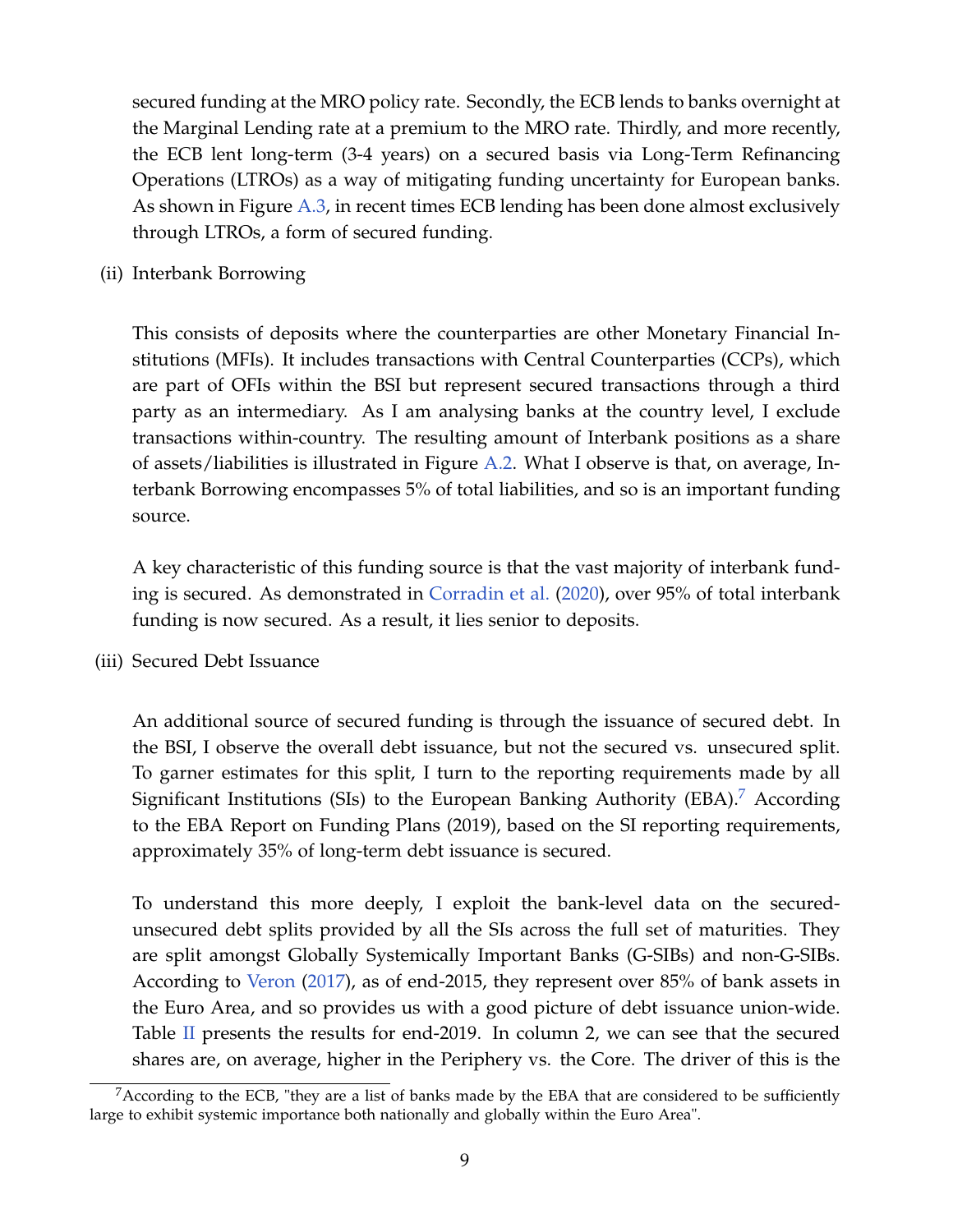difference in operations of non G-SIB banks. In column 3, we can see that, amongst G-SIBs, the secured share is very stable across countries, while for non-G-SIBs it is highly variable. Nevertheless, overall, secured shares are fairly stable across countries.

Therefore, I assume that the fraction of debt issued that is secured in the BSI is that in Column 2 of Table [II.](#page-10-0)

<span id="page-10-0"></span>

|             | Secured Bond Shares |         |          | G-SIB Share Agg. Debt |
|-------------|---------------------|---------|----------|-----------------------|
| Country     | Total               | $G-SIB$ | NonG-SIB |                       |
| Core        |                     |         |          |                       |
| France      | 23%                 | $30\%$  | 12%      | 61%                   |
| Germany     | 30%                 | 33%     | 26%      | 63%                   |
| Netherlands | 22%                 | 29%     | 13%      | 54%                   |
| Periphery   |                     |         |          |                       |
| Italy       | 29%                 | 29%     | 30%      | 31%                   |
| Spain       | 38%                 | 33%     | 54%      | 77%                   |

**Table II.** Debt Issuance: Secured vs. Unsecured Share, 2019. Source: EBA

*Notes*: The first column reports the secured bond shares of all Significant Insitutions. The second column shows the same shares, but splitting the sample into G-SIBs and Non-G-SIBs. The fourth column tells use the share of aggregate debt across all Significant Institutions attributed to G-SIBs.

#### (iv) Remaining Liabilities

According to the BSI, it incorporates a variety of elements, including financial derivatives positions. $8$  Understanding the decomposition is not possible with the BSI data. However, the ECB publishes country-level statistics in the SUP Supervisory Banking Statistics dataset, which provides some degree of granularity in the Remaining Liabilities category. The key differences with the BSI are two-fold. Firstly, the universe of credit institutions is smaller in SUP, consisting of only G-SIBs, and other Significant Institutions (SIs), in contrast to the BSI that includes deposit-taking institutions of any size.<sup>[9](#page-0-0)</sup>. Secondly, the SUP reports the balance sheets of consolidated banking groups, while the BSI reports at the unconsolidated level of the subsidiary.

Taking as given these differences, I compare the Remaining Liabilities in the BSI vs. the SUP. Reassuringly, at the Euro Area-wide level, they are of comparable size as a share of Total Liabilities (10.5% in BSI vs. 12% in SUP in 2019). Within the SUP, we also see what portion is attributed to derivatives, which is 60% across the countries

 ${}^{8}$ It also includes accrued interest of deposits/loans, net amounts receivable / payable w.r.t. future settlement of transactions in securities or FX and other statistical discrepancies.

 $^{9}$ In total, in 2019, there were 114 institutions in the SUP dataset, covering over 80% of bank assets within the Euro Area (Source: [Veron](#page-51-2) [\(2020\)](#page-51-2))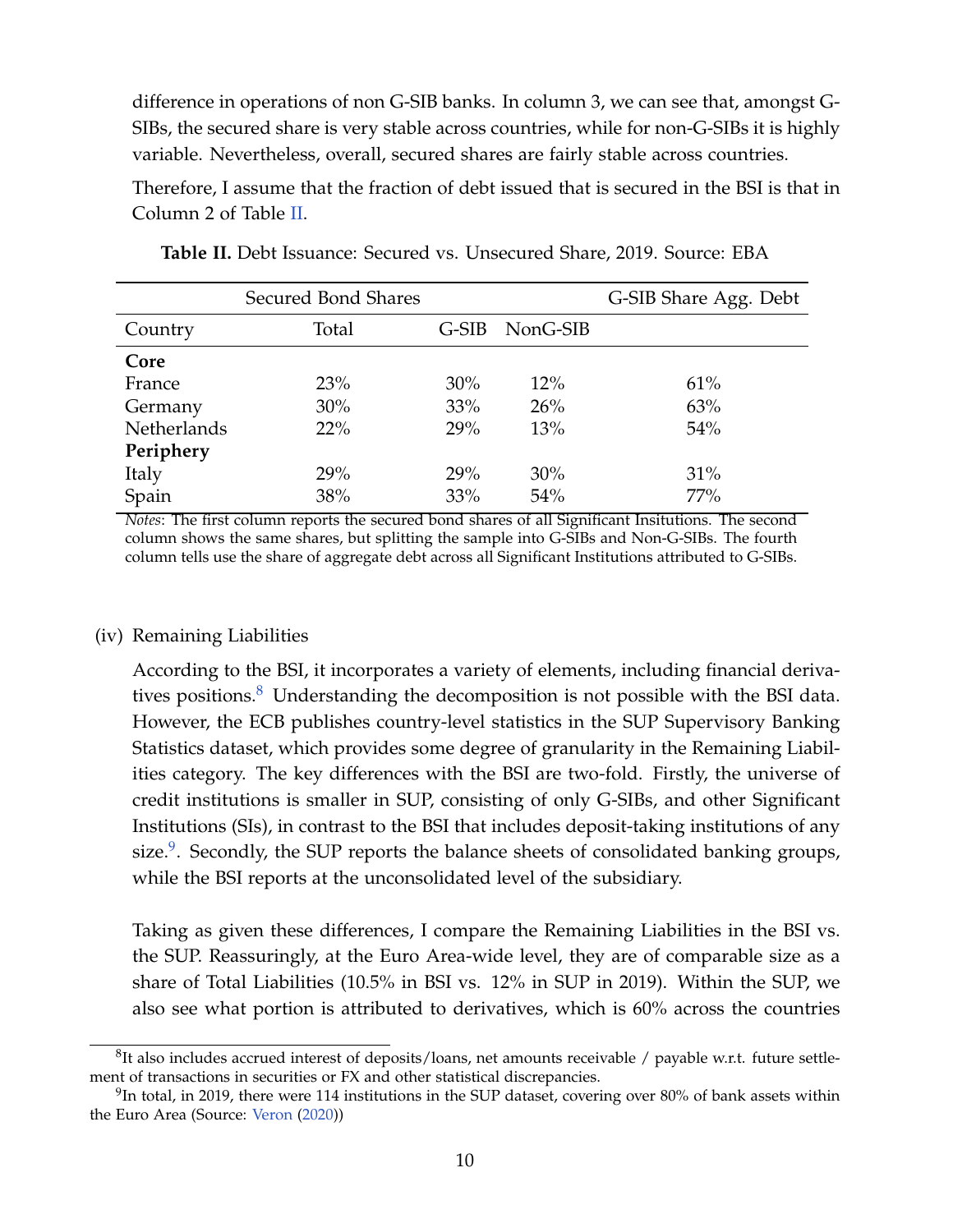I consider. For the remaining 40% (4% of Total Liabilities in BSI), I analyse a sample of individual bank balance sheets to see what they may be attributed to.<sup>[10](#page-0-0)</sup> There are a wide range of small items, but most notable are liabilities of groups for immediate disposal, along with leasing liabilities.

As financial derivatives positions are backed by collateral, and the remaining 4% consists mostly of items with seniority, I include the full amount in Step 1.

**Step 2**: Add to equity the liabilities that are explicitly junior to deposits

Intuitively, by being junior, they take any losses before deposits take a hit, therefore acting like a pseudo-equity buffer for deposits. This broader equity buffer, called "Baseline Equity" hereafter, consists of two elements:

(i) Capital and Reserves

This represents anything with an "entitlement to a share in its profits and in its residual value in the event of liquidation" (MFI BSI Manuel, p.88) It consists of, amongst other elements, equity capital raised and profits accumulated in the accounting pe-riod. This is essentially acting like an equity buffer for liabilities.<sup>[11](#page-0-0)</sup>

(ii) Unsecured Debt Issuance

This is the Debt issuance net of the secured component. The Bank Recovery and Resolution Directive (BRRD) outlines arrangements to be taken at the national level when banks fail. In particular, it outlines clearly the order of seniority of liabilities. Bringing together a set of Articles, it implies that all deposits from households and non-financial corporations, and all deposits from OFIs with a maturity of less than or equal to 7 days, lie senior to unsecured debt.<sup>[12](#page-0-0)</sup> This represents the vast majority of bank deposits. As a result, unsecured debt also acts like an equity buffer for deposits.

Following these two steps, I have the adjusted balance sheet of the liquidity provision business of banks, outlined in Table [III.](#page-12-0) Secured liabilities consist of central bank borrowing, interbank borrowing and secured debt, Net Remaining Assets are Remaining Assets net of Remaining Liabilities, while Baseline Equity now consists of Capital and Reserves plus Unsecured Debt Issuance.

Armed with this balance sheet, I now document two key characteristics that motivate how I describe banks in the model: Fact 1 on the deposit funding, and Fact 2 on the asset side of the balance sheet in Table [III.](#page-12-0)

 $10$ This includes, for example, UniCredit and Commerzbank.

 $11$ Remaining elements are income and expenses recognised directly in equity and funds arising from income not distributed to shareholders.

<sup>&</sup>lt;sup>12</sup>See Appendix  $D$  for details.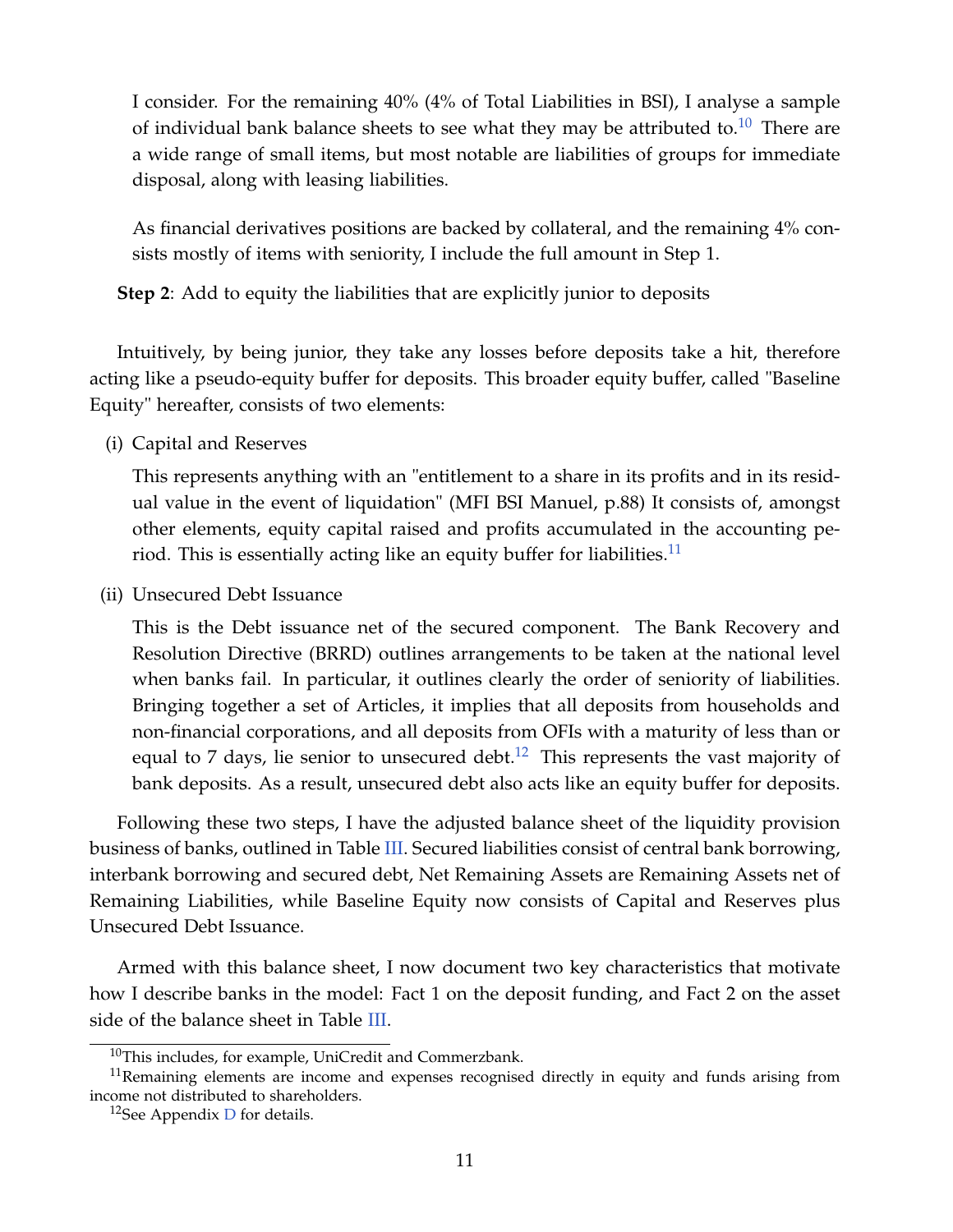| Assets                     | Liabilities            |
|----------------------------|------------------------|
| Central Bank (CB) Reserves | Deposits               |
| Interbank Lending          | <b>Baseline Equity</b> |
| Debt & Equity Held         |                        |
| Loans                      |                        |
| Net Remaining Assets       |                        |
| - Secured Liabilities      |                        |

<span id="page-12-0"></span>**Table III.** Liquidity Provision Business: Balance Sheet Structure

## *A. Fact 1: Deposit Markets are Fragmented*

I illustrate that deposit markets are not integrated within the Union, but instead are quite fragmented across countries. In particular, foreign competition in the domestic deposit market is small. I demonstrate this through observing a lack of direct cross-border offering of deposits and a lack of presence of foreign-owned subsidiaries in domestic markets.

In short, foreign banks can participate in local deposit markets in two ways: (i) direct cross-border deposit offerings, or (ii) ownership of a subsidiary in that local market. I demonstrate a lack of either of these two components.

Firstly, banks source the vast majority of their household/NFC deposits from domes-tic entities.<sup>[13](#page-0-0)</sup> Exploiting the BSI data on the residency of deposit counterparties, Figure [1](#page-13-0) demonstrates the complete lack of sourcing of deposit funding from abroad. For each country, the dark blue portion signifies the share of deposits being sourced from non-resident households/non-financial corporations, while the light blue portion is for domestic entities. As noted by [Kaffenberger and Wahrenburg](#page-50-5) [\(2015\)](#page-50-5), this is largely a result of highly burdensome "Know Your Client" requirements for non-resident deposit sources. [Emter et al.](#page-49-7) [\(2018\)](#page-49-7) extend this observation to all non-MFI counterparties, using the BIS's Locational Banking Statistics. As a result, this leaves foreign subsidiaries as the only avenue for material foreign presence in the local deposit market.

Secondly, turning to this avenue, foreign-owned subsidiaries hold a small fraction of the domestic deposit market. To establish this, I exploit the bank-level data from the BvD Orbis Dataset, which provides me with data on the supply of customer deposits at the individual bank/subsidiary level. I identify what entities are foreign entities, and then derive their market share of the overall local deposits market.<sup>[14](#page-0-0)</sup> Results are shown in Figure [2](#page-14-0) below, demonstrating the lack of foreign presence.

 $13$ As shown in Figure [A.1,](#page-52-0) the vast majority of deposits are from households and non-financial corporations, averaging over 85% for the sampled countries.

 $<sup>14</sup>$ It is of course important that the bank-level data, when aggregated, matches well the country-level data</sup> from the BSI. See Appendix  $C$  for details.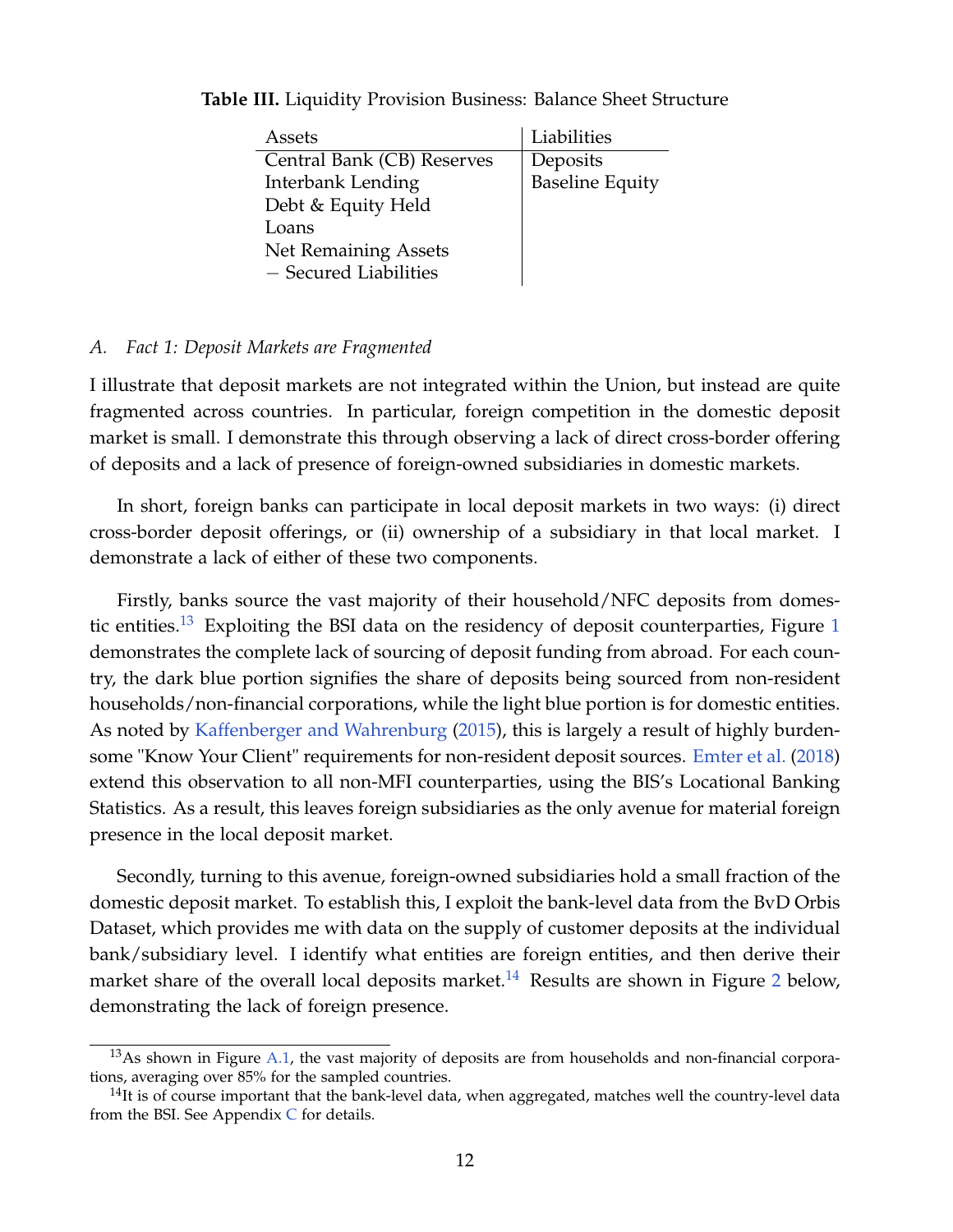<span id="page-13-0"></span>

**Figure 1.** Split of households plus non-financial corporation deposits by residency of the depositor, in end-2019. Each country-level market on the y-axis includes local banks as well as foreign-owned subsidiaries operating in that local market. The dark blue region is the share of deposits sourced from non-resident deposit holders, while the light blue region is for domestic deposit holders.

Therefore, I can conclude that deposit markets are fragmented across countries. This lack of harmonization sets the stage for local banking sectors to potentially react differently to common union-wide shocks.

#### *B. Fact 2: Assets Held by Banks are in More Integrated Markets*

Fact 2 turns to the asset side of the banks that back the issuance of deposits Figure [3](#page-15-0) illustrates the decomposition of assets held by banks residing in that country. It splits asset holdings into the following categories: (i) domestic loans i.e. loans issued to domestic residents, (ii) non-domestic loans i.e. loans issued to foreign residents, (iii) tradable securities, which bunches together central bank reserves, interbank lending, debt securities held and equity held, (iv) remaining assets, and (v) secured liabilities, which are there to leverage up gross asset positions.

Tradable securities are a set of assets that, in theory, can be readily exchanged across banks in the Euro Area. In particular, reserves and interbank lending are short-term liquid assets traded across banks, while debt securities are defined by the BSI Dataset as assets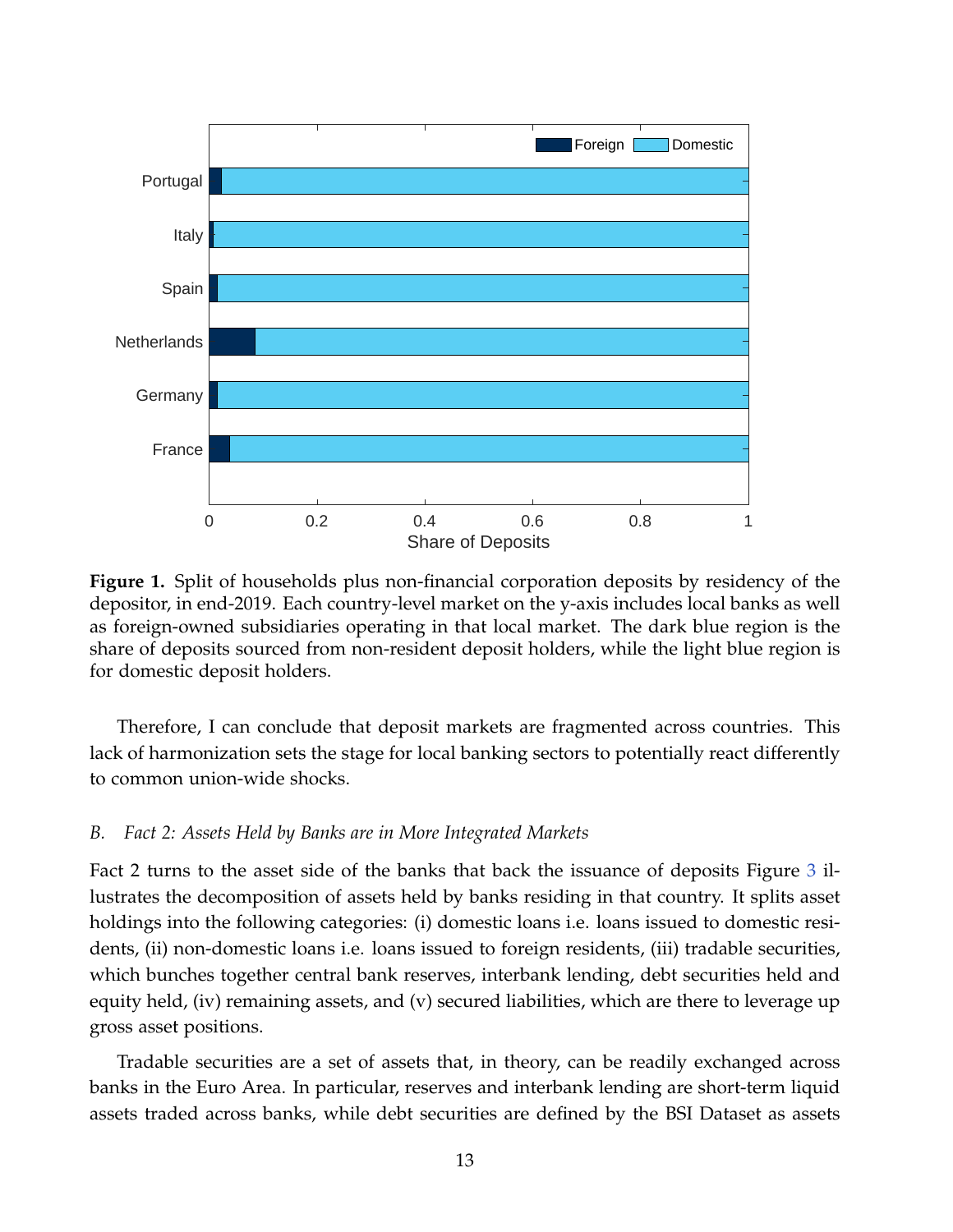<span id="page-14-0"></span>

**Figure 2.** Market share of foreign-owned subsidiaries in the local customer deposit market, by country

that "can be traded or offset on secondary markets, or can be sold on the market". The decomposition of tradable securities is illustrated in Figure [4.](#page-16-0)

Examining Figure [4,](#page-16-0) what I find is that, in contrast to the deposit market that is fragmented along country lines, the asset side is significantly less concentrated on the domestic market, instead with a significant weight on tradable securities (50% of liabilities on average) that can, in theory, be exchanged across countries. $15$ 

Therefore, although deposit markets are fragmented, asset holdings are instead coming from more integrated markets.

## *C. Fact 3: The Majority of Asset Purchases under QE are Against Holdings of Non-Bank Counterparties*

The final fact concerns how the Quantitative Easing (QE) program conducted by the ECB impacts the set of assets held by banks. QE involves the purchasing of assets held in the private sector in exchange for central bank reserves. As reserves must be held by banks in the currency union, then the ultimate impact on the bank balance sheet depends on the composition of assets purchased. If, on the one hand, the ECB purchases assets held by

 $15$ Note that, according to Figure [4,](#page-16-0) this is not mainly attributed to domestic government bonds, but instead is distributed across a wider set of assets.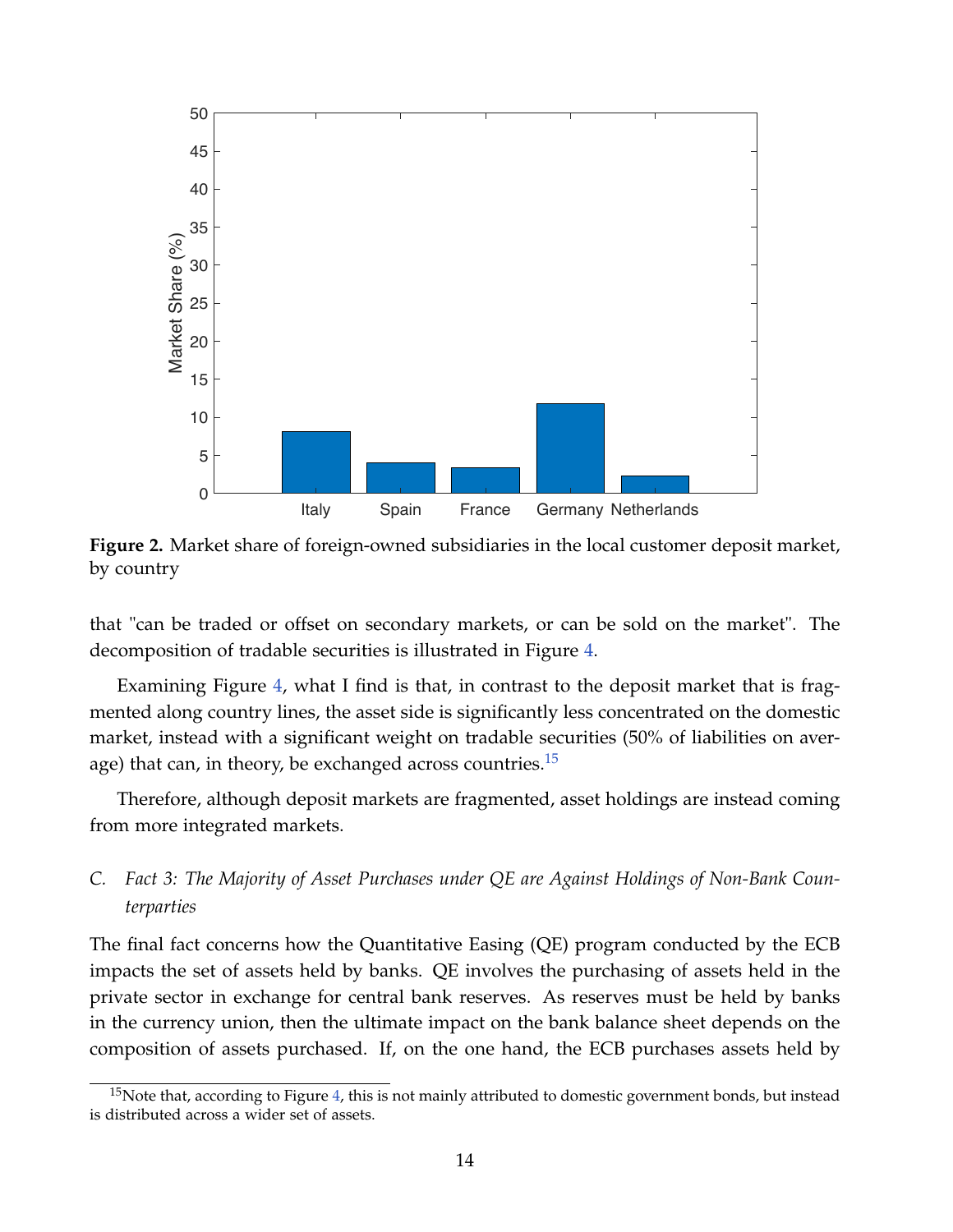<span id="page-15-0"></span>

**Figure 3.** Composition of assets held by banks in end-2019, as a share of net asset position. It splits banking sector by country of residence. Countries: Germany (DE), France (FR), Netherlands (NE), Portugal (PT), Spain (SP), Italy (IT).

banks, QE amounts to an asset swap with banks. If, on the other hand, assets are purchased from non-bank counterparties, QE acts as an outright increase in bank assets held in the form of reserves.

To assess the split between outright increases vs. asset swaps, I examine the impacts induced during the Asset Purchasing Programme (APP) of the ECB that was in place between March 2015 and December 2018. As 90% of asset purchases were in sovereign bonds of Euro Area members, I assess the change in holdings by the banking sector in these assetes relative the quantities purchased via the APP. Using the IMF database compiled by [Arslanalp and Tsuda](#page-48-6) [\(2012\)](#page-48-6) that conveys the evolution of ownership by counterparty of sovereign bond holdings, I compare holdings between end-2014 and end-2018 of the central bank vs. monetary financial institutions. I can then see how much the central bank purchases coincided with a fall in private bank holdings. I observe an increase in EUR1250bn of government bond holdings by the central bank, and a corresponding 255bn fall in holdings for domestic banks. This implies 20% of QE purchases were vs. private bank holdings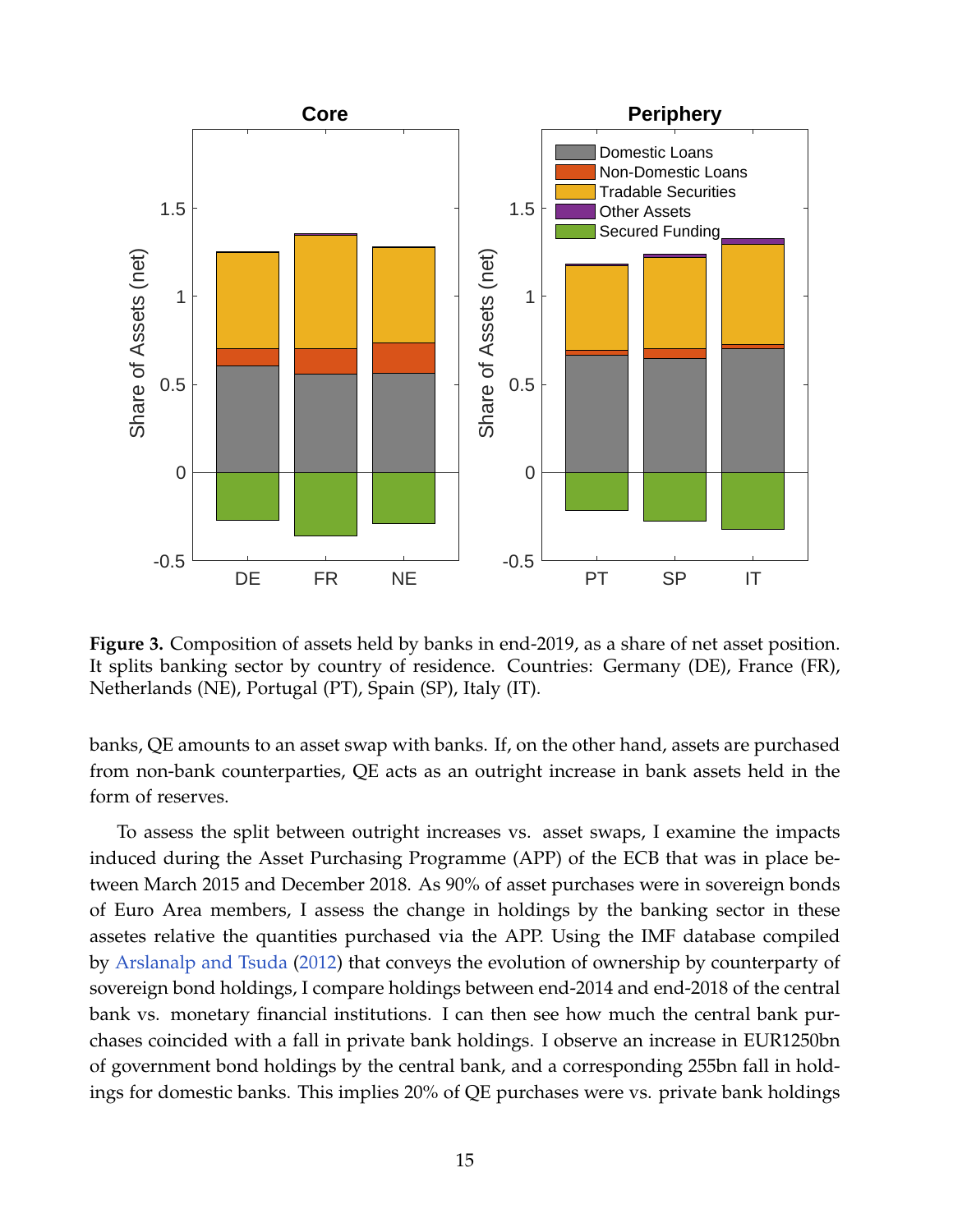<span id="page-16-0"></span>

**Figure 4.** Composition of tradable securities held by banks, in end-2019. It splits banking sector by country of residence. Countries: Germany (DE), France (FR), Netherlands (NE), Portugal (PT), Spain (SP), Italy (IT).

<span id="page-16-1"></span>and so collateral swaps, while the remaining portion consisted of outright collateral supply increases for banks within the union.<sup>[16](#page-0-0)</sup>

## **IV. Model**

Armed with these documented facts, I now present a model that is made to help us understand how QE purchases pass through the economy when the central role of banks is to provide liquidity services to households. This banking sector is structured in such a way as to be consistent with Facts 1 and 2 in Section [III,](#page-7-0) while the characteristics of the QE shock is based on Fact 3.

My framework is a two-region open economy New Keynesian setup, in the spirit of

<sup>&</sup>lt;sup>16</sup>As a cross-check, I compare the change in government bond holdings of MFIs in the BSI Dataset against the holdings documented by the ECB for the Public Sector Purchasing Programme, obtaining a 15% share (Source: [ECB PSPP Data\)](https://www.ecb.europa.eu/mopo/pdf/PSPP_breakdown_history.csv?920d3e0ab9cd8bd4fc7dbe2ba90c6aff)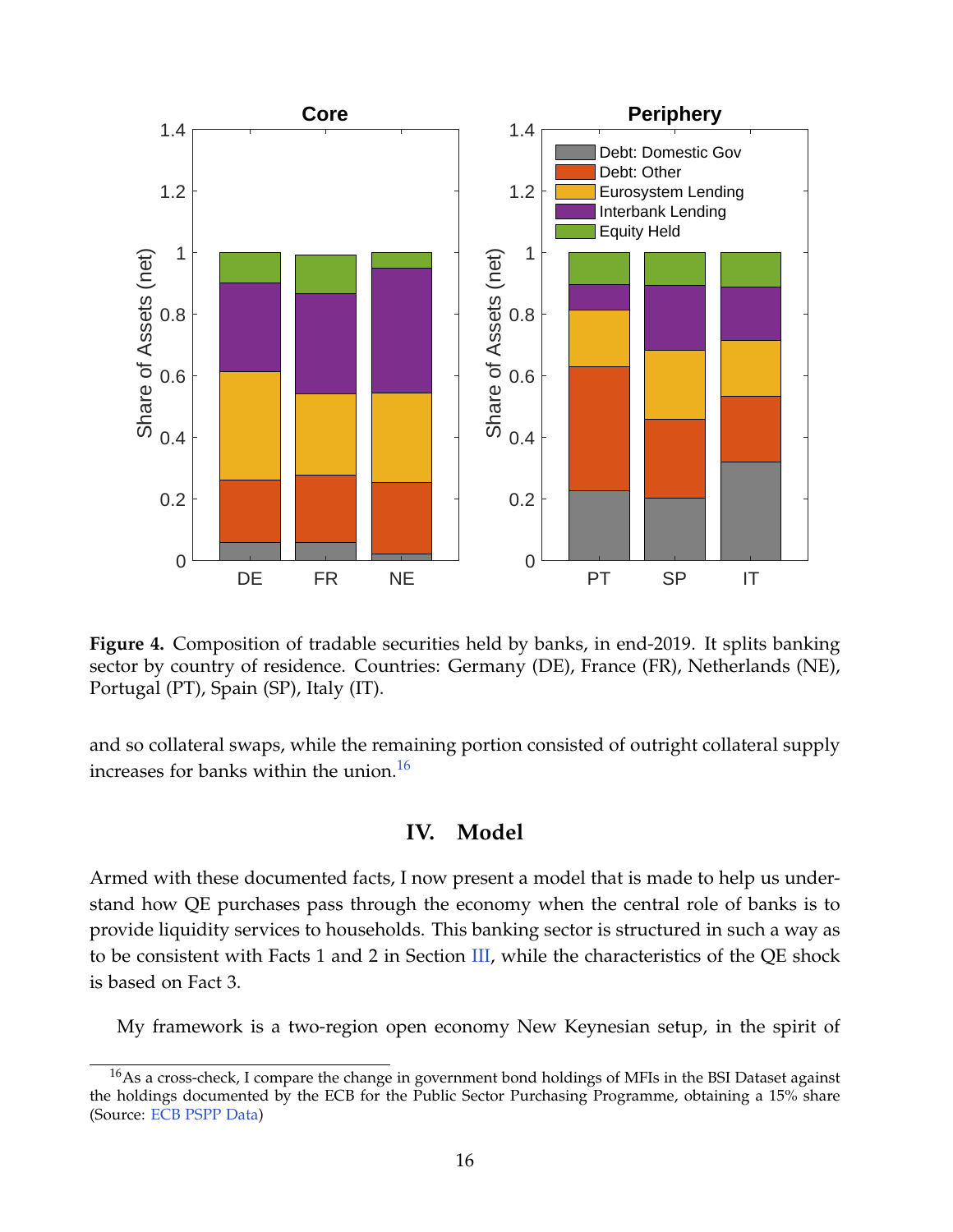[Clarida et al.](#page-49-0) [\(2002\)](#page-49-0), but also includes banks whose debt, termed deposits, provide liquidity services to households. Such deposits must be backed by assets of sufficient collateral quality, whose supply is a function of central bank asset purchases. In the setup, regions can differ by size, bank leverage, and deposit demand semi-elasticities.

#### *A. Household Sector*

I consider one representative household for each of the home (I) and foreign (J) country. The representative household of a given region exhibits lifetime expected utility

$$
U_t = u(C_t, D_t/P_t) - \frac{\varphi}{1+\phi} N_t^{1+\phi} + \beta_t E_t [U_{t+1}], \qquad (1)
$$

such that

$$
u(C_t, D_t/P_t) = \frac{1}{1 - 1/\sigma} \left( C_t^{1 - 1/\eta} + \omega \left( \frac{D_t}{P_t} \right)^{1 - 1/\eta} \right)^{\frac{1 - 1/\sigma}{1 - 1/\eta}},
$$
(2)

where  $C_t$  is the aggregate consumption bundle*,*  $D_t$  is nominal money holdings*,*  $N_t$  is labour supply, and  $P_t$  is the aggregate price level.  $\,\eta$  represents the intratemporal elasticity of substitution between consumption and real money balances, while  $\sigma$  is the intertemporal elasticity of substitution between consumption-deposit bundles across time. The discount factor for households,  $β_t$ , is an exogenous random variable.  $C_t$  is a composite of consumption of home  $(C_{Ht})$  and foreign  $(C_{Ft})$  goods

$$
C_t = \left( a_H^{\gamma} C_{Ht}^{1-1/\gamma} + (1 - a_H)^{\gamma} C_{Ft}^{1-1/\gamma} \right)^{\frac{1}{1-1/\gamma}}, \tag{3}
$$

where  $a_H$  controls the relative preference of home vs. foreign goods.<sup>[17](#page-0-0)</sup>

The household in country *I* faces the following budget constraint<sup>[18](#page-0-0)</sup>

$$
P_t C_t + D_t + S_t = W_t N_t + T_t + \Pi_t + D_{t-1} (1 + i_{t-1}^D) + S_{t-1} (1 + i_{t-1}^S),
$$
\n(4)

where  $S_t$  is holdings of short-term risk free assets,  $T_t$  are government transfers and  $\Pi_t$  are proceeds from the firms held by households.<sup>[19](#page-0-0)</sup>

I now turn to the first order conditions implied by optimal decision-making of households. Firstly, the marginal rate of substitution between deposits and consumption must be

# <sup>19</sup>Within consumption CES optimisation implies the price level  $P_t = \left[a_H P_{Ht}^{1-\gamma} + (1-a_H)P_{Ft}^{1-\gamma}\right]^{\frac{1}{1-\gamma}}$ .

 $^{17}a_H$  is a function of a primitive home bias preference  $\bar{a}_H$  and the region's relative size. If regions are of the same size, then  $a_H = \bar{a}_H$ , and otherwise increases in relative region size. See Appendix [G](#page-62-0) for further details.

 $^{18}$ The household also offers out claims to banks  $X_t$ , which they pay back with interest in the following period. The quantity is not explicitly modelled but instead follows some exogenous process. Where they appear in the bank problem will become clear below.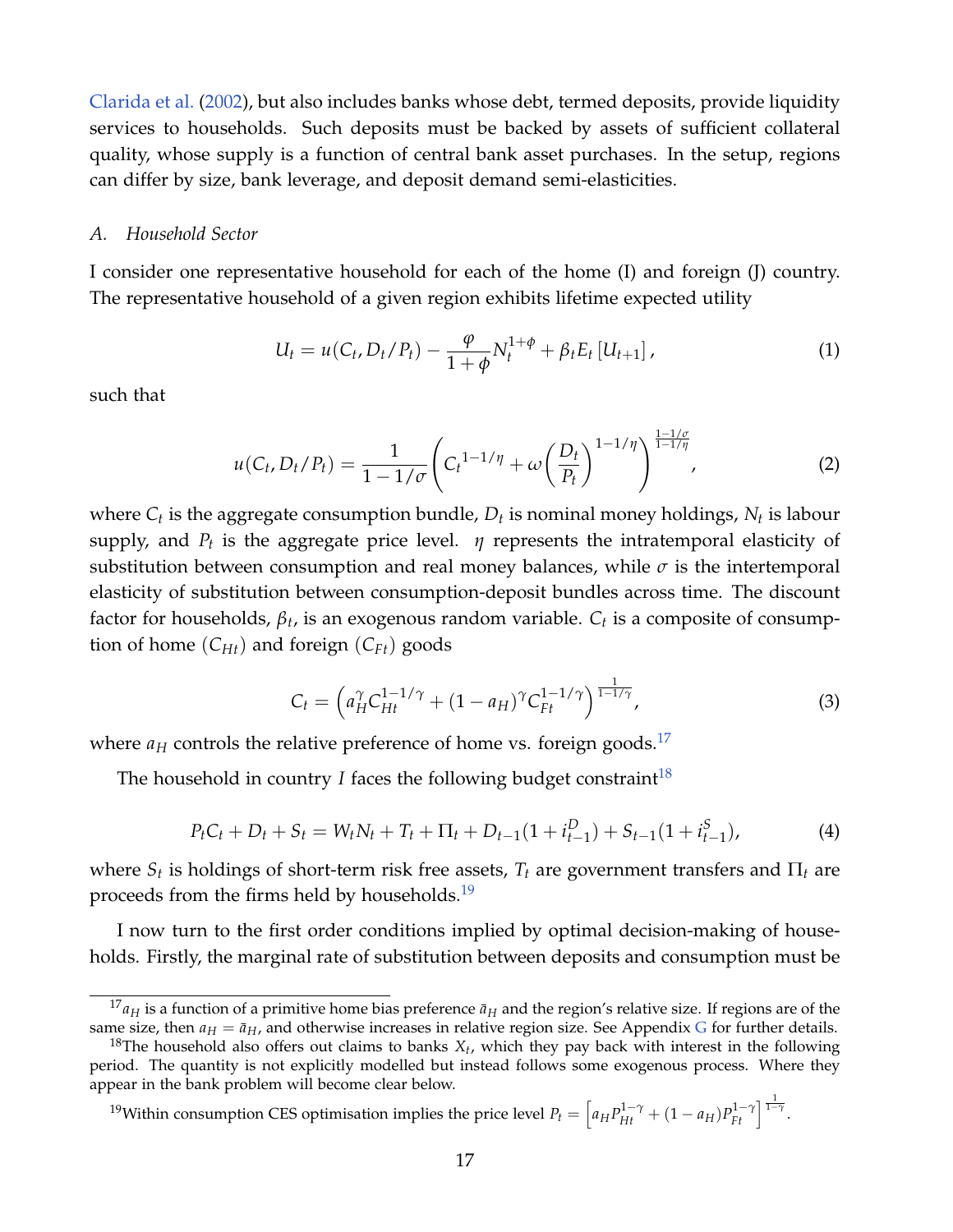equal to the relative cost of deposits liquidity. Holding deposits is costly due to the interest foregone vs. holding bonds i.e.  $i_t^S - i_t^D$ , but discounted one period as the interest payments arrive in period  $t + 1$ . Consequently, the first order condition is

<span id="page-18-0"></span>
$$
\frac{C_t P_t}{D_t} \equiv vel_t = \omega^{-\eta} \left( \frac{i_t^S - i_t^D}{1 + i_t^S} \right)^{\eta},\tag{5}
$$

where *vel* is velocity of consumption. I can write [\(5\)](#page-18-0) as a function of velocity as money is held in proportion to nominal spending, given that utility is homogeneous of degree one in consumption and money.

However, the deposit spread not only matters for determining velocity, but also consumption if there is deposits-consumption complementarity i.e.  $\eta < \sigma$ . The marginal utility of consumption is equal to

$$
J_t C_t^{-1/\sigma} \quad \text{where} \quad J_t = \left[1 + \omega^\eta \left(\frac{i_t^S - i_t^D}{1 + i_t^S}\right)^{1 - \eta}\right]^{\frac{1/\eta - 1/\sigma}{1 - 1/\eta}}.
$$

When  $\eta < \sigma$ ,  $\partial J_t / \partial (i_t^S - i_t^D) < 0$ , meaning that the marginal utility of consumption is declining in the deposit spread. This is because households care not only about consumption, but also the deposits-consumption bundle. When deposits are more expensive, less is held, which also hurts the benefit of consuming today.

If consumption and money are complements, the deposit spread also has an effect on the supply of labour through the intratemporal labour supply first order condition

$$
\frac{W_t}{P_t} = \frac{\varphi N_t^{\phi} C_t^{1/\sigma}}{J_t}.
$$
\n(6)

Suppose the cost of deposits becomes more expensive. Consumption is then less desirable because the good that is complementary to it, deposits, is more costly. As a result, there is less of an incentive to supply labour in order to finance this consumption, and so households substitute towards more leisure.

Beyond intratemporal effects, this complementarity also filters through into the otherwise familiar intertemporal Euler equation

$$
\beta E_t \left[ \frac{J_{t+1}}{J_t} \left( \frac{C_{t+1}}{C_t} \right)^{-1/\sigma} \frac{P_t}{P_{t+1}} (1 + i_t^S) \right] = 1. \tag{7}
$$

The additional element that now matters is the expected change in the cost of liquidity, embedded in the term *Jt*+1/*J<sup>t</sup>* . If liquidity costs are expected to rise, households prefer to re-allocate consumption away from tomorrow and into today. In other words, it is as if they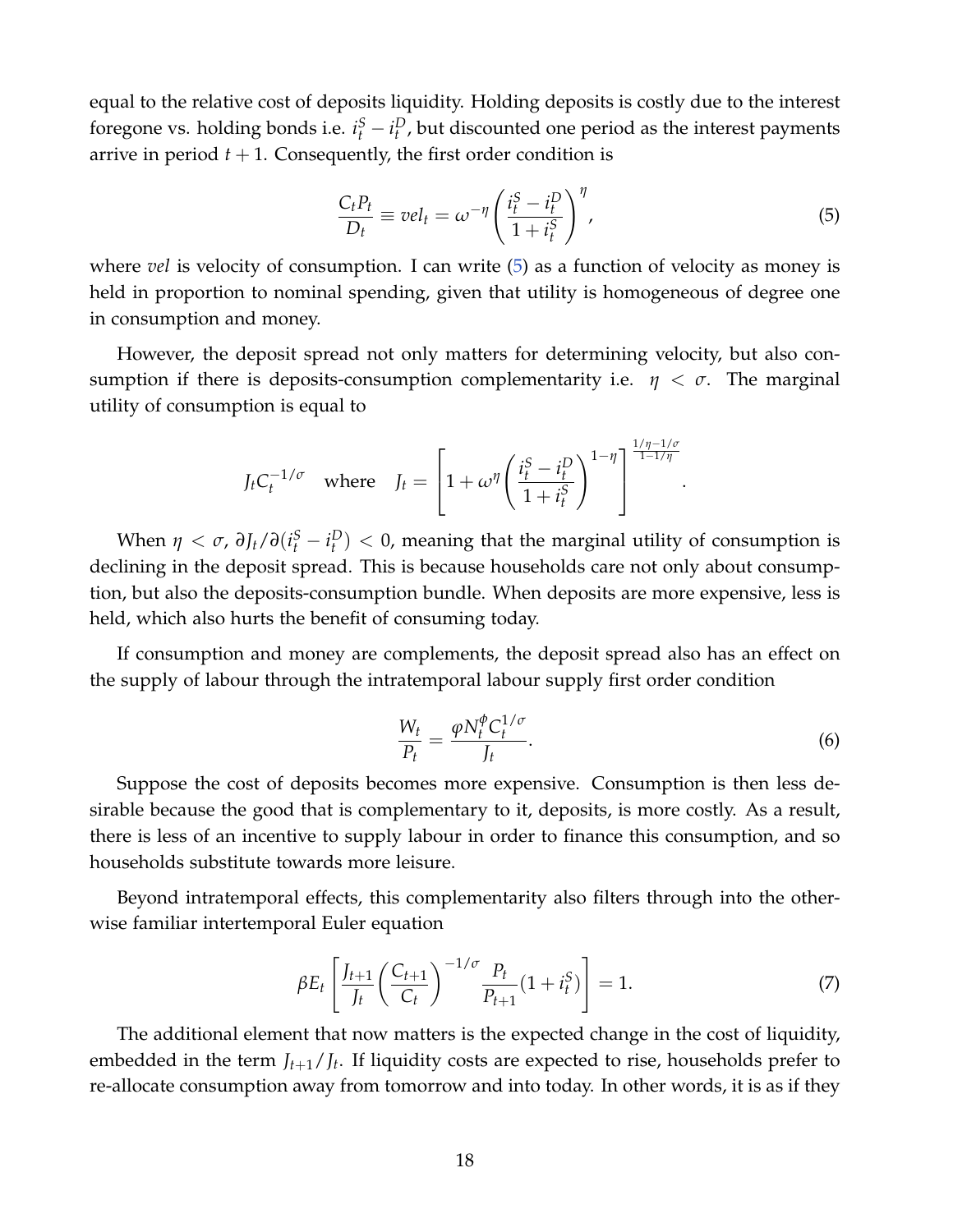discount future consumption by more as it is a period in which complementary deposits are expected to be relatively more scarce.

#### *B. Firm Sector*

The production sector of the economy is mostly standard. Each region produces a domestic variety of final and intermediate goods. The final goods firms use a continuum of intermediate goods,  $Y_t(f)$ , to produce final good  $Y_t$  through the following CES production function

$$
Y_t = \left(\int_0^1 Y_t(f)^{\frac{\mu-1}{\mu}}\right)^{\frac{\mu}{\mu-1}}.\tag{8}
$$

The final goods sector is perfectly competitive, thereby taking the price of final and intermediate goods as given. As a result, the intermediate goods firm *f* faces the following demand function from the final goods sector

$$
Y_t(f) = \left(\frac{P_{H,t}(f)}{P_{Ht}}\right)^{-\mu} Y_t,
$$
\n(9)

As a result, the continuum of intermediate firms  $f \in [0,1]$  operate in a monopolistically competitive market, facing a constant demand elasticity *e*. Each firm *f* faces a linear production function  $Y_t = Z_t N_t$ , where labour productivity,  $Z_t$ , is an exogenous random variable. I assume Calvo price setting i.e. with probability  $1 - \theta$  each individual firm has the opportunity to reset their price in a given period. This opportunity arrives according to an i.i.d. process. Given the price that is set, firms satisfy whatever demand they face from final goods firms.

Additionally, within each period, firms can borrow up to a fraction *γ<sup>L</sup>* of their current output, in the form of one-period loans from banks. As argued in [Lian and Ma](#page-50-6) [\(2021\)](#page-50-6), 80% of borrowing is tied to firm cash flow, not to assets held, and so this is a reduced form way of reflecting this observation. $20$ 

Bringing all this together, the optimization problem of each firm *f* in region *K* amounts to

<span id="page-19-0"></span>
$$
\max_{p_{\mathrm{jt}},L_{\mathrm{j},\mathrm{t+s}}}\sum_{s=0}^{\infty}E_{t}\left[\frac{M_{\mathrm{t+s}}^{K}}{P_{\mathrm{t+s}}^{K}}\left(\theta^{s}\left(p_{\mathrm{f,t}}y_{\mathrm{f,t+s}}-W_{\mathrm{t+s}}n_{\mathrm{f,t+s}}\right)+L_{\mathrm{f,t+s+1}}-\left(1+i_{\mathrm{t+s-1}}^{L,K})L_{\mathrm{f,t+s}}\right)\right)\right],
$$

subject to

 $20$ [Lian and Ma](#page-50-6) [\(2021\)](#page-50-6) attribute this to the fact that if a firm goes bankrupt, the debt is repaid from the income of the re-structured firm, and less so the remaining stock of assets.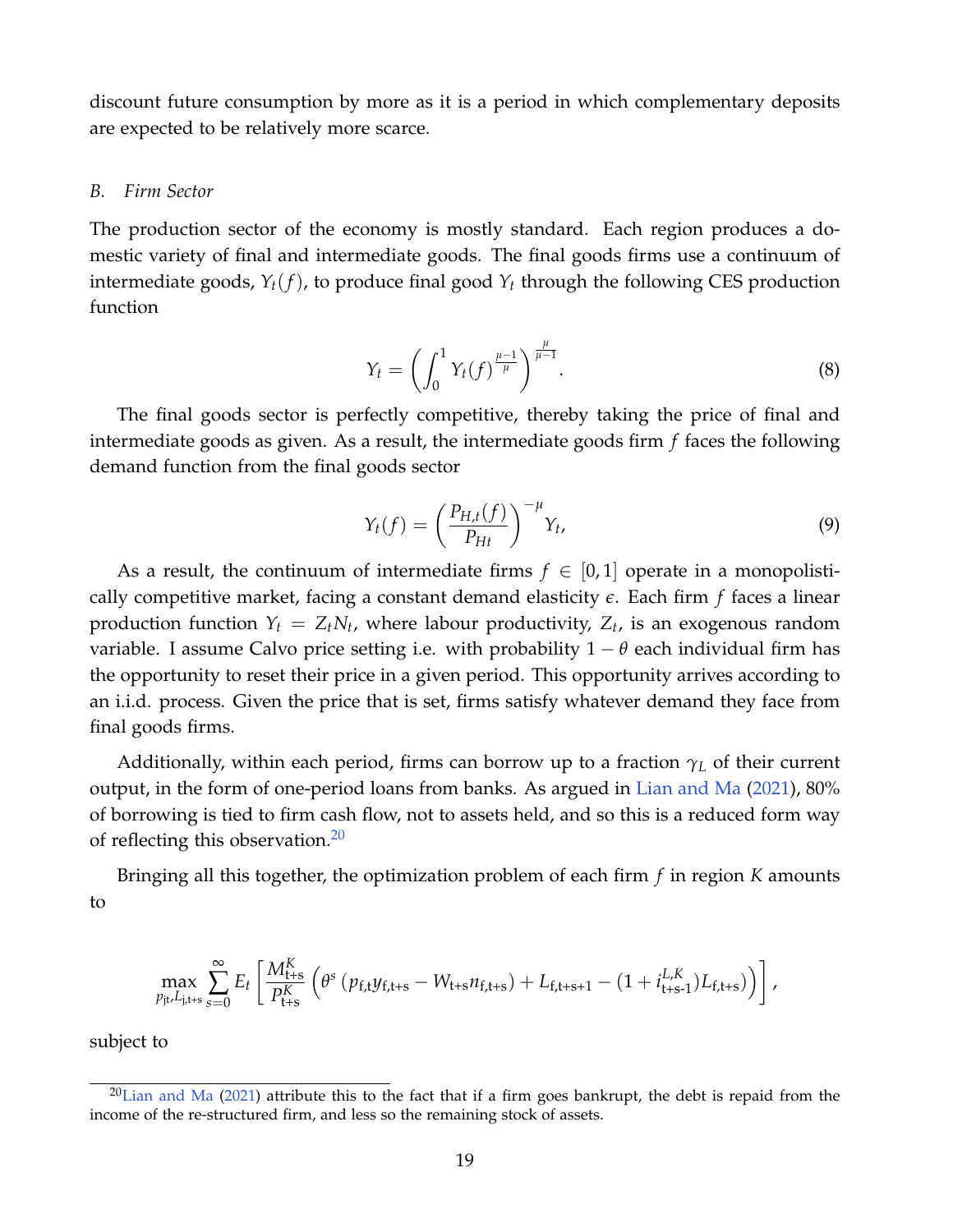$$
L_{f,t+1} \leq \gamma_L p_{ft} y_{ft},
$$

where  $L_{f,t+1}$  is the quantity of loans taken out in period *t* by firm *f* and  $i_{t+s-1}^{L,K}$  is the interest rate on those loans. As firms are owned by domestic households, they inherit the nominal stochastic discount factor of domestic households,  $M_{t+1}^K$ . In this model, I will be considering scenarios where firm loans exhibit a collateral premium i.e.  $i_t^{S,K} - i_t^{L,K} > 0$ . Because of this effective borrowing subsidy, it turns out that loan financing is cheaper than equity financing, meaning that the firm takes out as many loans as possible, causing the constraint to bind. Intuitively, firms are not just productive in intermediate goods supply, but are also productive in supplying collateral to banks. The resulting marginal cost for firms is shown in Equation [10:](#page-19-0)

Marginal Cost<sub>ft</sub> = 
$$
\underbrace{\frac{W_t}{A_t}}_{\text{labour costs}} - \underbrace{\gamma_L \left( \frac{i_t^{S,K} - i_t^{L,K}}{1 + i_t^{S,K}} \right)}_{\text{funding subsidy}}.
$$
 (10)

See Appendix [E](#page-59-0) for further details on the derivation of this marginal cost function. Intuitively, with this collateral premium attached to loans, this serves to reduce the effective marginal cost of firms because each additional unit of output allows the firm to access cheaper loan funding vs. equity. This implies a cost channel for interest rates, in other words, channels through which interest rates appear directly in the marginal cost of firms. In contrast to the conventional channels that have interest rate *levels* appearing in marginal cost, here I have the cost channel appearing in the form of interest rate *spreads*, and in two ways.<sup>[21](#page-0-0)</sup> Firstly, a higher deposit spread disincentivises labour supply because the desire to consume falls once the price of its complementary good, deposits, rises. Secondly, a higher deposit spread makes collateral more lucrative for producing deposits, inducing a higher collateral premium and so lower marginal costs. These two channels are important for how Quantitative Easing (QE) shocks pass through into the real economy.

#### *C. Banking Sector*

The banking sector serves to provide liquidity services to households in the form of deposits. Banks, however, are subject to an exogenous leverage constraint, which determines the amount of collateral required to back deposits. Collateral is a high quality asset that is provided by both the private sector, such as firm loans, as well as the central bank in the form of reserves. Different types of collateral are distinguishable by collateral quality. Reserves are of the highest quality as they are risk-free, while other assets held by banks, such as firm loans, long-term government bonds, interbank claims, are of lower quality as they

<sup>&</sup>lt;sup>21</sup>See, for example, [Christiano et al.](#page-48-5) [\(2005\)](#page-48-5) and [Ravenna and Walsh](#page-50-0) [\(2006\)](#page-50-0) on characteristics of cost channels of interest rates in level terms.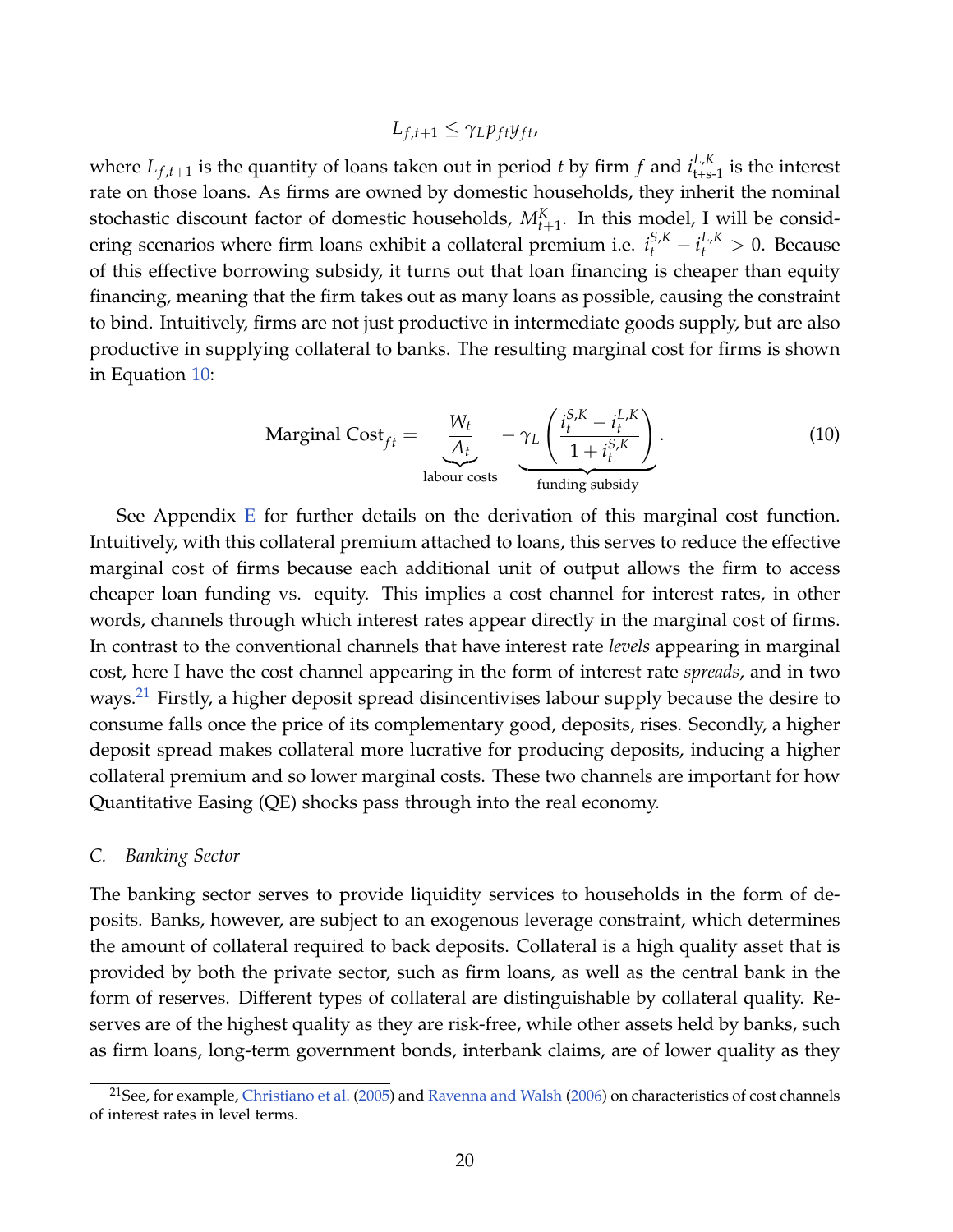exhibit credit and/or interest rate risk. This previews why central bank asset purchases can matter: by buying reserves in exchange for lower quality assets, it raises the effective supply of collateral for banks.

This setup is intended to capture the environment for a typical Euro Area bank within the current ample reserves regime. In other words, reserves are in sufficiently large supply that they exhibit no additional marginal liquidity benefit, and exhibit exclusively a collateral premium. This regime can persist both at and away from the zero lower bound because the interest rate on reserves is a separate policy instrument.

<span id="page-21-0"></span>Each region *K* exhibits a banking sector consisting of a continuum of banks, indexed by *i*, all of which are owned by households in region *K*. [22](#page-0-0) Bank *i* holds on the asset side of its balance sheet central bank reserves  $(M_t^i)$  and other assets  $(A_t^i)$ , which consists of claims sold by households to banks,  $(X_t^i)$ , and loans issued to intermediate firms,  $(L_t^i)$ . Banks fund themselves with either debt, in the form of inside money i.e. deposits, or equity. The balance sheet is summarized in Table [IV](#page-21-0) below.

**Table IV.** Bank Balance Sheet Structure

| Assets                      | Liabilities        |  |
|-----------------------------|--------------------|--|
| <b>CB</b> Reserves          | $R_t^i$   Deposits |  |
| Other Assets $A_t^i$ Equity |                    |  |

Bank *i*'s objective is to maximize shareholder value, and so chooses a portfolio to maximize

$$
\max_{\{D_{t+1}^i, R_{t'}^i, A_t^i\}} E_t \left[ \sum_{s=0}^{\infty} M_{t+s}^K C F_{t+s}^i \right],
$$
\n(11)

where

<span id="page-21-1"></span>
$$
CF_{t+1}^i = R_t^i(1 + i_t^R) + A_t^i(1 + i_t^{A,K}) - D_t^i(1 + i_t^{D,i}) - R_{t+1}^i - A_{t+1}^i + D_{t+1}^i
$$

taking interest rates of all assets and liabilities as given, where at time *t* all realised returns in  $t + 1$  are pre-determined. I assume no equity adjustment costs, but banks' optimal decisions are subject to the following leverage constraint

$$
D_t^i \leq \ell_t^K \left( R_t^i + \rho_{A,t} A_t^i \right). \tag{12}
$$

Equation [12](#page-21-1) limits the amount of deposits that can be issued by the amount of collateral held on the balance sheet. This constraint can be interpreted in a variety of ways: (i)

 $^{22}$ Equilibrium outcomes are unchanged if I allow for households in the other region to hold banks in region *K*. This assumption serves to merely assist with the exposition of the model.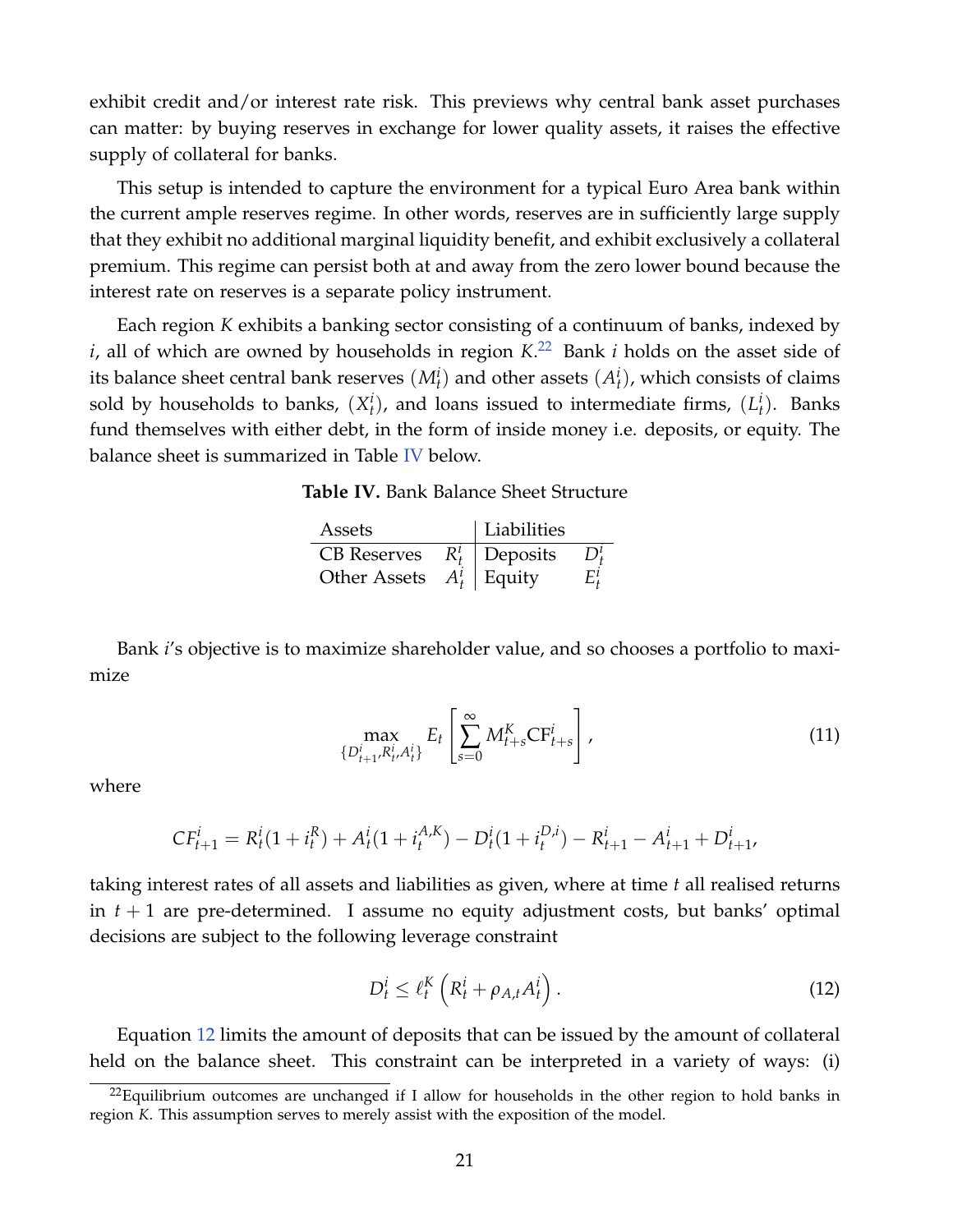leverage regulation, (ii) a limiting case of increasing marginal cost of debt [\(Piazzesi et al.](#page-50-2) [\(2021\)](#page-50-2)), or (iii) a relative preference for funding themselves with either deposits or more junior forms of debt. $23$  This constraint also captures the transmission mechanism of any changes in collateral supply. By Equation [\(12\)](#page-21-1), increases in collateral supply raise deposit supply, thereby raising consumption through the consumption-deposits complementarity.

When mapping the model to the data, I most closely follow the last interpretation of the constraint, particularly since my empirical counterpart of equity includes debt that is junior to deposits (e.g. unsecured debt). On the asset side, other assets are distinct from reserves as they exhibit lower collateral quality i.e.  $\rho_{A,t} < 1$ , where  $\rho_{A,t}$  is an exogenous random variable. $^{24}$  $^{24}$  $^{24}$  In other words, banks can leverage up more when holding reserves vs. other assets. In this framework, these other assets held by bank *i* are the sum of loans issued to intermediate firms,  $L_t^I$  and claims sold by households to banks,  $X_t^i$ .

Banks in region *K* operate in a monopolistically competitive deposit market. I assume that households exhibits CES preferences over deposit varieties  $D_t^i$  offered by each bank *i* such that

$$
D_t = \left( \int_0^1 \left( D_t^I \right)^{\frac{\eta_b - 1}{\eta_b}} dt \right)^{\frac{\eta_b}{\eta_b - 1}}, \tag{13}
$$

where  $\eta_b$  is the elasticity of substitution across different varieties. I do not interpret this as a single household depositing in many banks. Rather, my interpretation of this setup is of a household sector working like a community with members in different regions, and banks exerting regional market power for historical reasons. The key effect I am after here is that deposits are a cheap source of funding due to a combination of a) it being a source of liquidity for households, and b) banks exerting market power over their deposit variety.

From the perspective of households, the price of liquidity offered by variety *i* is  $(i_t^S (i_t^D)/(1 + i_t^S)$ , as  $(i_t^S - i_t^{D,i})$  $t^{D,1}$  is the interest foregone vs. bonds, which is discounted because the interest is received next period. CES preferences imply an aggregate price index  $\frac{i_t^S - i_t^D}{1 + i_t^S}$ that aggregates individual deposit prices, leading to the familiar CES demand equation

$$
D_t^i = \left(\frac{i_t^S - i_t^{D,i}}{i_t^S - i_t^D}\right)^{-\eta_b} D_t,
$$
\n(14)

where the main feature in this setting is that prices are in the form of interest rate spreads.

 $^{23}$ (iii) comes from the fact that, in the liquidity provision business of banks, junior debt acts like an equity buffer for deposits. Therefore, a choice of leverage here is synonymous with the choice on the split between deposits and junior debt as funding sources.

<sup>&</sup>lt;sup>24</sup>Justifying the assertion of  $\rho_{A,t}$  < 1, observe that the ECB charges larger haircuts on assets that are of lower credit quality and/or less liquid than comparable assets to reserves (e.g. AAA sovereign debt). See Figure 3 of the ECBC European Covered Bond Fact Book 2020 for further details.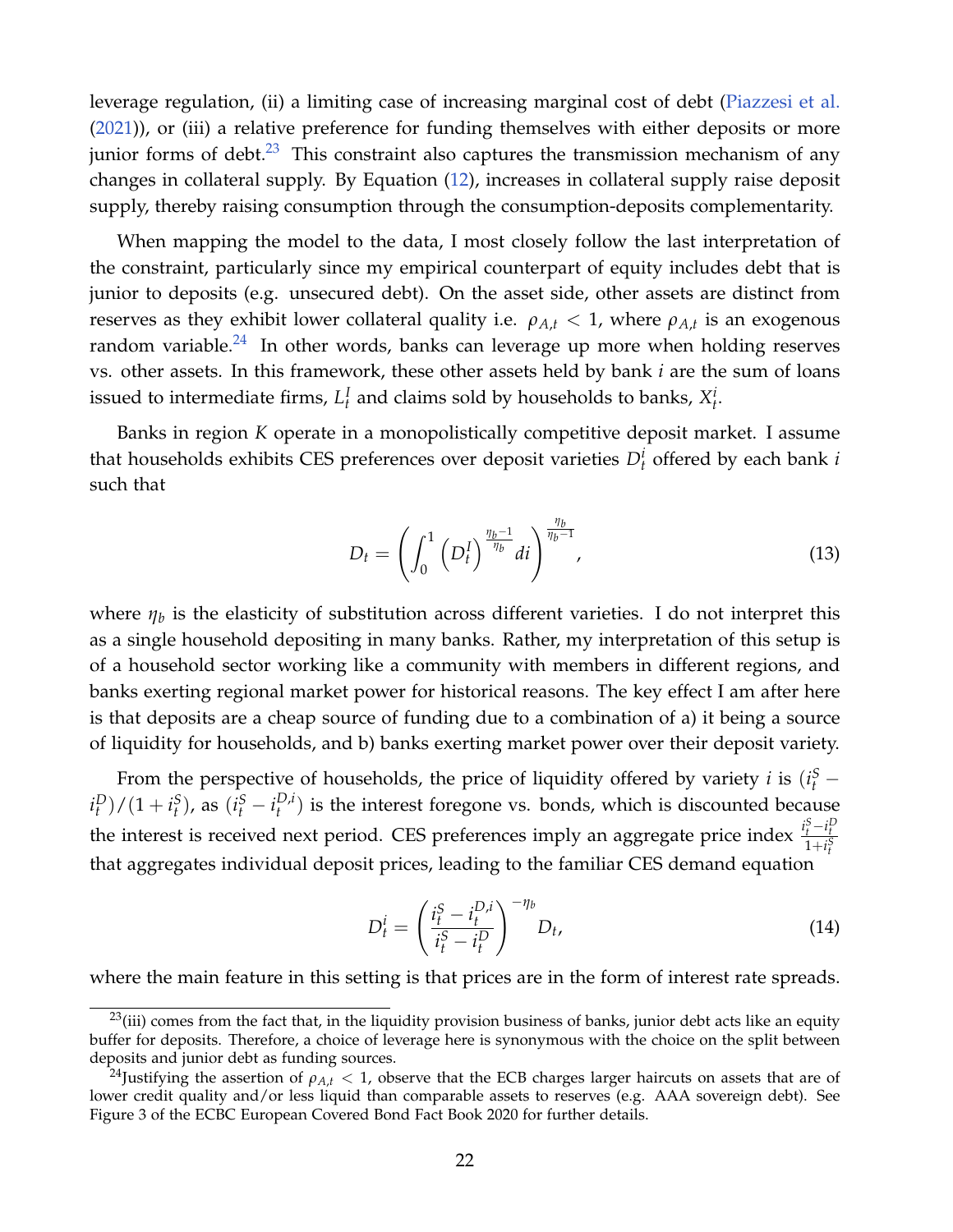In equilibrium, due to the non-satiation of preferences for deposits, the convenience yield is always strictly positive i.e.  $i_t^{S,K} - i_t^{D,K} > 0$ . Therefore, deposits are a cheaper source of funding than equity, meaning that, if they could, banks would fund themselves entirely with deposits. The leverage constraint limits the ability to do so, and so will bind in equilibrium.

Armed with this setup, I now outline the key first order conditions. As all banks face an identical problem, I drop the superscript *i*.

In equilibrium, the required nominal rate of return on equity is  $i_t^S$ . In each period *t*, banks use equity to make a portfolio investment in assets, using deposits as a source of leverage. These assets and deposits exhibit realized returns that are pre-determined in period *t*. As a consequence, the portfolio chosen by banks in period *t* that is financed by equity is risk-free in nominal terms. This implies that, with no equity adjustment costs, short-term bonds and bank equity are equivalent from the perspective of households, and so their returns must equate in equilibrium given positive but finite bank equity supply. Therefore, the cost of equity is the short-term risk-free rate,  $i_t^S$ .

Knowing the cost of equity, assets held (in finite supply) must also achieve this as a total rate of return in equilibrium:  $25$ 

<span id="page-23-1"></span>
$$
i_t^{S,K} = i_t^R + \ell_t^K \gamma_t^K (1 + i_t^{S,K}), \tag{15}
$$

$$
i_t^{S,K} = i_t^{A,K} + \ell_t^K \rho_{A,t} \gamma_t^K (1 + i_t^{S,K}), \qquad (16)
$$

where  $\gamma_t^K$  is the Lagrange multiplier on the leverage constraint. The left hand side is the required return, which is set equal to realized returns, adding up the pecuniary returns from interest received, and the non-pecuniary returns from relaxing the leverage constraint and so gaining access to cheap deposit funding. In a similar vein, trading the use of deposits and equity as sources of funding:

<span id="page-23-0"></span>
$$
\frac{i_{t}^{S,K} - i_{t}^{D,K}}{1 + i_{t}^{S,K}} = \gamma_{t}^{K} \left( \frac{\eta_{b}^{K}}{\eta_{b}^{K} - 1} \right).
$$
\n(17)

The left-hand side of [\(17\)](#page-23-0) is the marginal benefit of using deposits as a source of funding vs. equity, which is also the price charged to households The first term on the righthand side reflects the marginal cost of issuing deposits as it requires the bank to hold costly collateral. The second term captures the mark-up charged in the monopolistically

 $25$  For any asset A, the cost of investment today is 1, while the present value of the future payoff is  $E_t\left[M_{t+1}^K(1+i_t^{A,K})\right] = \frac{1+i_t^{A,K}}{1+i_t^{S,K}}$ . The net pecuniary cost is therefore  $\frac{i_t^{S,K}-i_t^{A,K}}{1+i_t^{S,K}}$ , which is the cost of it relaxing the leverage constraint, equal to the benefit  $\ell^K \rho_A \gamma_t$ . Equating the costs with benefits yields the first order condition [15.](#page-23-1)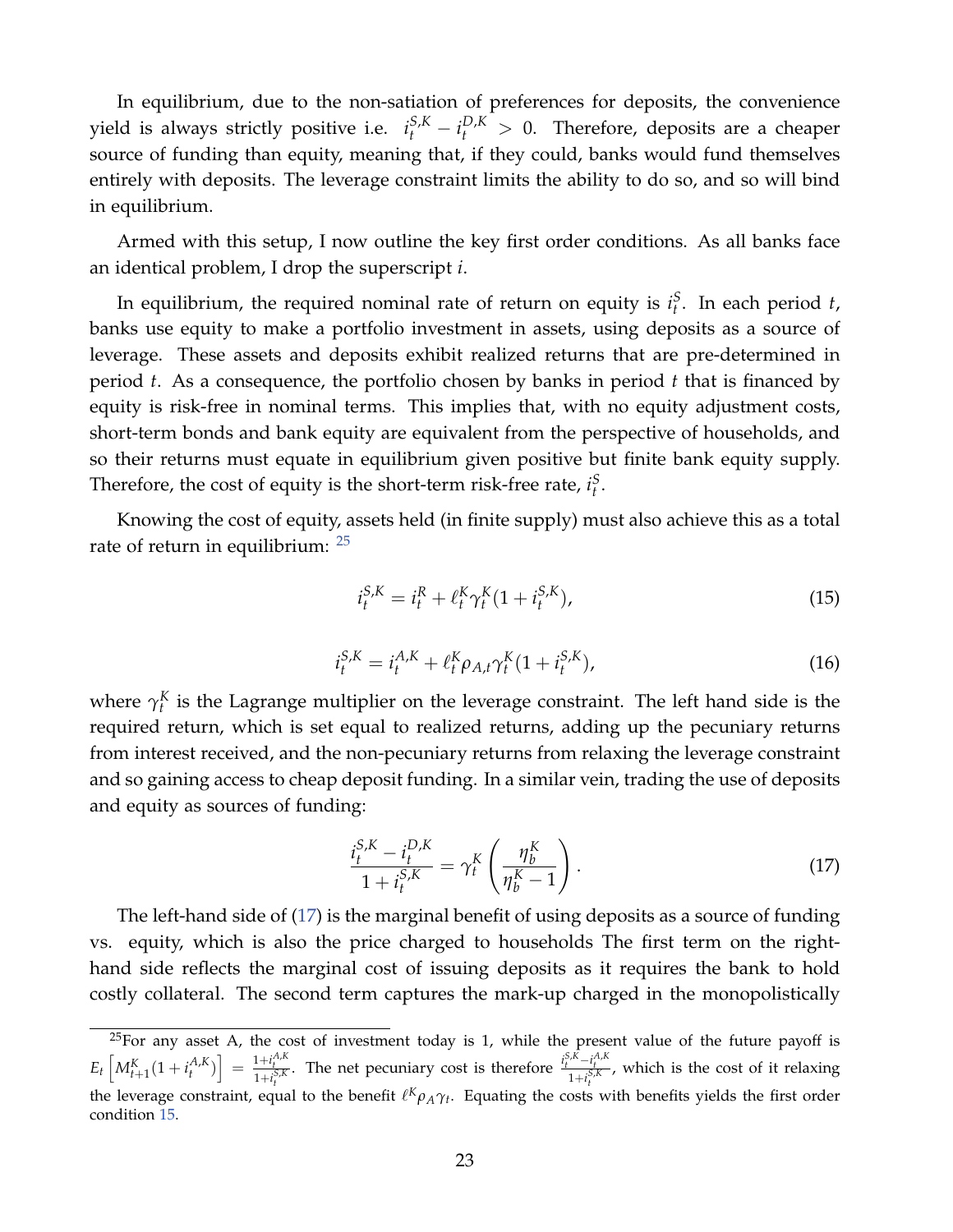competitive deposit market. Combining the condition for assets and deposits, I have the key pass-through equation:

<span id="page-24-0"></span>
$$
i_t^{S,K} - i_t^{D,K} = \left(\frac{1}{\ell_t^K}\right) \left(i_t^{S,K} - i_t^R\right) \left(\frac{\eta_b^K}{\eta_b^K - 1}\right) = \left(\frac{1}{\rho_{A,t}\ell_t^K}\right) \left(i_t^{S,K} - i_t^{A,K}\right) \left(\frac{\eta_b^K}{\eta_b^K - 1}\right). \tag{18}
$$

Equation [\(18\)](#page-24-0) relates the collateral premium of reserves to the convenience yield on deposits. The leverage constraint implies that  $(1/\ell_t^K)$  units are required to back each unit of deposits. The cost of holding reserves is the interest foregone i.e.  $i_t^{S,K} - i_t^R$ , and so this is scaled by  $(1/\ell_t^K)$  to obtain the marginal cost of producing deposits. As banks operate in a monopolistically competitive deposit market, the price of deposits i.e. the convenience yield is then set at a mark-up above marginal cost.

#### *D. International Risk-Sharing*

I now turn to the asset market structure of households, and the consequent adapted version of the Backus-Smith condition.

In this model I additionally assume the existence of complete markets for assets that are traded internationally. The consequent risk-sharing across countries implies that realized stochastic discount factors equate. Assuming the initial conditions are at the steady state, I have a variant of the Backus-Smith Condition:

$$
\frac{u_1^I(C_t^I, D_t^I / P_t^I)}{P_t^I} = \frac{u_1^I(C_t^I, D_t^I / P_t^I)}{P_t^I}.
$$
\n(19)

As is standard, it implies that consumption is allocated towards regions where the consumption bundle is relatively cheaper. On top of this, though, is the implication that consumption is allocated toward countries where deposits are more abundant. Intuitively, deposits are complementary to consumption and so higher supply enhances the utility of consumption. This will prove to be important for the QE mechanism discussed later.<sup>[26](#page-0-0)</sup>

Finally, combining the Backus-Smith condition with the fixed exchange rate regime implies that the shadow rate in each region equates i.e.  $i_t^{S,I} = i_t^{S,J}$ *t* . See Appendix [I](#page-67-0) for further details.

#### *E. Government*

I now define monetary policy operations of the central bank, defined in such a way as to replicate the ample regime operated by the ECB for most of the post-Great Recession

<sup>&</sup>lt;sup>26</sup>This also implies equating of short-rates by the Uncovered Interest-Rate Parity (UIP) condition.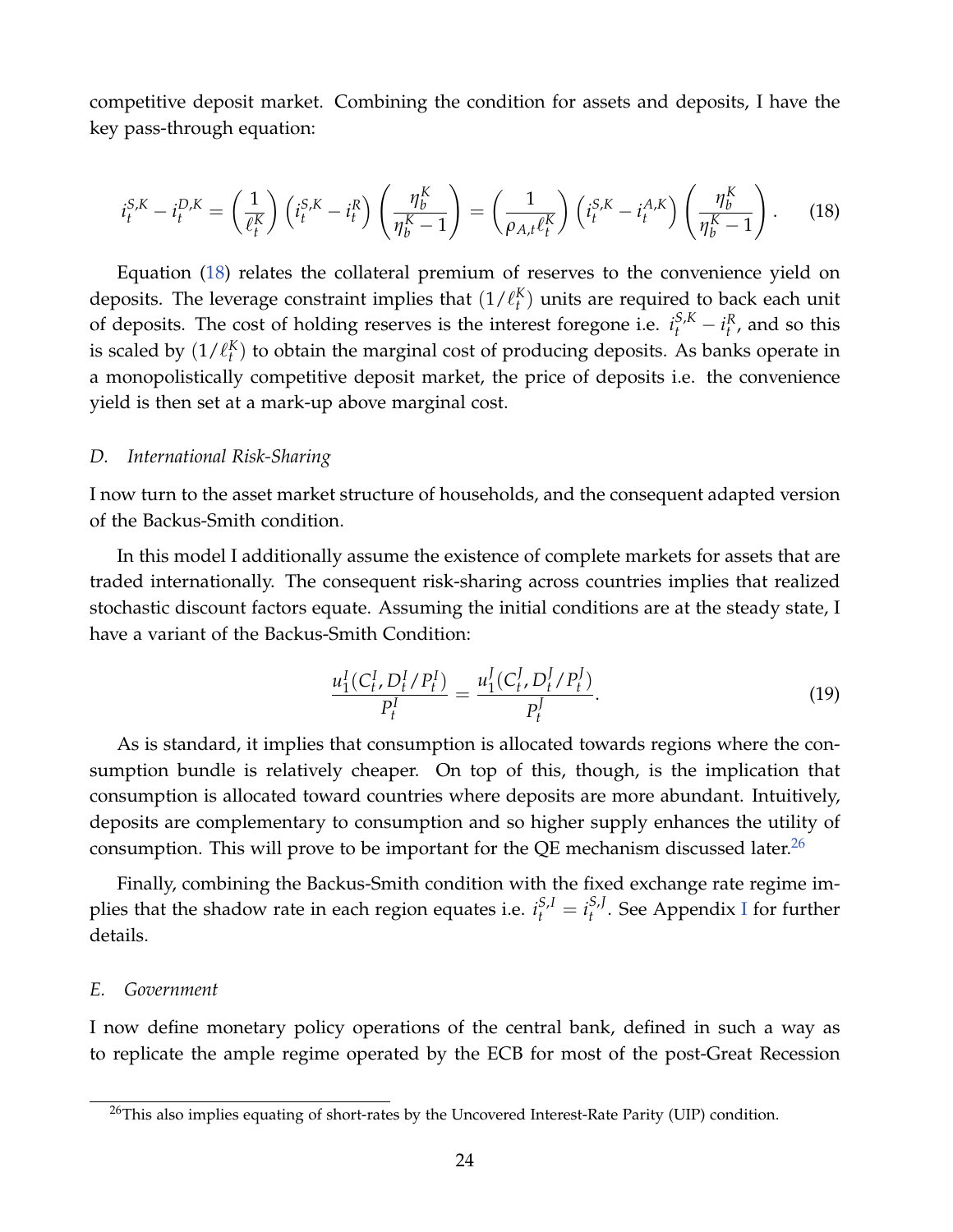period. Policy is defined over two independent tools. Firstly, they set the interest rate on reserves according to the familiar Taylor rule:

$$
i_t^R = r^R + \rho_R \left( i_{t-1}^R - r^R \right) + (1 - \rho_R) \left( \phi_\pi \hat{\tau}_t^{\text{UNION}} + \phi_y \hat{y}_t^{\text{UNION}} \right) + \phi_{\Delta \pi} \left( \hat{\tau}_t^{\text{UNION}} - \hat{\tau}_{t-1}^{\text{UNION}} \right) + \phi_{\Delta Y} \left( \hat{y}_t^{\text{UNION}} - \hat{y}_{t-1}^{\text{UNION}} \right) + v_t^{\text{MPS}},
$$
(20)

where  $r^R$  is the policy rate on reserves in the steady state, and  $v_t^{MPS}$  is an exogenous random variable capturing monetary policy shocks to the policy rate. Secondly, they decide on some exogenous rule for reserve supply  $(R_t^S)$ , given by the general functional form

<span id="page-25-1"></span>
$$
R_t^S = f(R_{t-1}^S, \Pi_t^{UNION}, Y_t^{UNION})e^{v_t^{QE}},\tag{21}
$$

where  $v_t^{QE}$  $t_{\text{on}}^{\text{UL}}$  is an exogenous random variable capturing shocks to reserve supply. In other words, *v QE*  $t_t^{\mathcal{Q}L}$  captures the Quantitative Easing shock that will be at the heart of my analysis.

Beyond reserves and interest rate policy, the union-wide government (including the central bank) also supplies risk-free assets to households,  $(B_t^S)$ , and holds intermediate firm equity,  $E_t^{INT,G}$ <sup>*tiv1,G*</sup>, as part of its monetary policy operations on reserve supply (described in detail in Section [V\)](#page-30-0). Governments then finance this portfolio position via lump-sum taxes on households, denoted by *T<sup>t</sup>* .

The transmission mechanism of QE shocks works through raising the supply of collateral for banks (described in detail in Section [V\)](#page-30-0). However, the size of the increase in collateral supply for a given QE shock depends on what assets are purchased. If, on the one hand, the central bank purchases assets held by banks as collateral, such as intermediate firm loans, then QE is merely a swap of lower into higher quality collateral. On the other hand, if QE purchases are of assets not held by banks as collateral, QE shocks amount to an outright increase in new collateral supply and so a large quantitative effect. As I know from Fact 3, historically, only 20% of purchases are collateral swaps with banks, and so are mostly outright collateral supply increases.

#### <span id="page-25-0"></span>*F. Collateral Markets*

Before turning to the description of the equilibrium, I describe the markets for collateral that are central to the operations of QE. In this framework, banks in the currency union have three sources of collateral: central bank reserves  $(R_t^S)$ , claims sold by households in each region  $(X_t^I, X_t^J)$  $\left\{ \begin{matrix} I_t & I_t \end{matrix} \right\}$  and loans issued to intermediate firms in each region  $\left( L_t^I, L_t^J \right)$ *t* ). I assume that household claims in region *K* exhibits the following log-linearized process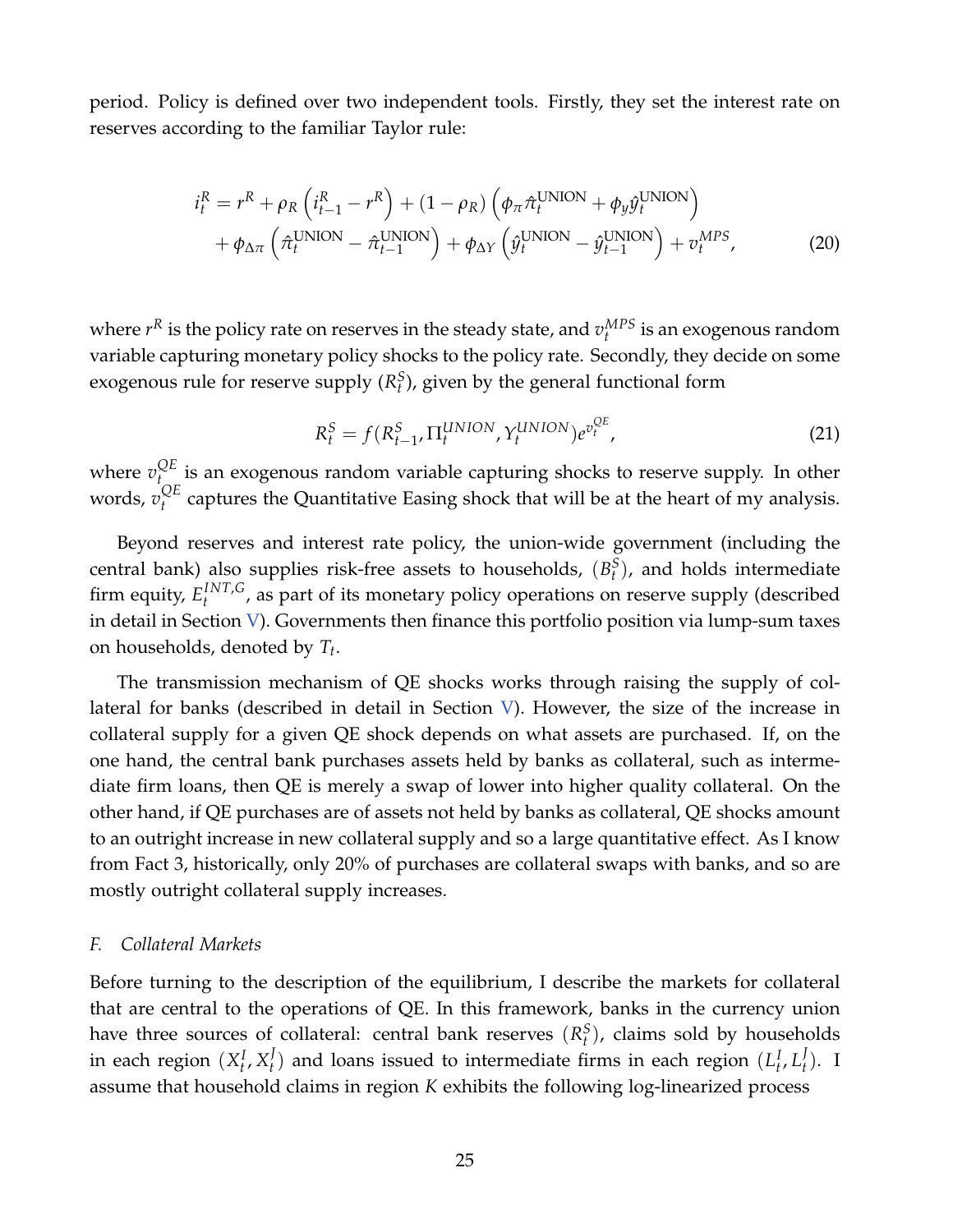$$
\hat{x}_t^K = \alpha_X \hat{x}_{t-1}^K - \alpha_X \pi_t^K,\tag{22}
$$

where  $\hat{x}_t^K$  is the real supply of claims, and  $\alpha_x \in [0,1]$  reflects the degree of nominal stickiness in supply. If  $\alpha_X = 1$ , claims are fixed in nominal terms, whereas if  $\alpha_X = 0$ , there is no nominal stickiness in supply and is instead fixed in real terms.

On the other hand, intermediate loan supply is endogenous. Integrated across the full set of firms in region K:

$$
L_t^K = \int_0^1 L_{f,t}^K = \int_0^1 \gamma_L y_{ft}^K p_{ft}^K = \gamma_L P_t^K Y_t^K.
$$

This implies that some components of collateral supply are endogenous and co-move positively with output. This is meant to capture the domestic loans portion of assets documented in Fact 2.

In Fact 2, I illustrate that a significant portion of assets held by banks are in tradable securities in an integrated union-wide market. Therefore, I assume a single union-wide market for reserves and for household claims, while the firm loan market is local.<sup>[27](#page-0-0)</sup> It turns out, however, that it does not matter at all whether intermediate firm loans is a segmented local market or a market integrated across the union. Instead, all I need is an integrated collateral market for reserves because once this is true, all that matters is union-wide collateral supply - conditional on this, the split of collateral across regions is additionally uninformative.

Intuitively, banks in each region pay the same price for the collateral value of reserves:  $i_t^S - i_t^M$ . This means that the marginal cost of a quality-adjusted unit of collateral is equal across regions. As a result, in equilibrium, they always face the same scarcity of collateral, which itself is affected by union-wide supply. It does not matter where the location of the local collateral shock is - it is sufficient to just know the effect on union-wide supply.

#### *G. Equilibrium*

The equilibrium consists of a set of allocations and prices such that households, firms and banks solve their optimization problems, the governments satisfy their respective budget constraints, the local labour and deposit markets in each region clear, each tradable goods market clears:

 $^{27}\gamma_L$  is calibrated to fit the portion of assets attributed to domestic loans in each region.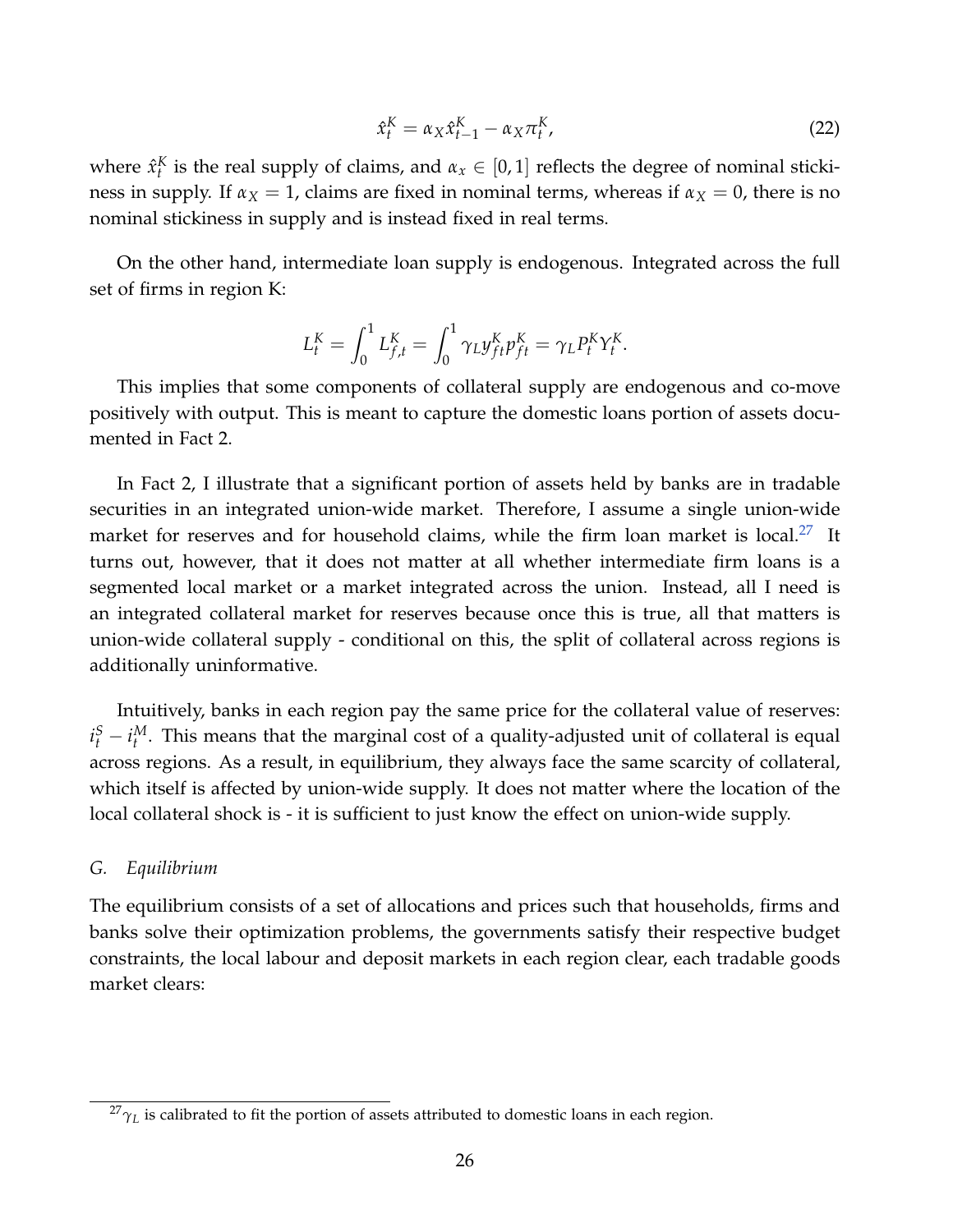$$
PopICHtI + PopJCEtI = PopIYtI,
$$
  
Pop<sup>I</sup>C<sub>Et</sub><sup>I</sup> + Pop<sup>J</sup>C<sub>Ht</sub><sup>I</sup> = Pop<sup>J</sup>Y<sub>t</sub><sup>I</sup>,

the reserves market clears:

$$
PopI RtI + PopJ RtI = (PopI + PopJ) RtS,
$$
\n(23)

the single government bond market clears:

$$
PopIBtI + PopJBtI = (PopI + PopJ)BtS,
$$
\n(24)

the single household claims market clears, each local intermediate firm loans market clears, and finally the full set of state-contingent asset markets clear.

#### *H. Steady State*

This paper describes the equilibrium dynamics of this model by log-linearizing the system of equations around a steady state. Therefore, the first step is to describe the properties of this steady state.

As derived in Appendix [G,](#page-62-0) steady state output in region  $K \in \{I, J\}$  is

$$
Y^K = \left(\frac{1}{\varphi} J^K\right)^{\frac{1}{\varphi + 1/\sigma}},\tag{25}
$$

where

$$
J^K = \left[1 + \omega^K \left(\text{vel}^K\right)^{1/\eta - 1}\right]^{\frac{1/\eta - 1/\sigma}{1 - 1/\eta}}.
$$

Within each region  $K \in \{I, J\}$ , deposit holdings are equal to:

$$
D^{K} = \ell^{K} \left( R^{K} + \rho_{A}^{K} A^{K} \right),
$$

which therefore determines velocity. The deposit spread of each country is equal to

$$
iS - iD,K = (\ellK)-1 (iS - iR).
$$

Finally, the reserve supply  $i^S - i^R$  is pinned down by the aggregate supply of collateral in the union, given household preferences for deposits and local banking sector structure.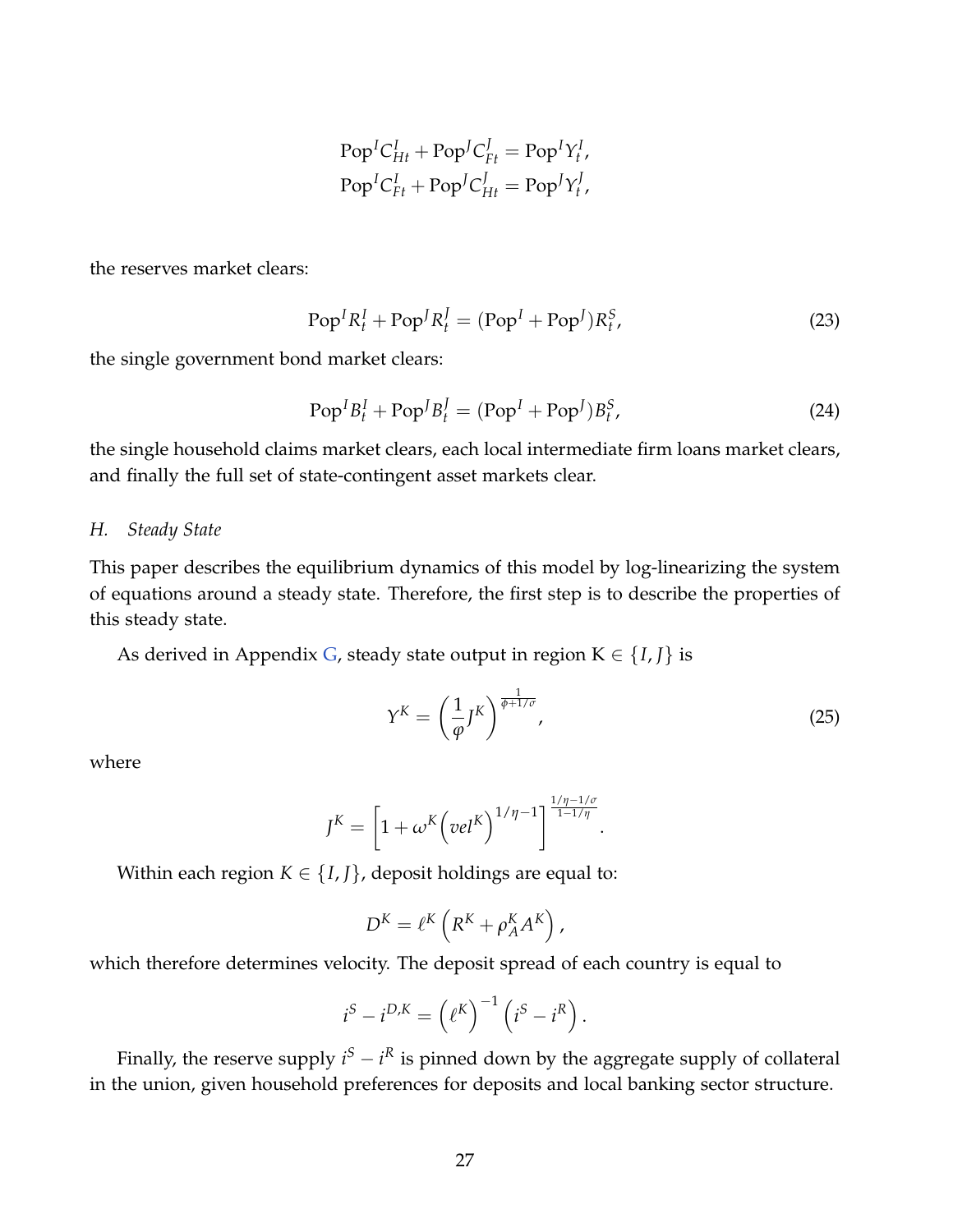#### *I. Log-Linearized System*

I solve the model linearizing it around the deterministic steady state. See Appendix [H](#page-64-0) for the full system of log-linearized equations. The key step in this process is solving for the Phillips curve, with the derivation outlined in detail in Appendix [F,](#page-60-0) and the resulting equation in  $(H.16)$ .

At this point, it is instructive to understand the key equations that demonstrate how the liquidity provision business filters through into the real economy. It begins with the loglinearized first-order condition for banks in Equation [18](#page-24-0) that determines the convenience yield for deposits in region K:

$$
i_t^S - i_t^{D,K} = \left(\frac{r^S - r^R}{r^S - r^{D,K}}\right) \left(i_t^S - i_t^R\right) - (r^S - r^{D,K})\hat{\ell}_t^K.
$$

As we can see, for a given leverage ratio  $\hat{\ell}_t^K$ , the convenience yield moves proportionately with the collateral premium. In other words, the more scarce is collateral, the more expensive it is for banks to produce deposits for households, thereby raising the convenience yield. This previews how QE policy propagates into the real economy - it directly affects the convenience yield on deposits by impacting the scarcity of collateral.

This convenience yield filters through into the real economy along three key dimensions. Firstly, through the Euler equation in [\(H.14\)](#page-64-1) and [\(H.15\)](#page-64-2), it implies that consumption will be higher today which implies that consumption will be higher today if the convenience yield, i.e. the price of its complementary good, is lower today. Secondly, in the Phillips curve in [\(H.16\)](#page-65-0) and [\(H.17\)](#page-65-1), a higher convenience yieeld induces two counteracting forces on costpush inflation, by impacting the marginal cost of firms described in detail in equation  $(10).^{28}$  $(10).^{28}$  $(10).^{28}$  $(10).^{28}$  Finally, the convenience yield appears in the Backus-Smith condition [\(H.28\)](#page-66-0), which allocates consumption to regions in which the positive complementarity effect induced by cheaper deposits is stronger.

#### *J. Mapping to Scarce Regime Framework*

The model is written under the context of an ample reserves regime. In this setting, reserves are a valuable source of collateral, but supply is in sufficiently large supply such that they exhibit no additional liquidity premium. This is why liquidity benefits are absent in this framework. In this case, the central bank independently sets the reserves rate as well as the supply of reserves.

Although a reasonable characterisation of monetary policy in recent years, it is not representative of the framework pre-2008. In this case, the central bank policy rate was the

<sup>&</sup>lt;sup>28</sup>In my calibration,  $\gamma_L$  is set such that the positive effect through wages dominates the negative effect through the funding subsidy.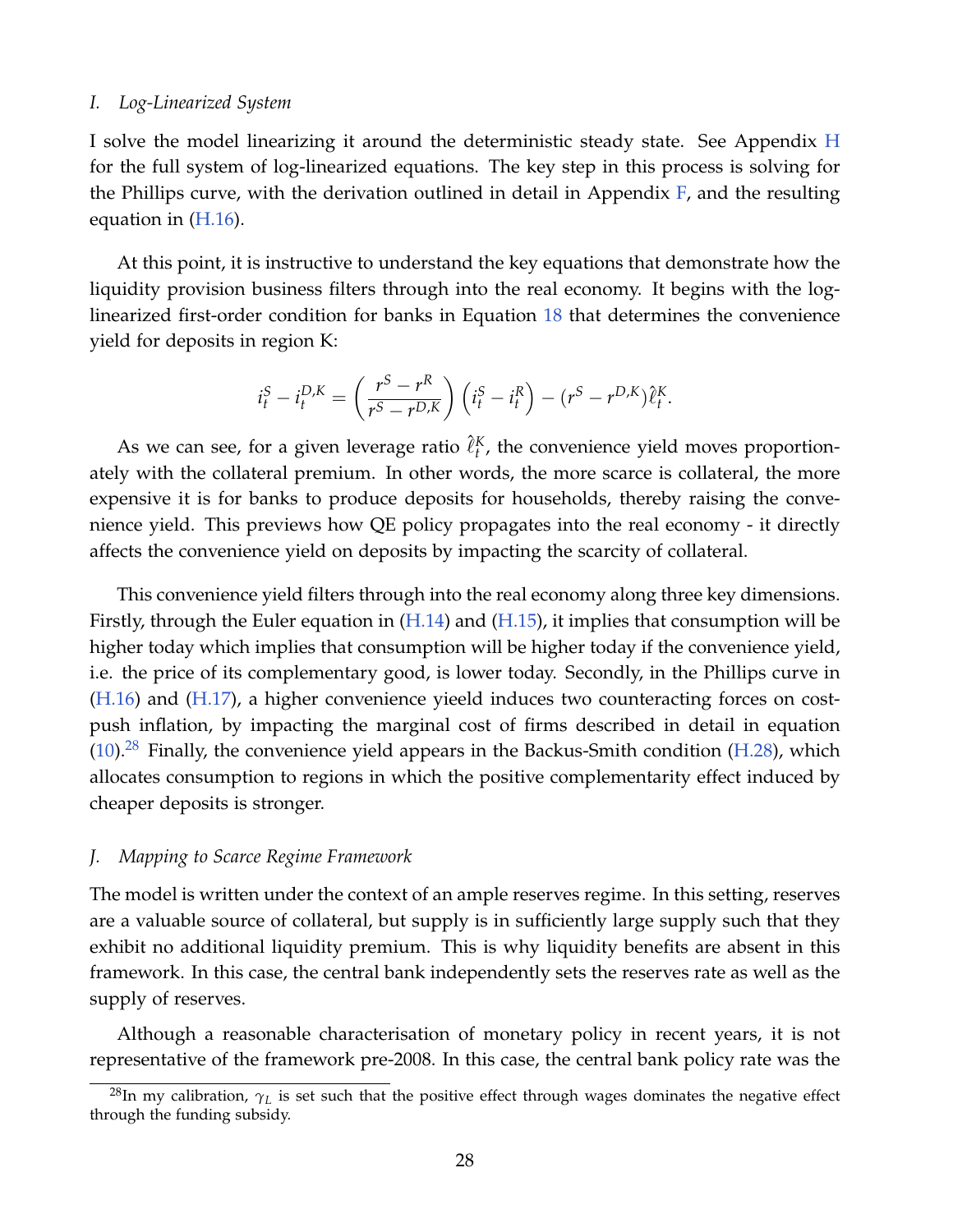interbank rate, while the interest rate on reserves was set at a constant spread of 100bp below the policy rate.  $2930$  This spread meant that banks held very few excess reserves i.e. reserves above the minimum requirement in order to avoid this cost. Therefore, reserves were indeed scarce i.e. exhibited a marginal liquidity benefit, which the spread partly captured. Therefore, my current model setup may not be a good representation of ECB monetary policy operations in the eariler years of the currency union.

It turns out that, using the framework of a scarce regime model described in [Piazzesi](#page-50-2) [et al.](#page-50-2) [\(2021\)](#page-50-2), under certain conditions, a scarce reserves environment can be described within the ample regime framework where reserves supply no longer follows an exogenous process but instead is endogenously determined. According to Proposition  $1:31$  $1:31$ 

**Proposition 1**: *Assuming that the scarce reserves regime setting in Piazzesi, Rogers and Schneider (2021) exhibits the following properties*:

- 1. *a reserveless limit*
- 2. *a constant corridor i.e. the spread between the policy rate and the reserve rate is fixed*

*Then the system of equations is equivalent to the system for the ample reserves regime with reserves instead exhibiting the following endogenous process:*

<span id="page-29-0"></span>
$$
\hat{r}_t^S = \hat{a}_t^{\text{UNION}} + \left(\frac{1}{\alpha_m}\right) \left(\frac{\epsilon}{\eta + \epsilon}\right) \left(\hat{y}_t^{\text{UNION}} - \hat{a}_t^{\text{UNION}} - \hat{\ell}_t^{\text{UNION}}(1 - \eta)\right),\tag{26}
$$

*where α<sup>m</sup> is the share of bank collateral in the form of reserves in the ample regime,*  $(\hat{y}^{\text{UNION}}_t, \hat{a}^{\text{UNION}}_t, \hat{\ell}^{\text{UNION}}_t)$  is union-wide output, collateral supply and bank leverage, respectively, *and*  $\epsilon \in [0, \infty)$ *.* 

Intuitively, the key difference here is that reserve supply is now endogenous. By setting both the interbank rate and the reserves rate, this pins down the relative price of reserves. As a result, the demand for reserves is endogenous in this regime, meaning that its supply can no longer be exogenously shocked through QE policy. The result in Proposition 1 relies on the two assumptions that are largely consistent with the earlier regime of the ECB.

Turning to the intuition for [\(26\)](#page-29-0), the first term ensures that collateral supply moves the same in both the ample and scarce regime, all else equal. The second term, on the other hand, reflects how reserve supply needs to adjust in the scarce regime in response

<sup>&</sup>lt;sup>29</sup>Technically, the ECB policy rate was the Main Refinancing Operations (MRO) rate, a weekly rate at which banks could borrow reserves against accepted collateral from the central bank. This tracked very closely the interbank rates.

 $30$ Technically, the interest rate on excess reserves was the interest rate on the Overnight Deposit Facility. From 2000 - 2008, the spread between the MRO rate and the rate on the Overnight Deposit Facility was held fixed at 100bp (Source: [ECB\)](https://www.ecb.europa.eu/stats/policy_and_exchange_rates/key_ecb_interest_rates/html/index.en.html).

 $31$ Proof is available on request.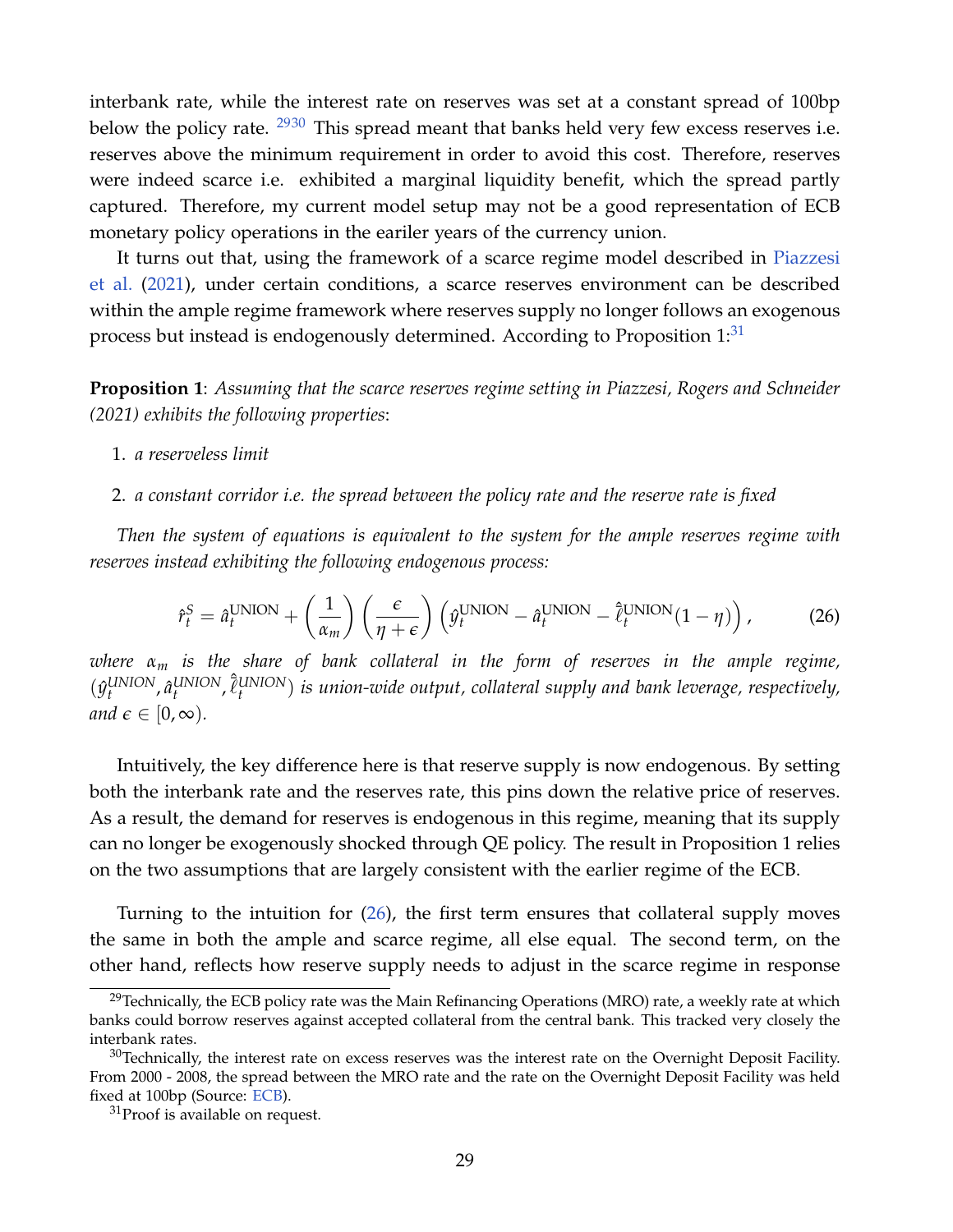to changes in demand for liquidity in order to keep the liquidity premium constant (as we are in a constant corridor). The more collateral assets there are  $(\hat{a}_t^{UNION})$  and/or the more able banks are at absorbing liquidity via higher leverage  $(\hat{\ell}_{t}^{UNION})$ , the less that banks require reserves for liquidity needs. On the other hand, the higher is  $\hat{y}^{\text{UNION}}_{t}$ , the larger is the demand for, and so supply of, deposits i.e. liquidity services. This makes banks more vulnerable to liquidity shocks, and so demand more liquid reserves.

<span id="page-30-0"></span>Hereafter, I will set the free parameter  $\epsilon$  to zero, but results, are robust to variations in this value. $32$ 

## **V. Shocks**

I now describe the set of structural shocks that exist in the model setup, and will be the sources for describing the the variation in key variables in the data. There are 9 such shocks: productivity  $(A^K_t)$ , the local discount factor  $(\beta^K_t)$  and the leverage  $(\ell^K_t)$  in each region *K*, *t*), the local discount factor  $(p_t)$  and the levelage  $(v_t)$ along with the monetary policy shock  $e^{v_t^{MPS}}$ , union-wide collateral quality,  $(\rho_{A,t})$ , and the reserve supply shock  $(e^{v_t^{QE}})$ . All shocks follow the log AR(1) process of

$$
log(V_t) = \rho_V log(V_{t-1}) + \sigma_{t,V} \epsilon_{t,V},
$$

where  $\{\epsilon_{t,V}\}\$ is an exogenous independent innovation drawn from a normal distribution of mean 0, variance 1. In this setup, I assume that  $\rho_{\eta MPS} = 0$  as persistence in the policy rate itself generates a persistent effect of the structural shock.

#### *A. Collateral Quality Shock*

The shock to collateral quality is assigned to all non-central bank reserves collateral. As noted in subsection [F](#page-25-0) of the model setup, because of the integrated collateral market, all that matters is union-wide collateral supply for pass-through effects. As a result, I have just one identifiable collateral shock, whose empirical proxy will reflect union-wide collateral quality.

#### *B. Quantitative Easing (QE) Shocks*

Central to the paper is understanding the effect of shocks to central bank reserve supply on output and inflation across regions within the Euro Area. QE involves the purchasing of assets held in the private sector, financed by an increase in the supply of reserves. I decide on a functional form for reserves supply such that, in log-linearized terms, the supply of reserves exhibits the following process:

 $32$ In [Piazzesi et al.](#page-50-2) [\(2021\)](#page-50-2),  $\epsilon$  is governed by the distribution of liquidity shocks. As excess reserve supply tends to zero, so too does the value of  $\epsilon$  as liquidity shocks become more concentrated around zero. This is why I choose 0 as my baseline value.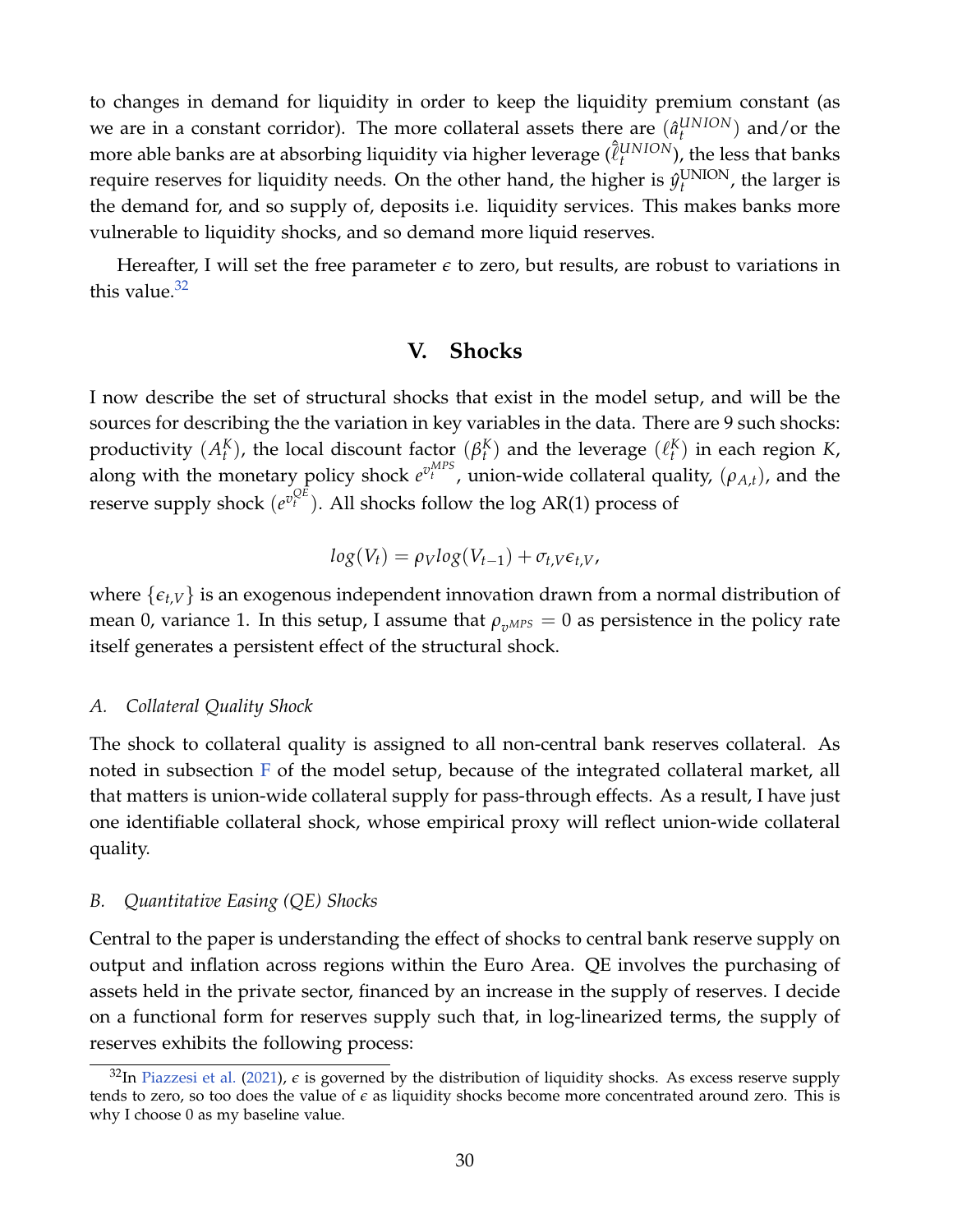$$
\hat{r}_t^S = \alpha_r \hat{r}_{t-1}^S - \alpha_r \pi_t + v_t^{QE},
$$

where  $\hat{r}_t^S = R_t^S/P_t$  is real reserve supply,  $\alpha_r$  reflects the degree of nominal stickiness in reserve supply, and  $v_t^{QE}$  $t_t^{\mathcal{Q}L}$  is an exogenous random variable governed by the following  $AR(1)$ process:

<span id="page-31-0"></span>
$$
v_t^{QE} = \rho_{QE} v_{t-1}^{QE} + \sigma^{QE} \epsilon_t^{QE} \quad \text{s.t.} \quad \epsilon_t^{QE} \sim N(0, 1). \tag{27}
$$

 $\epsilon_t^{QE}$  $t_t^{\text{QL}}$  represents the underlying Quantitative Easing shock. [\(27\)](#page-31-0) implies that QE shocks induce an unanticipated sequence of new issuances of reserves that exhibit persistence  $\rho_{OE}$ . In other words, QE shocks imply a gradual increase in reserve supply through a gradual decaying sequence of new issuances.  $\rho_{OE}$  will be estimated to target the path of reserves supplied by the ECB via QE operations from 2015 onwards. $33$ 

As part of QE policy, the central bank must define what assets are purchased. As we know from Fact 3, approximately 20% of asset purchases are allocated to bank holdings of collateral. To that end, we presume that the 20% portion allocated to bank collateral consists of intermediate firm loans, while the remaining 80% is allocated to non-bank collateral in the form of household firm equity. $34$ 

The transmission mechanism of QE shocks works through raising the supply of collateral for banks. More supply enhances the ability for banks to issue deposits to households, who in turn increase consumption as the supply of the complementary component, deposits, has risen. In the process, both the collateral premium and the convenience yield fall because of a fall in the scarcity of collateral.

To understand this more clearly, Figure [5](#page-32-0) considers the impulser response to a 10% shock to QE purchases. The calibration is drawn from the estimation discussed in Section [VI](#page-32-1) below, but for now it is taken as given. As we see, in the bottom left panel of Figure [5,](#page-32-0) as the shock to the rate of purchases is persistent, reserve supply gradually rises, peaking 6 quarters in, and thereafter gradually converges to the steady state. Banks, now awash with more liquidity, attempt to attract deposit issuance through a higher offered deposit rate. This reduces the deposit spread, as seen in the middle right panel. Households in response increase deposit holdings, thereby lowering velocity, as seen in the bottom right panel. This drives up the desire to consume as deposits are complementary with it, thereby raising output and causing demand-pull inflation across the currency union.

 $33$ Note that, as a potential extension, I attempted to estimate an AR(2) process for QE purchases, as in [Gertler and Karadi](#page-49-3) [\(2013\)](#page-49-3). However, the sample size of the ample regime is to short to accurately estimate the process, and so I kept the process as simple as possible while retaining some degree of persistence.

<sup>&</sup>lt;sup>34</sup>The stock of intermediate firm equity in the steady state,  $Y/(\epsilon(1-\beta))$ , is far more than sufficient to cover the amount of purchases undertaken by the ECB in the sample period.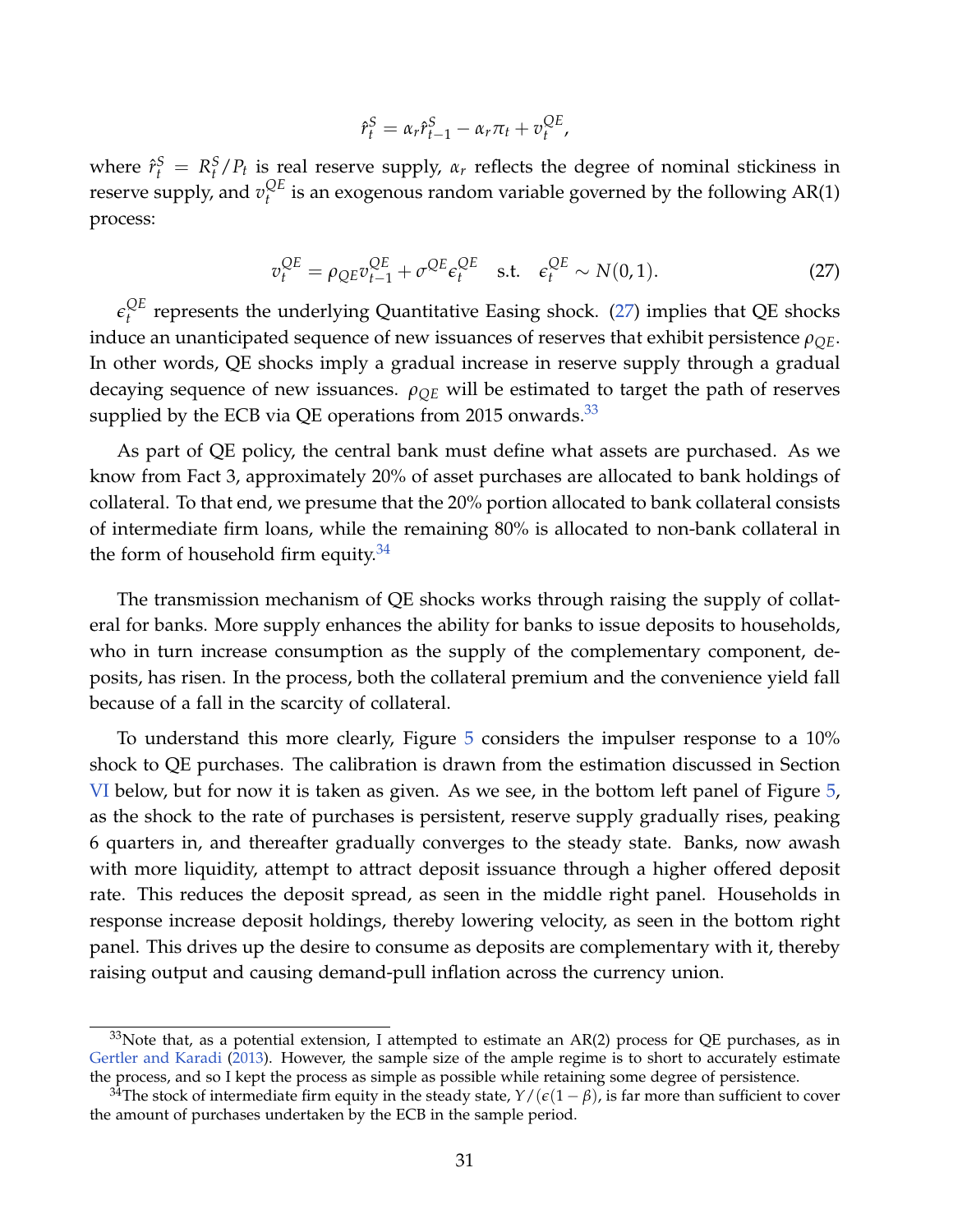<span id="page-32-0"></span>

**Figure 5.** Impulse responses to a persistent 10% shock to asset purchases. Calibration is taken from Table [V.](#page-36-0) Middle two panels are percentage deviations from steady state. Remaining panels are deviations from steady state. Spread is difference between policy rate and deposit rate.

<span id="page-32-1"></span>Note that the same transmission mechanism holds true for other collateral shocks, precisely because of the integrated collateral market for reserves. In this modeling framework that contains such an integrated collateral market, the marginal cost of collateral is equal across regions. As a result, in equilibrium, they always face the same scarcity of collateral, which itself is impacted by union-wide supply. Conditional on the impact a shock has on this union-wide supply, the geographical / asset source is additionally uninformative.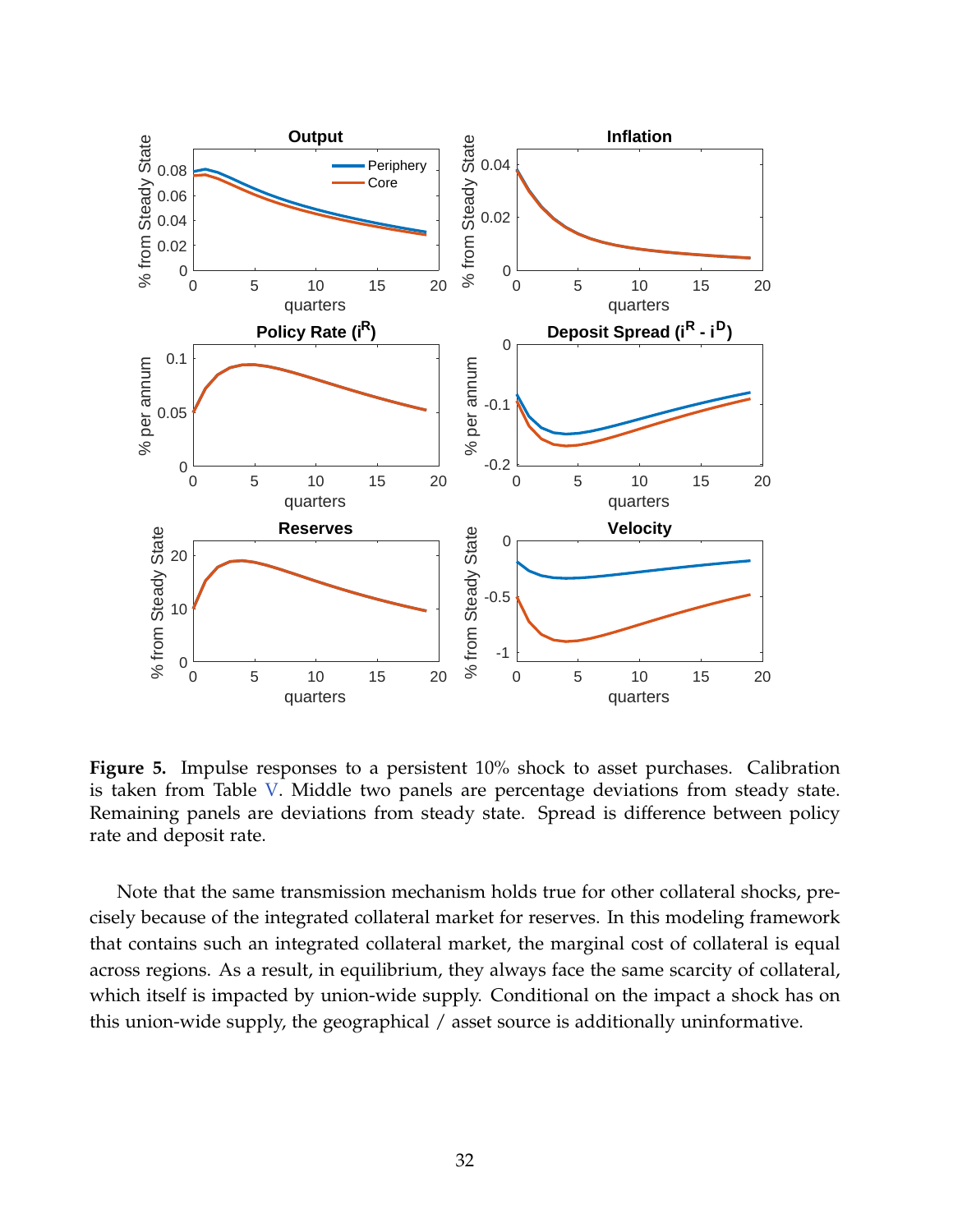## **VI. Model Estimation**

In order to quantify the strength of the pass-through of QE and collateral quality shocks into output and inflation within the Euro Area, we must take a stand on the values of the model parameters. Parameters that are at the heart of the mechanism are either estimated using Bayesian methods, or are carefully calibrated with alternative data that captures the parameter of interest. Remaining values are then drawn from existing literature.

It turns out that the ECB QE program from early 2015 onwards raised union-wide inflation and output by 60bps and 62bps, respectively, at its peak. The impact on inflation rises to over 1% if the Taylor rule is made to be less responsive to inflation at the inception of the QE program.

#### *A. Bayesian Estimation*

I solve for the log-linearized system of equations laid out in Appendix [H](#page-64-0) around the deterministic steady state outlined in Section [IV.](#page-16-1) Linearity of the state space representation of the model and normality of the structural shocks allows us to estimate the model using Bayesian methods described in e.g. [Smets and Wouters](#page-50-7) [\(2003\)](#page-50-7), [An and Schorfheide](#page-48-7) [\(2007\)](#page-48-7) and [Ilut and Schneider](#page-49-8) [\(2014\)](#page-49-8).

#### <span id="page-33-0"></span>*B. Data*

The sample period is 1999Q1 - 2020Q1 i.e. since the inception of the currency union. I collect data for six member states: Germany, France, Netherlands, Italy, Spain and Portugal, covering over 86% of GDP of the set of countries encompassing the currency union since inception date. I then subsequently divide this set of countries into Region C (Germany, France, Netherlands) and Region P (Italy, Spain, Portugal), with the split based on annual GDP per capita in 2019.<sup>[35](#page-0-0)</sup>

All estimation exercises use 9 key variables: log real GDP per capita, inflation rates and the deposit interest rate spread (vs. ECB policy rate) for each region, along with union-wide collateral quality, the ECB policy rate and central bank reserve supply. Output and inflation are de-trended with a linear time trend to be consistent with the zero growth, zero inflation steady state in the model. The deposit rates are the rates applied to deposits exhibiting zero maturity as this best reflects assets held for their liquidity convenience. Reserves supply is evaluated by aggregating the reserves held by banks in the countries considered. Finally, I use a weighted average of Non-Performing Loan (NPL) ratios across the sampled countries as a proxy for collateral quality.<sup>[36](#page-0-0)</sup> I assume that its steady state level

 $35$ This split remains true regardless of the year chosen. This split is a familiar regional comparison made across policy circles, often termed Core vs. Periphery

 $36$ This proxy is weighted by relative balance sheet size.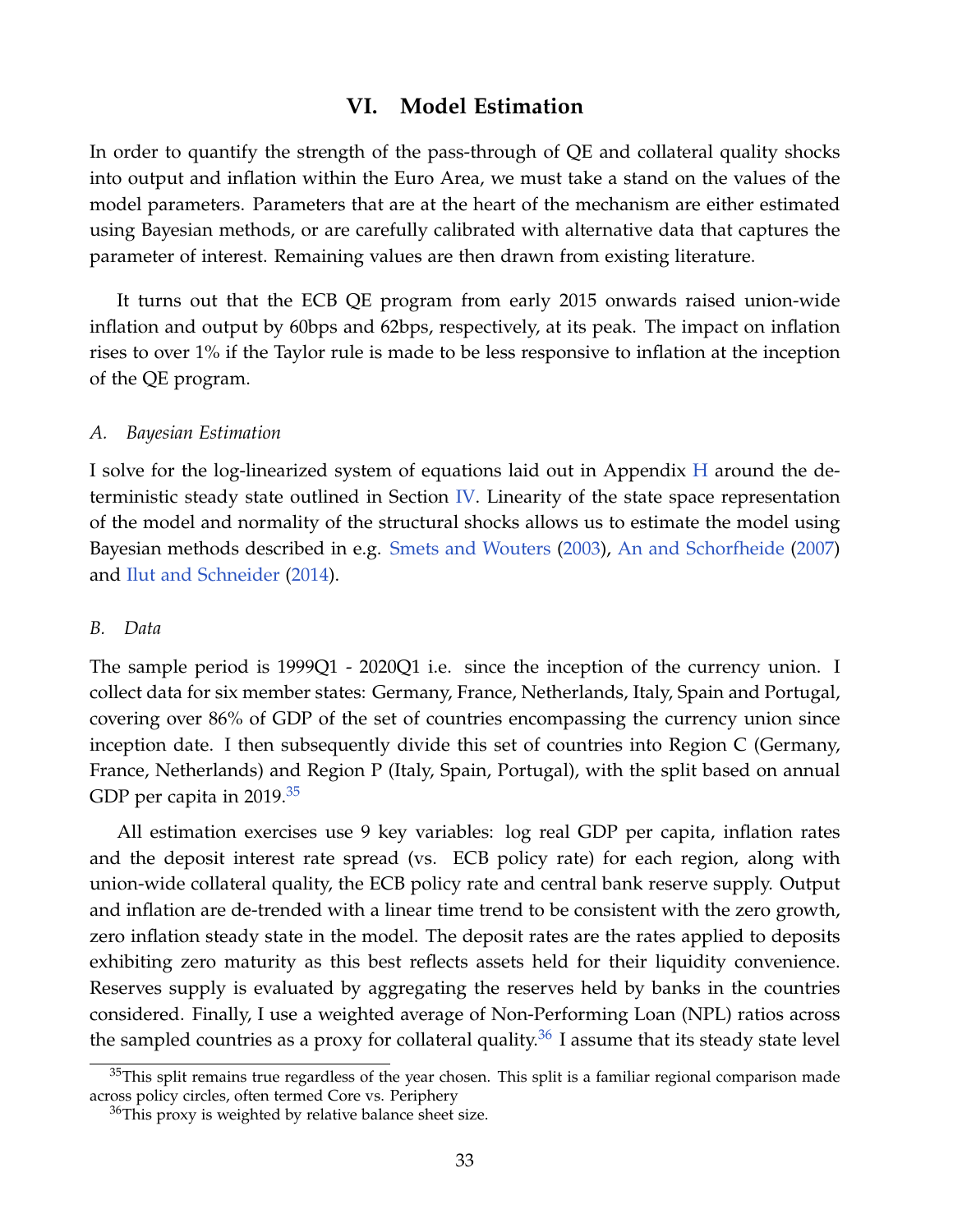corresponds to the pre-2008 mean. I then decide to scale it such that, at its peak, it equals the change in the haircut applied to Italian sovereign debt by the ECB amidst the sovereign debt crisis relative to the level pre-financial crisis. $37$ 

The model counterparts of these macro variables that I target follow immediately from how the model variables are described. Data sources are described in Appendix [J,](#page-67-1) and all 9 target variables are illustrated in Figure [6](#page-35-0) below.

I also have 9 structural shocks in the model: local productivity, demand and leverage shocks, as well as a union-wide monetary policy shock, QE shock and collateral quality shock. As there are as many structural shocks as observables, this allows us to fully explain the variation in target variables. This is feasible because all shocks have a sufficiently distinct impact on these target variables. In particular, local demand shocks are identified by the positive co-movement of local output and inflation, whereas local productivity shocks are identified by negative co-movements. The policy rate, reserve supply (QE) and collateral quality shocks are identified by what they directly shock, while local leverage shocks are identified by local deposit spreads. $38$ 

The last point requires a little further discussion. What I am targeting in terms of spreads is the reserve spread i.e.  $(i_t^R - i_t^{D,K})$  $t<sub>t</sub><sup>D,K</sup>$ ). This determines the relative convenience of deposits vs. reserves. As a result, it does not target the outright convenience of deposits, which is left untargeted. The QE and collateral quality shocks partly fill this gap by capturing some of the movements in outright convenience, hence why it is important to have such collateral supply shocks in order to fully explain the impact of the banking sector.

Finally, I have to take a stand on when there is the structural break from a scarce to an ample reserves regime. This break is modelled as fully unanticipated, and seen as a permanent shift in regime. I decide that this occurs at end-2014, just ahead of the beginning of the ECB Public Sector Purchasing Programme (PSPP) in early 2015. This represents the bulk of QE asset purchases made by the ECB (over 90%), and is used extensively after the inception date.

#### *C. Priors: Standard Parameters*

I start by fixing a small number of parameters to values commonly used in the literature. All calibrated parameters are outlined in Table [V](#page-36-0) below. I set *β* equal to 0.99, which implies

 $37$ At its peak, the NPL ratios is a little more than 4% above its steady state, whereas the haircut on Italian sovereign debt was 8% above its pre-crisis level amidst the sovereign debt crisis (see [Armakolla et al.](#page-48-8) [\(2017\)](#page-48-8)). Therefore, the scale is just below 2.

 $38$ I do not use money demand shocks to target velocity because the money demand function appears to be quite stable across a long sample period, as illustrated in Figure [J.7.](#page-70-0) It demonstrates the stability of the money demand function for longer time periods.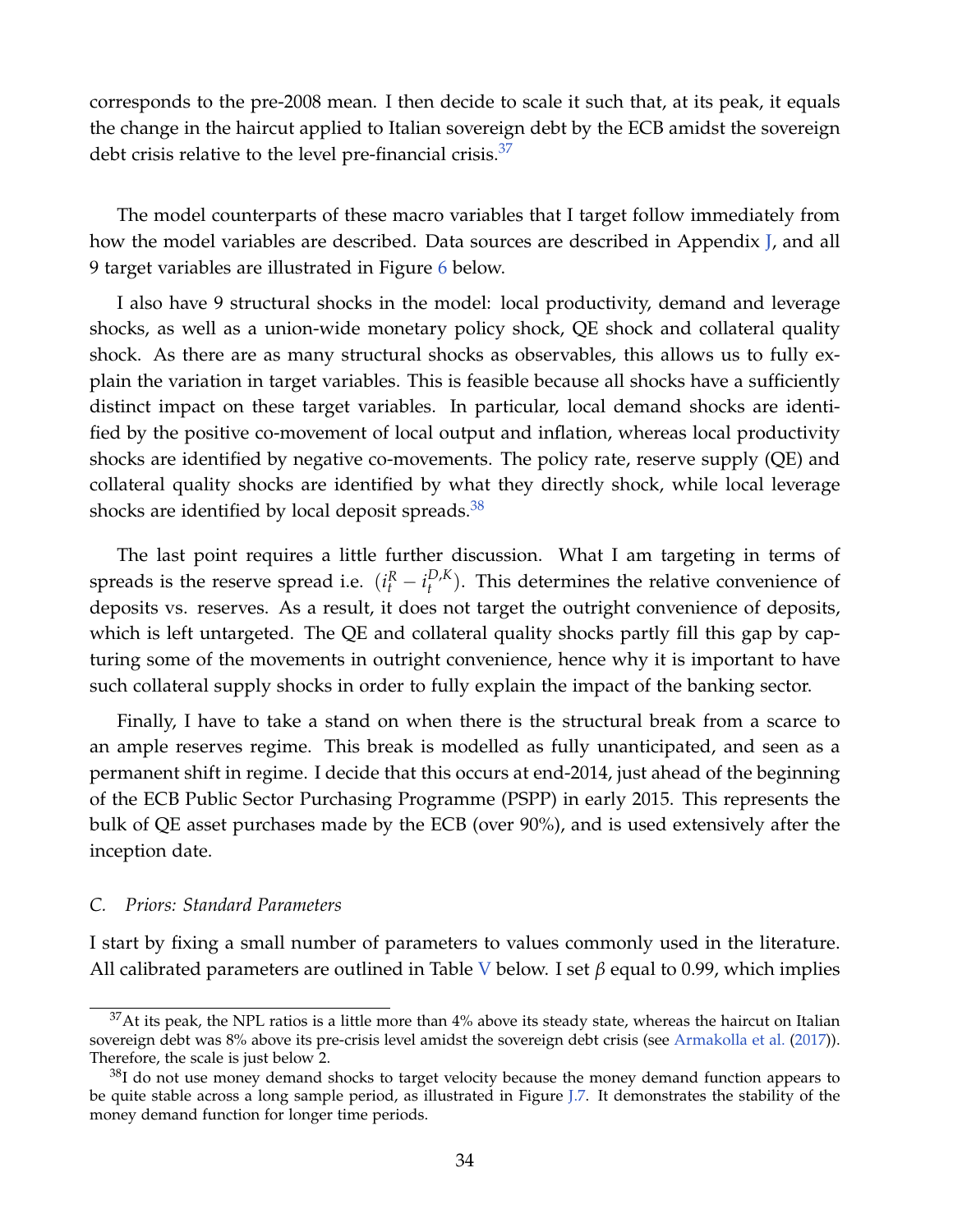<span id="page-35-0"></span>

**Figure 6.** Empirical observations of target variables for Bayesian estimation. Annual GDP and Inflation are each de-trended at the region-level using a linear time trend. Collateral quality is proxied using the negative of the weighted-average of union-wide nonperforming loan ratios. Central bank reserves held by banks are graphed as a % of total bank assets held.

a 4% annual household discount rate. I set the value of the inverse Frisch elasticity *φ* equal to 0.75, which roughly lies between the low elasticities of the micro-labour literature, and the higher estimates used in DSGE models. $39$  For the elasticity of substitution between domestic and foreign goods, *γ*, [Backus et al.](#page-48-9) [\(1994\)](#page-48-9)) state that most reliable studies lie between 1 and 2. It is also broadly consistent with [Imbs and Mejean](#page-50-8) [\(2015\)](#page-50-8) who evaluate

<sup>&</sup>lt;sup>39</sup>See [MaCurdy](#page-50-9) [\(1981\)](#page-50-9), [Angrist](#page-48-10) [\(1991\)](#page-48-10) for micro estimates of Frisch elasticities on the intensive margin (and a more recent survey on quasi-experimental estimates, see [Chetty](#page-48-11) [\(2009\)](#page-48-11), and [King and Rebelo](#page-50-10) [\(1999\)](#page-50-10) and [Rogersion and Wallenius](#page-50-11) [\(2009\)](#page-50-11) for macro models that require large Frisch elasticities to explain aggregate variation in labour supply.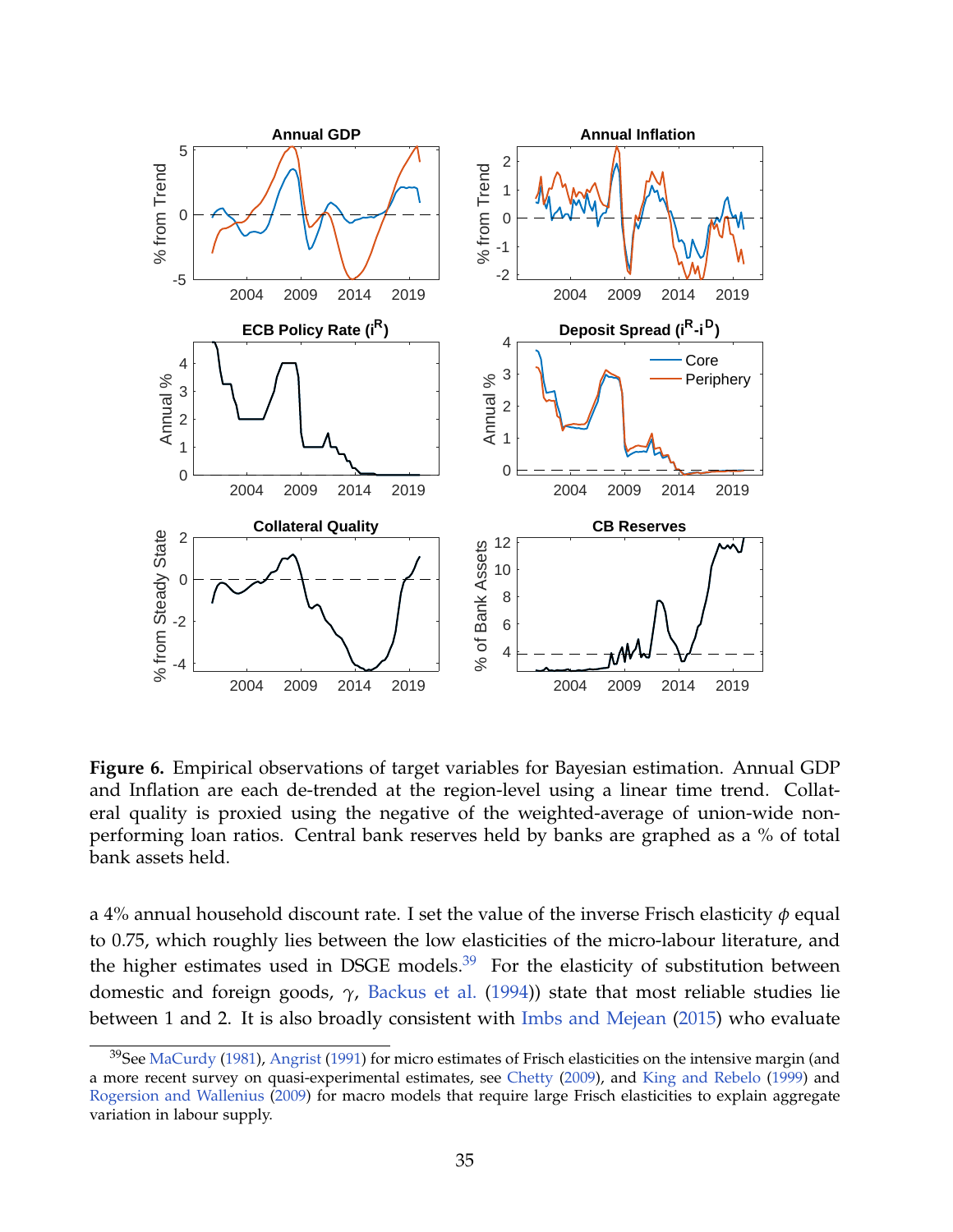<span id="page-36-0"></span>

| Variable                                   | Core    | Periphery |
|--------------------------------------------|---------|-----------|
| Frisch Elasticity $(\phi)$                 | 0.75    | 0.75      |
| Discount Factor $(\beta)$                  | 0.99    | 0.99      |
| Price Adjustment Frequency $(1 - \theta)$  | 0.25    | 0.25      |
| Velocity ( $vel^*$ )                       | 0.70    | 0.52      |
| Deposit Rate (Annual) $(r^D)$              | 1.50%   | 1.45%     |
| Leverage $(\ell)$                          | 3.4     | 4.6       |
| Other Assets Collateral Value ( $\rho_A$ ) | 0.925   | 0.925     |
| Consumption Home Bias $(a_H)$              | 0.80    | 0.80      |
| Reserves Share Bank Assets $(M/(M+A))$     | 0.04    | 0.04      |
| Interest Elasticity of Deposits $\eta$     | 0.08    | 0.03      |
| Reserves Spread (Annual) $(r^S - r^M)$     | $0.3\%$ |           |
| Relative Region Size $(Y^C/Y^P)$           | 2.07    |           |

#### **Table V.** Calibrated Parameters

aggregate responses from micro estimates. $40$  I choose a value of 1 to be consistent with the baseline calibration of [Gali](#page-49-9) [\(2008\)](#page-49-9), along with my priors of *σ* below.

The elasticity of substitution between domestic and foreign goods is set to 1, following [Gali](#page-49-9) [\(2008\)](#page-49-9), and broadly in line with other values used in the literature. For the degree of openness, I set  $a_H$  to 0.8, a value commonly applied, and broadly in line with the level of trade in the Euro Area.<sup>[41](#page-0-0)</sup> Finally, I set steady state velocity equal to the mean over the sample period (0.52 and 0.70 for Region C and P, respectively). Given the steady state deposit spread calibrated below, this determines the preference for deposits,  $\omega<sup>K</sup>$ , at the region level.

A key parameter to calibrate is *η* because it is central to the strength of the cost channel mechanism. I estimate outside the Bayesian exercise because I can potentially extend the sample size to beyond the horizon of the currency union. I run the regression of the loglinearized first-order condition of deposits

$$
\log vel_t = \alpha + \frac{\eta}{r^S - r^D} \left( i_t^S - i_t^D \right),\tag{28}
$$

where  $vel_t$  is velocity and  $i_t^S - i_t^D$  is the deposit spread. I estimate this equation using a bandpass filter in order to control for longer-run trends in the data and instead isolate short-term business cycle variation. The empirical counterparts are similar to those outlined in subsection [B.](#page-33-0) However, due to limitations in sourcing estimates for the deposit spread, I proxy for the deposit spread using the short-term discount rate. Albeit an ab-

 $^{40}$ However, [Imbs and Mejean](#page-50-8) [\(2015\)](#page-50-8) note that this masks significantly larger elasticities at the product level.  $41$ The level of intra-EU trade as a share of GDP is approximately 15% (Source: Eurostat).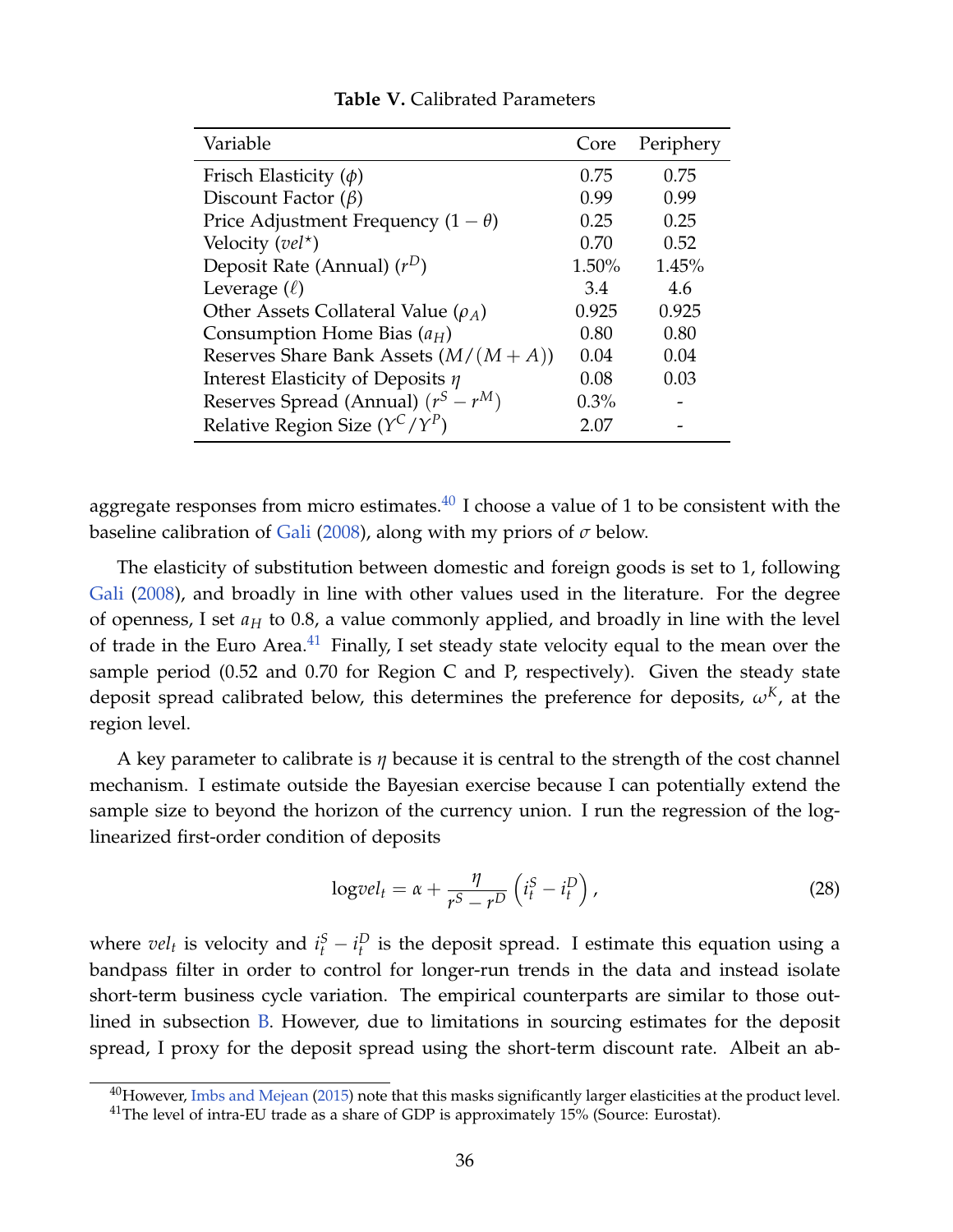<span id="page-37-0"></span>straction, recent literature has demonstrated a close relationship between the short rate and the deposit rate, and so acts like a reasonably  $prox<sup>42</sup>$  $prox<sup>42</sup>$  $prox<sup>42</sup>$ . On average, the sample period begins in 1979, and is at an annual frequency. Further details on how the dataset for each country is extended is outlined in Appendix  $J^{43}$  $J^{43}$  $J^{43}$ 

| Coefficient            | Core      | Periphery |
|------------------------|-----------|-----------|
| α                      | $-0.04$   | $-0.041$  |
|                        | $(-7.60)$ | $(-4.75)$ |
| $\frac{\eta}{r^S-r^D}$ | 5.60      | 1.99      |
|                        | (2.55)    | (1.36)    |

**Table VI.** BandPass Filter: Full Sample

Results, and the corresponding t-statistics, are outlined in Table [VI](#page-37-0) above. In order to convert this to implied estimates of *η*, we scale the semi-elasticity by the mean spread in the sample. This implies that the estimated *η* in Region P (0.03) is lower than in Region C (0.08), which implies that money demand is more interest-inelastic in Region P.

#### *D. Priors: Banking Sector Parameters*

The key elements to calibrate are those that make up the deposit spread in each region *K*. I ensure that the following equation, the steady state version of the deposits first-order condition in equation [\(18\)](#page-24-0), holds true:

<span id="page-37-1"></span>
$$
r^{S} - r^{D,K} = \left(\frac{\eta_b^{K}}{\eta_b^{K} - 1}\right) \left(\frac{1}{\ell^{K}}\right) \left(r^{S} - r^{M}\right). \tag{29}
$$

The first key element in this equation is the leverage parameter  $\ell^K$ . Decomposing this expression:

$$
\ell = \frac{D}{M + \rho_A A} = \left(\frac{M + A}{M + \rho_A A}\right) \left(\frac{D}{M + A}\right) \n= \left(\frac{M + A}{M + \rho_A A}\right) \left(1 - \frac{1}{\text{lev}}\right),
$$

 $42$ [Drechsler et al.](#page-49-10) [\(2018\)](#page-49-10) demonstrate that a 1% increase in the policy rate induces a 65-85bp increase in the deposit spread, depending on the US county[.Nagel](#page-50-12) [\(2016\)](#page-50-12) demonstrate a similar relationship between interest rates and the spread on assets bearing liquidity service benefits

 $^{43}$ I choose bands such that I eliminate cycles of frequencies shorter than 6 quarters and larger than 36 quarters, in accordance with isolating frequencies consistent with business cycles.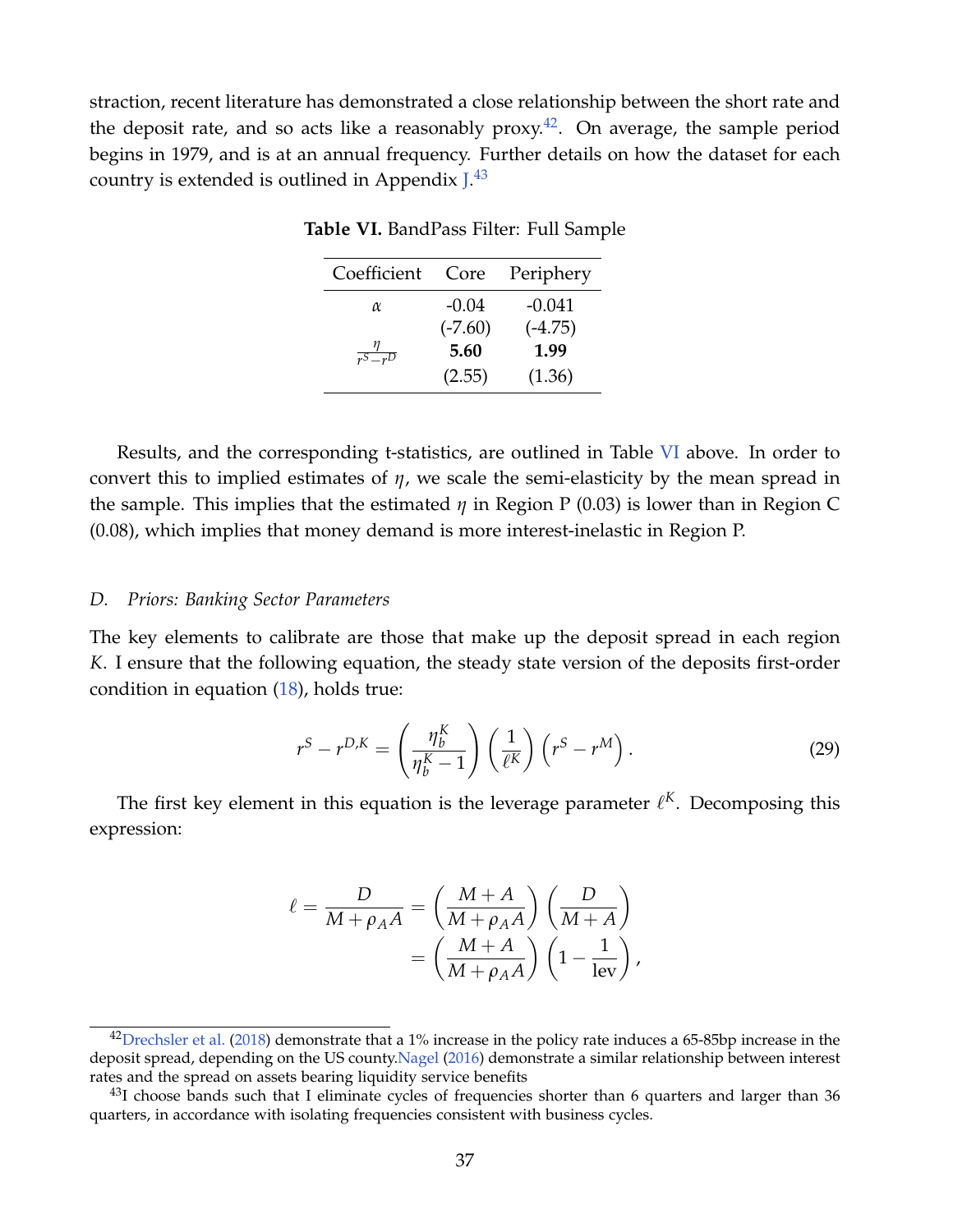where lev is equity over total assets held. lev is estimated for each region directly from the balance sheet that was used to document Fact 2, and illustrated in Table [III.](#page-12-0) The key component here is equity: it not only includes capital and reserves but also unsecured debt because it acts as a pseudo-equity buffer for deposits. I find that  $lev^{K} = (3.4, 4.6)$  for the Core and Periphery, respectively in 2019.<sup>[44](#page-0-0)</sup>

My initial calibration of  $\rho_A$  is 0.925, which is consistent with the haircuts applied to sovereign bonds in the private secured funding market within the Euro Area pre-crisis, a chief source of collateral for banks. $45$  For the split between reserves and private collateral assets, I take a snapshot of the region-level bank balance sheets at the end of 2014 i.e. ahead of the first major round of Quantitative Easing in 2015. I find that reserves constitute, on average, 4% of total assets backing deposits within the Euro Area. I choose this period for the snapshot as this is the point in time I decide to be the switch from a scarce to an ample regime in my estimation (explained further below). Bringing all this together, this implies that  $\ell^K = (.70, .78)$  for the Core and Periphery, respectively.

 $(r^{S} - r^{D,K})$  is set equal to the average observed deposit spread over the full sampling period for region *K*, equalling (1.5%, 1.45%) annualised for the Core and Periphery, respectively. Given a decision on the steady state reserve spread,  $(r^S - r^M)$ , I then pin down  $(r^{S} - r^{D,K})$ . I take a stand on  $(r^{S} - r^{M})$  and set it equal to 0.3% annualised. What is important here is not the precise level but the understanding that it is significantly lower than the deposit spread, a reasonable assumption.<sup>[46](#page-0-0)</sup>

Finally, the only remaining unknown in equation [\(29\)](#page-37-1) is the mark-up in each region, and so can be pinned down, equalling (4.2, 5.1) for the Core and Periphery, respectively. Intuitively, my model setup implies that the heterogeneity across regions in deposit spreads indexed by leverage is mitigated by differences in mark-ups. The higher leverage in the Periphery implies, ceteris paribus, lower deposit spreads in this region as they require less collateral quantities to issue a unit of deposits. This, however, is partially counteracted by Periphery banks exhibiting higher market power, thereby allowing them to charge higher deposit spread, all else equal.

#### *E. Priors: Estimation Parameters*

One key parameter that is estimated is  $\sigma$ . It determines the intertemporal elasticity of substitution but also, given *η*, the strength of the cost channel. My choice of prior here follows previous work (Smets and Wouters 2003, Kollman et al 2003, Ilut and Schneider 2014),

 $^{44}$ For the evolution of the leverage ratio over time, see Figure [A.4.](#page-55-0)

<sup>&</sup>lt;sup>45</sup>This is appropriately scaled in order to be consistent with the scaling of the NPL proxy used for representing collateral quality.

<sup>&</sup>lt;sup>46</sup>Results on parameter estimates and decompositions are robust to adjustments in the reserves spread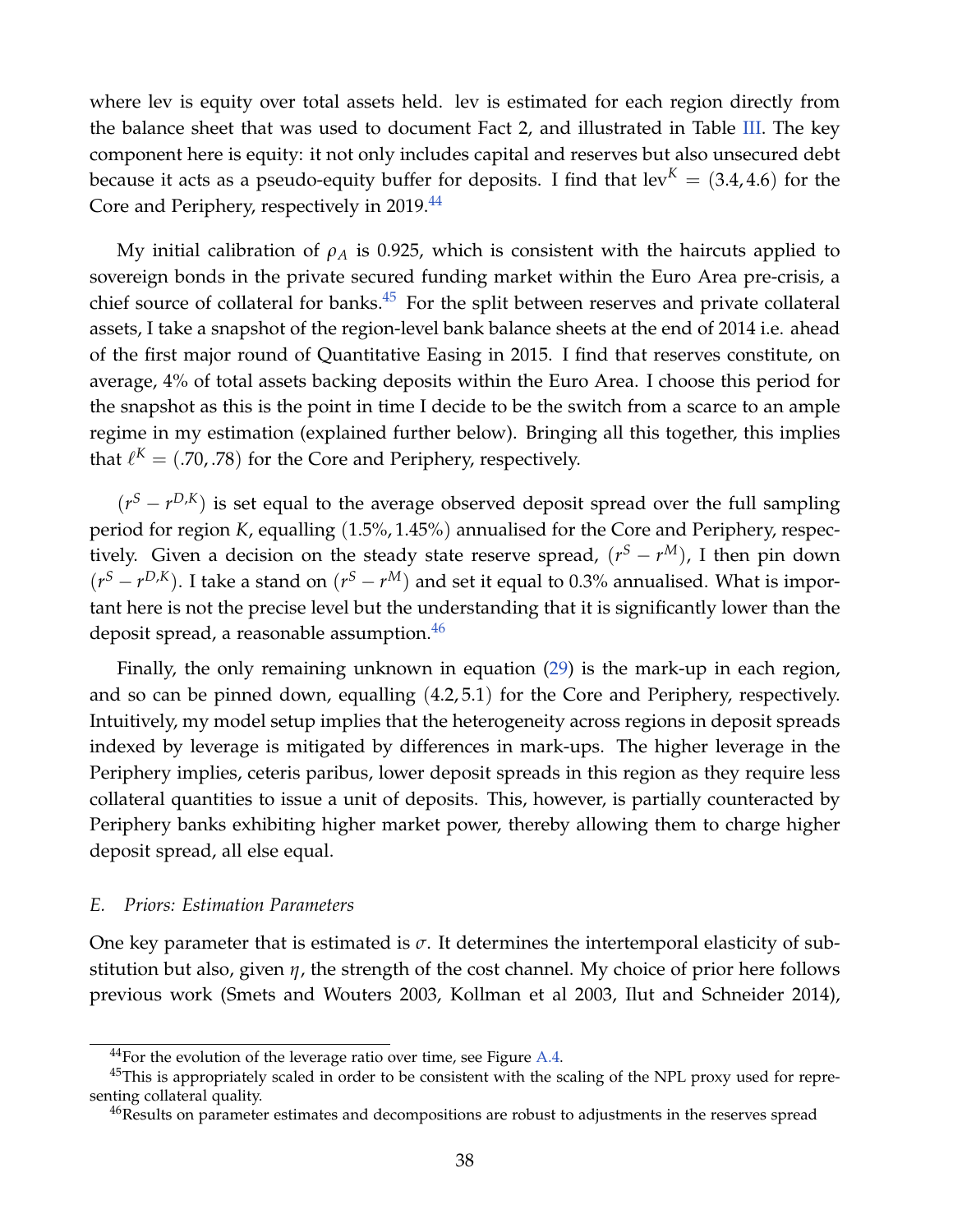details of which are shown in Table [VII](#page-40-0) below. My choice of priors on the parameters governing conventional monetary policy, (*φπ*, *ρT*, *φ*∆*π*, *φ*∆*y*,) are informed by priors in existing Euro Area literature [\(Christoffel et al.](#page-49-2) [\(2008\)](#page-49-2) and [Coenen et al.](#page-49-1) [\(2018\)](#page-49-1)), while the prior mean of  $\rho_{OE}$  is set to 0.5.<sup>[47](#page-0-0)</sup> I also follow most of the literature in choosing standard priors for the persistence of the structural shock processes.

In particular, the priors for the autocorrelation parameters are beta distributions with mean 0.8 and standard deviation 0.1. This high mean is to be consistent with the slowmoving processes of the target variables, especially those corresponding to the banking sector. The priors for the standard deviations are inverse gamma, with prior means that is derived from matching the model to target variables using prior parameters. I also permit cross-correlations across countries in local productivity, demand and leverage shocks, motivated by the close co-movement across regions in output, inflation and deposit spreads, which these structural shocks effectively target.

Finally, when estimating these parameters, I am allowing for a structural break from a scarce to an ample reserves regime at the end of 2014 that is both fully unanticipated and permanent. All parameters other than those governing QE shocks are estimated using observations within the scarce regime sub-sample. I then estimate the parameters governing QE shocks within the ample regime sub-sample as only within this regime are such shocks feasible.

## *F. Results: Parameter Estimates*

The posterior distributions of the structural model have been estimated using the Metropolis-Hastings algorithm. The estimated results are derived from two chains of 500,000 draws generated using a Random walk algorithm with an acceptance rate of 24%, with the first 250,000 being discarded as burn-in draws. In Table [VII](#page-40-0) I document a set of characteristics regarding the posterior distributions of all the parameters that are esti-mated.<sup>[48](#page-0-0)</sup> In particular, columns 5 to 7 show the posterior mode estimates of the individual parameters as well as the 10th and 90th percentiles of the corresponding marginal posterior densities. I split the set of parameters into those that are estimated in the first and second sub-sample in the Baseline estimation.

An indication of the informativeness of the empirical data used in the estimation is how different the posterior and prior distributions are, in terms of mode and/or variance of the distribution. Firstly, turning the the intertemporal elasticity of substitution  $(\sigma)$ , the posterior mode turns out to be somewhat lower than its prior, which dampens the degree of complementarity between consumption and deposits. This is consistent with both Euro

 $47$ This choice of prior is of less prevalent than conventional policy parameters in the literature, but results are largely insensitive to this choice of prior.

 $^{48}$ For the priors and posteriors of the shock variances, see Table [B.1.](#page-55-1)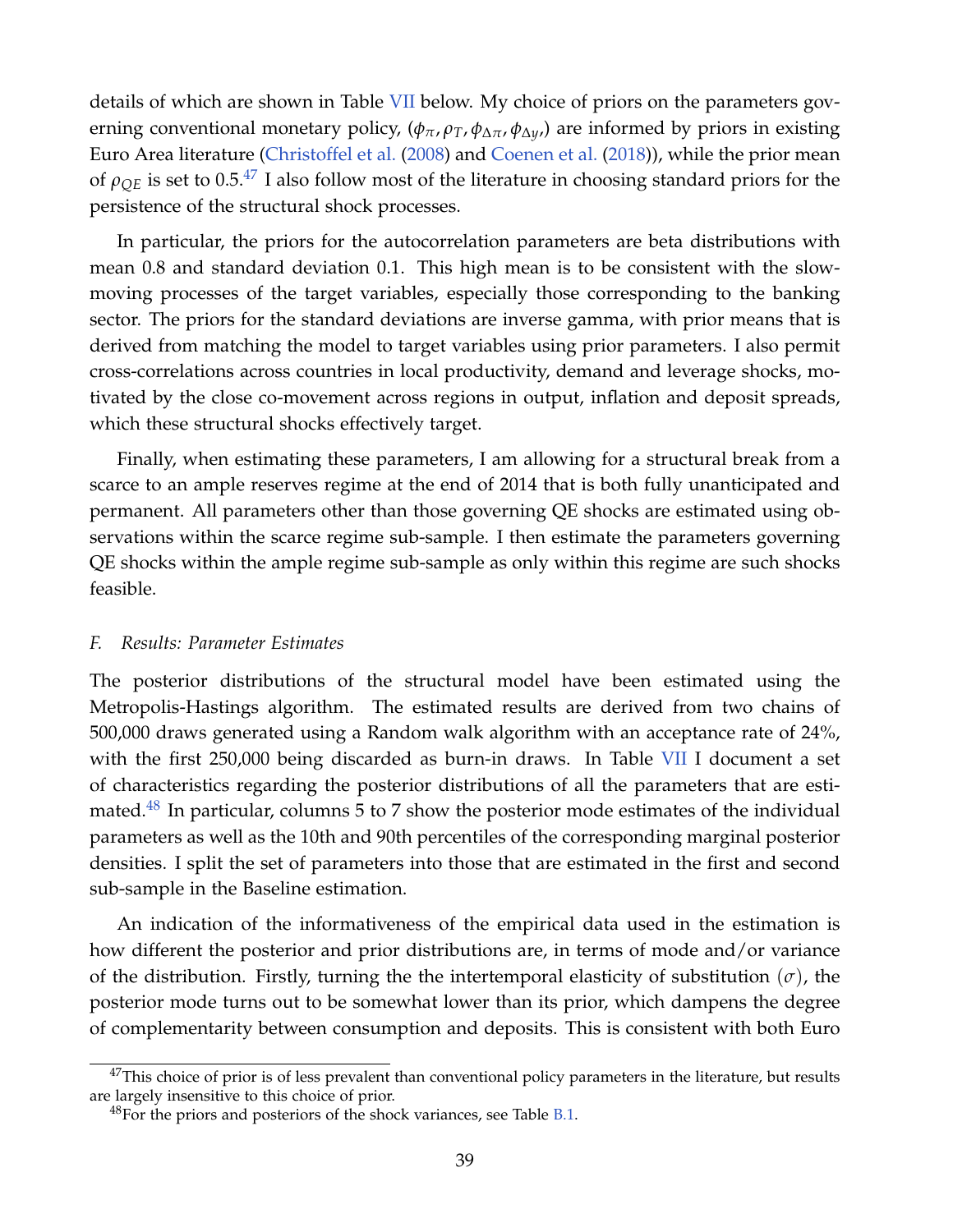<span id="page-40-0"></span>

| Parameters               | Prior Dist. | Prior Mean |      | Prior Std. Err Posterior Model | 10% C.I. | 90% C.I. |
|--------------------------|-------------|------------|------|--------------------------------|----------|----------|
| <b>Scarce</b>            |             |            |      |                                |          |          |
| $\sigma$                 | Normal      | 1.00       | 0.25 | 0.81                           | 0.66     | 0.98     |
| $\phi_{\pi}$             | Normal      | 1.50       | 0.25 | 1.87                           | 1.58     | 2.19     |
| $\phi_{\Delta \pi}$      | Normal      | 0.30       | 0.10 | $-0.08$                        | $-0.12$  | $-0.03$  |
| $\phi_{\Delta y}$        | Normal      | 0.06       | 0.25 | 0.10                           | 0.07     | 0.13     |
| $\rho_T$                 | Beta        | 0.80       | 0.10 | 0.89                           | 0.86     | 0.92     |
| $\rho_{z^p}$             | Beta        | 0.80       | 0.10 | 0.87                           | 0.81     | 0.93     |
| $\rho_{z}$ COMM          | Beta        | 0.80       | 0.10 | 0.76                           | 0.66     | 0.88     |
| $\rho_{b^P}$             | <b>Beta</b> | 0.80       | 0.10 | 0.89                           | 0.87     | 0.91     |
| $\rho_b$ COMM            | Beta        | 0.80       | 0.10 | 0.88                           | 0.86     | 0.90     |
| $\rho_{\ell^P}$          | Beta        | 0.80       | 0.10 | 0.93                           | 0.89     | 0.96     |
| $\rho_{\rho\text{COMM}}$ | Beta        | 0.80       | 0.10 | 0.90                           | 0.86     | 0.94     |
| $\rho_{\rho_A}$          | Beta        | 0.80       | 0.10 | 0.98                           | 0.97     | 0.99     |
| Ample                    |             |            |      |                                |          |          |
| $\rho_{QE}$              | Beta        | 0.50       | 0.20 | 0.58                           | 0.40     | 0.76     |

**Table VII.** Structural Parameters: Prior vs. Posterior Distributions

*Notes*: Posterior percentiles in Columns 6 and 7 obtained from two chains of 500,000 draws generated using a Random walk algorithm with an acceptance rate of 24 percent. The first 250000 draws are discarded as burn-in draws.

Area (e.g. [Kollmann et al.](#page-50-13) [\(2016\)](#page-50-13)) and US [\(Smets and Wouters](#page-50-7) [\(2003\)](#page-50-7)) posterior estimates in existing literature of being below 1. Given my estimates of *η*, this is a key parameter for determining the strength of the pass-through of QE shocks.

Turning to the estimated parameters of the interest rate rule, I find a stronger response to inflation and a higher degree of interest rate smoothing of the priors, while the responses to changes in output are rather small and unimportant for the propagation of any of the structural shocks.[49](#page-0-0) The posterior modes are very consistent with the New Area-Wide Model used by the ECB for forecasting (see [Coenen et al.](#page-49-1) [\(2018\)](#page-49-1)).

Finally, in relation to the AR(1) coefficients for the structural shock processes, for productivity, demand and leverage shocks, *COMM* refers to the common union-wide shock, whereas *P* refers to the shock that is idiosyncratic to the Periphery and orthogonal to the union-wide shock. For the productivity  $(z^P, z^{\text{COMM}})$  and local demand  $(b^P, b^{\text{COMM}})$  shocks, all bar *z* COMM are of higher persistence than the priors in order to explain slow-moving variations in output. This is even starker for the financial sector shocks of leverage  $(\ell^P,\ell^{\rm COMM})$ and collateral quality  $(\rho_A)$  shocks. The persistence of the QE shock, reflecting the persistence of the rate of purchases, is slightly higher than the prior but not too accurately

<sup>&</sup>lt;sup>49</sup>I also follow [Christoffel et al.](#page-49-2) [\(2008\)](#page-49-2) in fixing  $\phi_y = 0$  given that a) it is hard to estimate accurately and b) it is frequently measured to be close to 0 within the Euro Area.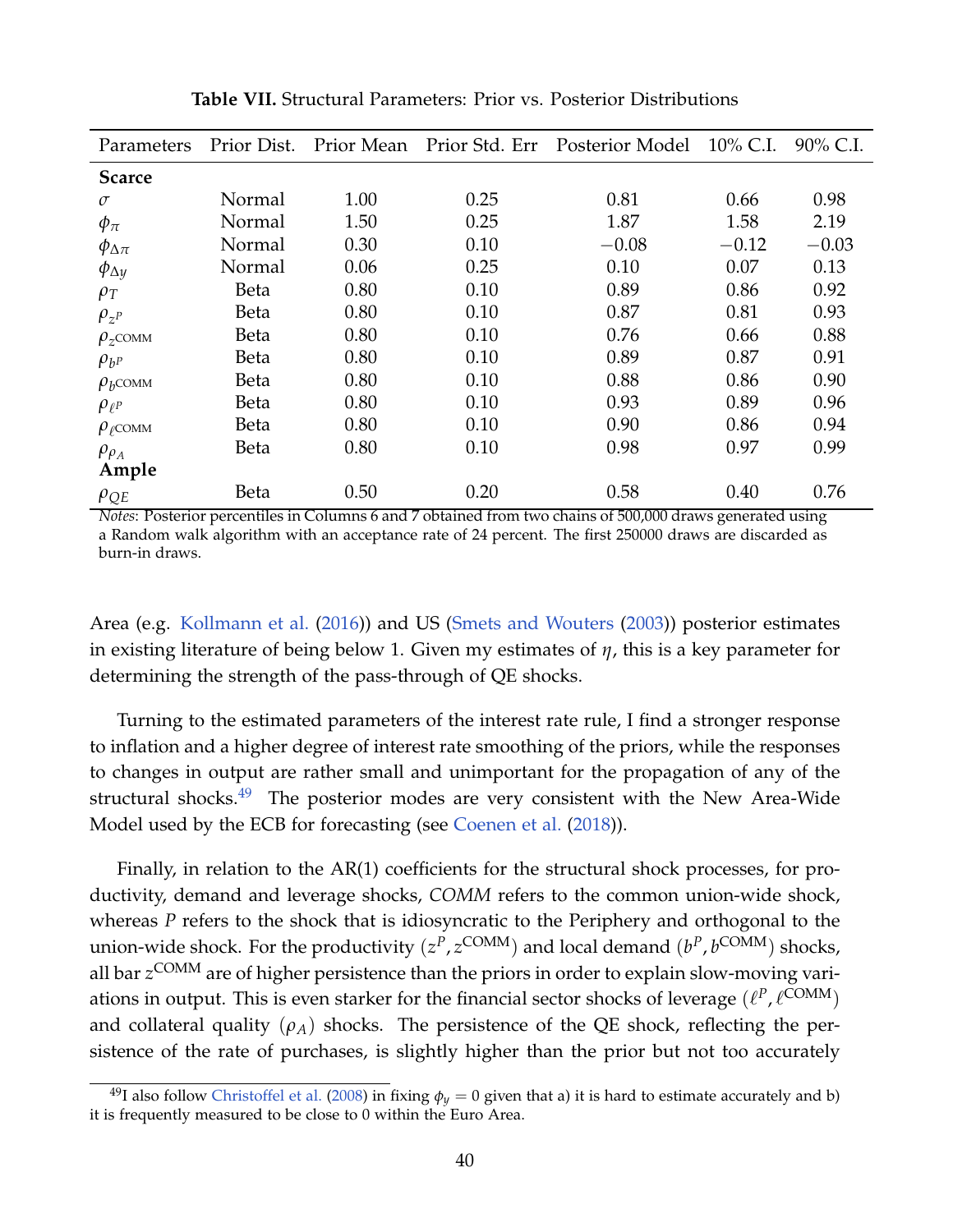estimated. Nevertheless, the conclusions that I draw in the decompositions and comparative statics are robust to variations in  $\rho_{OE}$  to the 10th or 90th percentile of the posterior distribution.

## *G. Decomposition of Target Variables*

In my estimation setup, I have as many structural shocks as target variables. As a result, through the lens of my structural model, I can fully explain the empirical variation in my target variables through the contributions of each of the structural shocks. Therefore, in this subsection, I will attempt to describe what drives the movements in output and inflation over time, splitting the shocks into two groups: non-financial sector shocks (productivity, demand shocks per region, monetary policy shock) and financial sector shocks (QE shocks and collateral quality shocks).

Granted, this is a stylised framework for the non-financial sector, and abstracts from financial sector frictions beyond those concerning collateral scarcity. As a result, when discussing the contribution of productivity, this not only concerns traditional TFP shocks, but also captures the cost of production more generally, In particular, it can be partly interpreted as including investment risk premia that increase the costs of funding capital in richer models (a key source of variation in output in the Euro, according to [Kollmann](#page-50-13) [et al.](#page-50-13) [\(2016\)](#page-50-13)).

## *G.1. Non-Financial Sector Shocks*

In the earlier years, the Periphery is playing catch-up with the Core levels of output. It is being temporarily dragged down by domestic productivity, which persists for the first few years, but is soon counteracted by strong local demand, allowing it to recover back to and above trend. This is also driving up demand pull inflation in the Periphery. In the meantime, the Core relatively underperforms, where both output and inflation remain close to trend as they are not experiencing such a local demand boost.

Following on from this, in the run up to the crisis, both regions experience a sharp rise in output as both demand and productivity shocks exhibit an expansionary effect. Monetary policy attempts to lean against the wind through a tightening policy shock, but ultimately to little avail. As the 2008/09 crisis hits, these tailwinds sharply reverse, especially demand shocks that induce significant demand-pull inflation. However, this sharp reversal turns out to be short-lived and initially output and inflation move back to trend across the union.

But soon after the Global Financial Crisis, the Periphery start to experience adverse productivity shocks, which very quickly turn into a very large headwind that generates a large drop in local output. This persists for a long period of time, and is accentuated by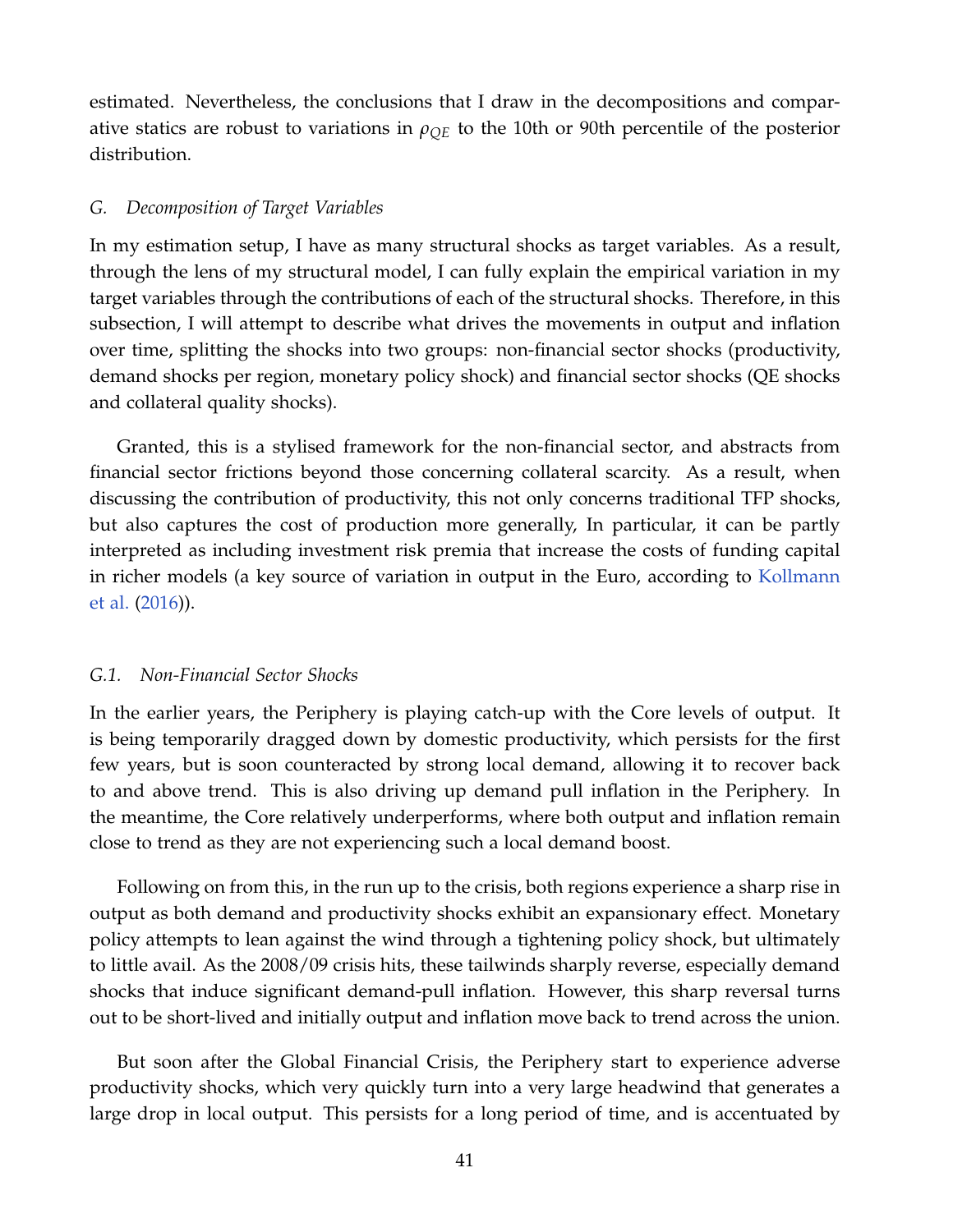the declining influence of local demand and a negative union-wide demand shock, which drives down inflation across the union. Monetary policy attempts to soften the blow beyond the Taylor rule but to little effect. Interestingly, productivity within the Core remains robust, whose production faces only minor negative spillovers from the Periphery due to the larger relative size of the Core.

Gradually over time, the sovereign debt crisis abates, where the adverse productivity gives way to positive local demand and union-wide productivity as the Euro Area recovers. Inflation returns to trend but does not over-extend as the recovery is predominantly coming from higher productivity, a deflationary force.

## *G.2. Financial Sector Shocks*

I now turn my attention to the contributions made by private collateral quality and QE shocks towards output and inflation within each region. Figure [7](#page-43-0) plots the outcomes of the four key target variables along with the contribution made by private collateral quality shocks (in blue) and QE shocks (in red). QE shocks begin with the ample regime in early-2015, while private collateral quality shocks start becoming relevant amidst the sovereign debt crisis.

The sovereign debt crisis in the Periphery coincided with a protracted decline in the credit quality of outstanding private sector loans, judging by the rise in NPL ratios (reaching over 18% in Italy in 2014). This shook the collateral quality of existing loans on bank balance sheets. By reducing the effective supply of collateral in the union, it inhibited the supply of liquid liabilities to households. This negatively impacted the desire to consume due to its complementarity with these liabilities, inducing a contraction in output and deflationary pressure across the union. Despite the fact that the collateral quality hit was concentrated within the Periphery, the effect was broadly similar across regions because of the integrated collateral market. In this setting, the geographical location of the shock is irrelevant - all that matters is its effect on union-wide collateral supply.

By reducing the collateral quality of firm loans, the adverse impact on output is amplified by how it raises the marginal cost of firms. When firms increase output, they gain access to additional units of subsidised funding. However, if the collateral quality falls, this benefit is weaker, thereby disincentivising the production of intermediate goods.

Once the ECB's QE (in particular, their Public Sector Purchasing Programme) commenced, they swiftly counteracted this collateral shock by flooding the banking system with high quality collateral in the form of reserves. This, combined with a gradual recovery of the collateral quality of private sector assets, bolstered inflation back up towards target in 2018, and remained a positive influence as the central bank retained reserves at an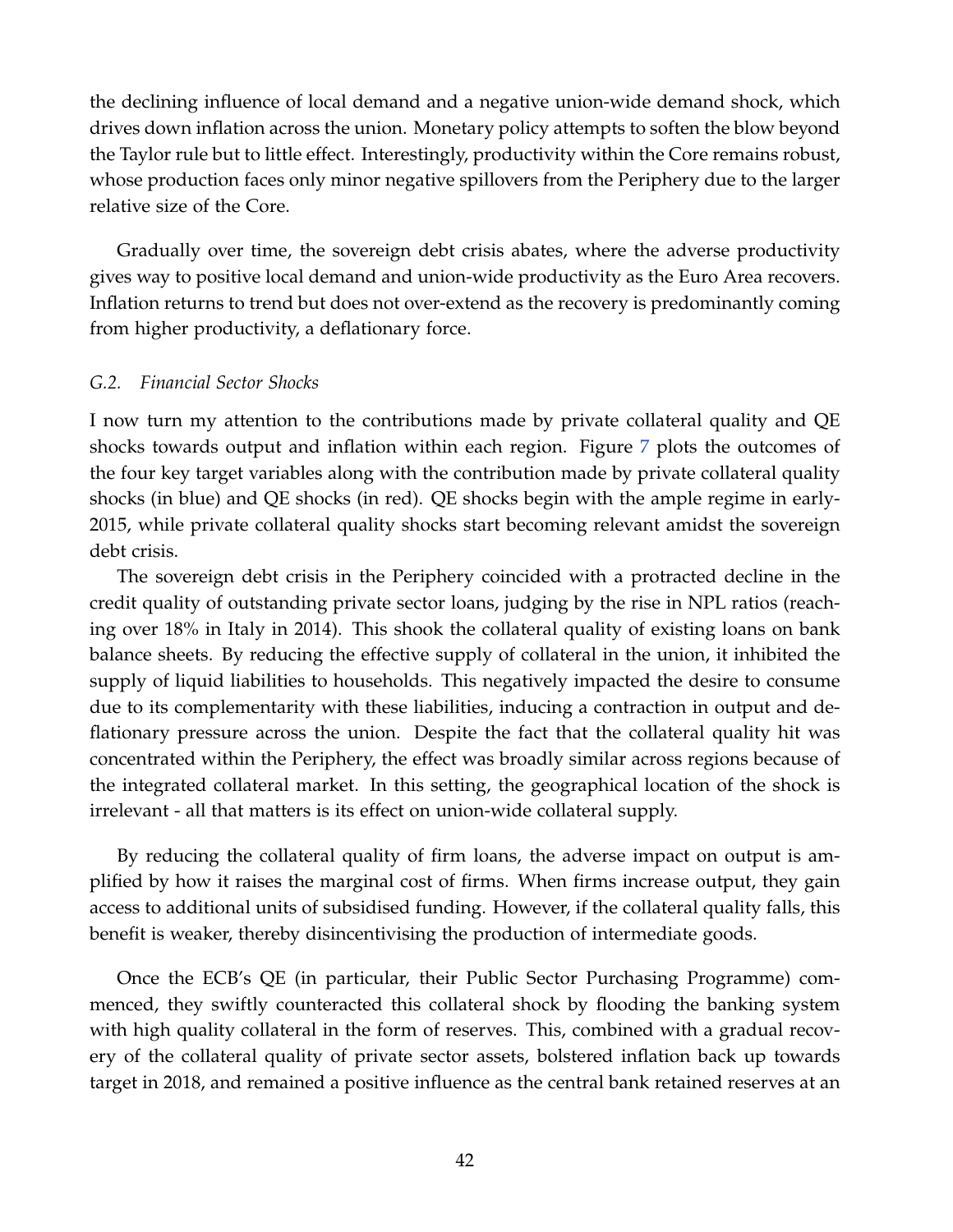<span id="page-43-0"></span>

**Figure 7.** Contribution of collateral quality (in blue) and QE (in red) shocks to the empirical variation in target variables: output and inflation in each region. At a given time period, each bar conveys the cumulative effect of all past and current realizations of a given structural shock to the current value of the target variable.

elevated level. Therefore, in this case, QE policy acted as a good substitute for conventional interest rate policy.

#### *H. Counterfactual 1: No Quantitative Easing*

As a way of illustrating the impact of QE on regions within the Euro Area, I consider what happens to each of the variables when we shut down the QE policy interventions but retain the same realizations of all other structural shocks in the model. In other words, I analyse what would happen to output and inflation in the Core and Periphery if there were no central bank asset purchases.

Figure [8](#page-44-0) illustrates the difference in outcomes as a consequence of there being no QE policy over the course of the ample regime sample period. As we can see, at the trough in 2017, output and annual inflation would be 60bps and 62bps lower in each region,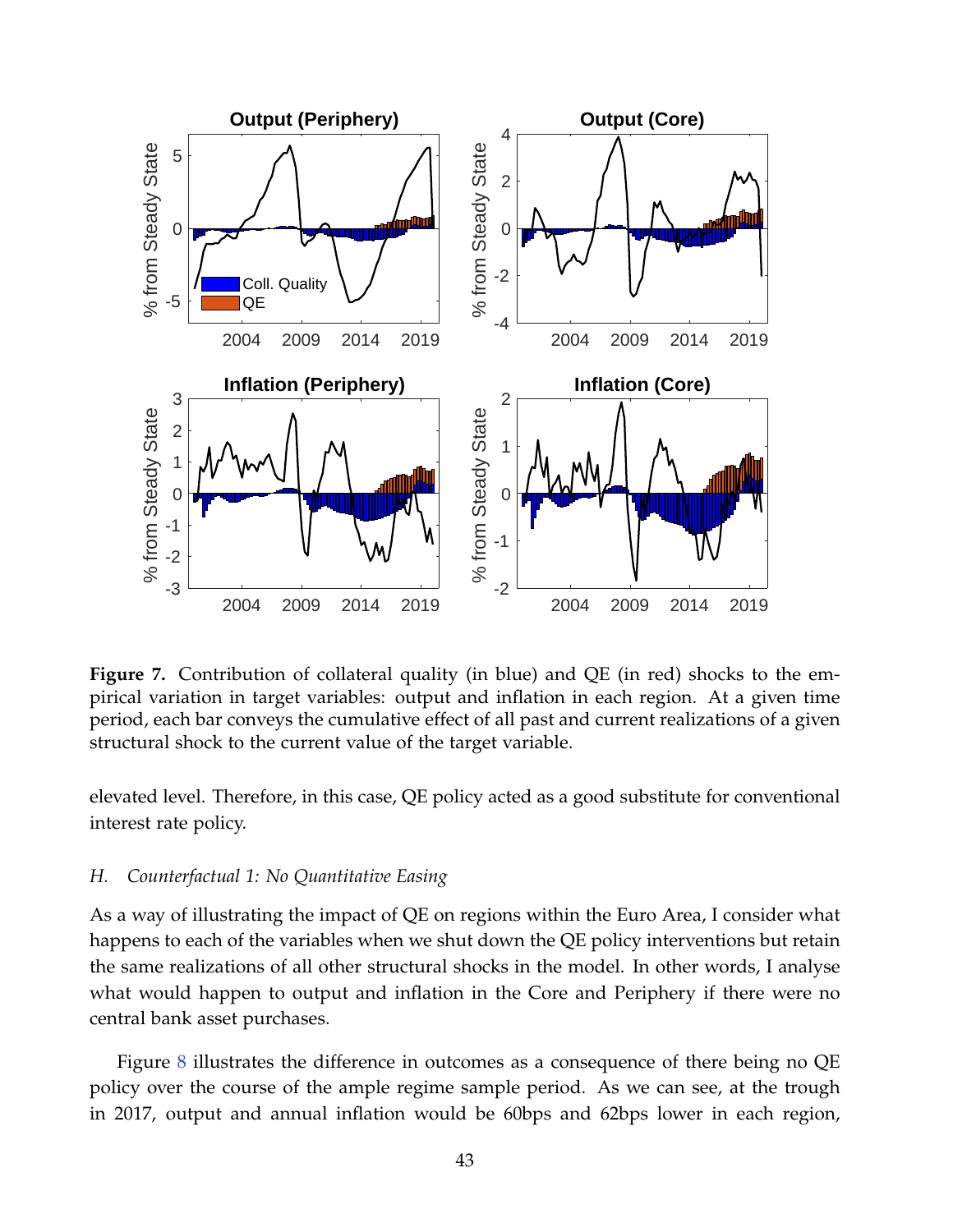<span id="page-44-0"></span>

**Figure 8.** Counterfactual 1: how much the outcomes of output and inflation in each region change if there was no QE. Each bar at a given period conveys the effect from shutting down all QE shocks up to that period on the variable in question.

respectively. Intuitively, without QE, there is less collateral supply in the form of reserves, and very little additional non-reserve collateral for banks since most purchases were against non-bank counterparties (see Fact 3). As a result, with less collateral supply available for banks, they issue fewer deposits. This hurts the desire to consume and so output demand declines, driving down output and inflation via demand-pull factors. The impact extends over the course of the sample because asset purchases continue until end-2018, with reserve supply remaining elevated thereafter.

Of course, the impact is very similar across countries because of the integrated collateral market. This is despite the fact that deposits are more complementary with consumption in the Periphery, and so would be more responsive to deposit supply shocks in that region. However, as deposit demand is more interest-elastic in the Core, so too is collateral supply, meaning that the contraction in collateral supply and so deposits is larger in the Core to such an extent that it largely counteracts the lower degree of complementarity.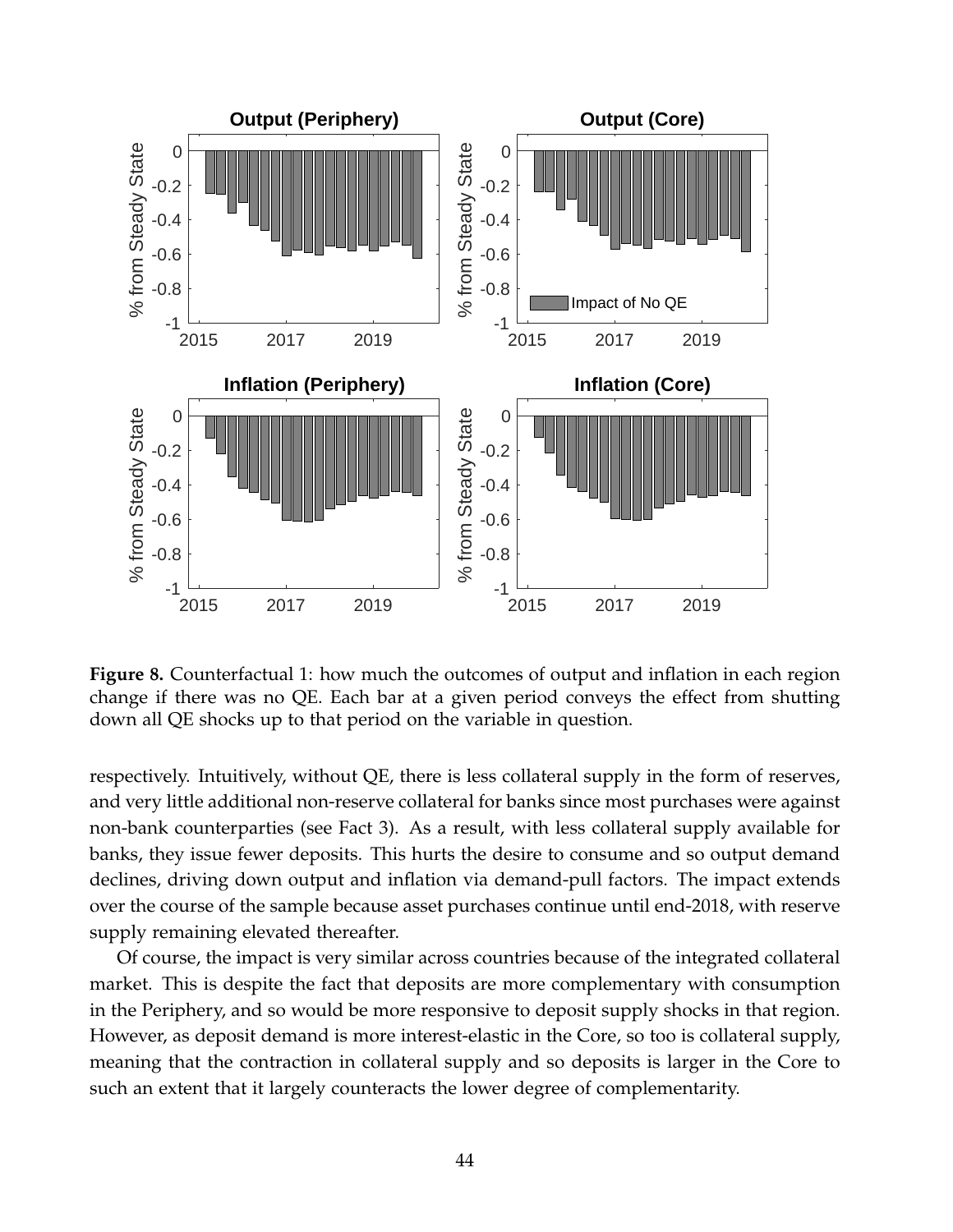#### *I. Counterfactual 2: Less Responsive Taylor Rule*

I now investigate what happens to the impact of QE on macro variables when the responsiveness of the Taylor rule to inflation is lower (i.e. lower  $\phi_{\pi}$ ). The parameters governing the Taylor rule in equation [\(20\)](#page-25-1) are estimated within the scarce regime sub-sample i.e. before any QE policy was undertaken. However, in practice, QE policy occurred in the context of the ECB facing an effective lower bound on its policy rate which, to first order, is like adjusting  $\phi_{\pi}$  lower. In fact, existing literature interprets the ECB QE setting as one where QE coincides with  $\phi_{\pi}$  being set to zero temporarily (see [Coenen et al.](#page-49-1) [\(2018\)](#page-49-1) and [Andrade](#page-48-0) [et al.](#page-48-0) [\(2016\)](#page-48-0), for example).

My approach takes a less extreme assumption on  $\phi_{\pi}$  and shifts it from the mode of the posterior distribution (1.87) to the 5% level (1.35). I then re-evaluate the impact on all target variables holding constant the realizations of the structural shocks. Figure [9](#page-46-0) then demonstrates the impact of QE when at the baseline level of *φ<sup>π</sup>* (in grey) vs. the *additional* impact caused by the reduction in  $\phi_{\pi}$  to the 5% level (in red). What we see is that, at the peak in 2017, the effect on inflation rises from 60bps to 110bps, while the effect on output rises from 60bps to 80bps.

Intuitively, as the Taylor rule is responding less to inflation, the consequent rise in the real interest rate is dampened. This reduces the counter-balance to the stimulative effect caused by more central bank reserves. As a result, the overall effect of asset purchases is more expansionary, thereby raising output and inflation by more.

However, the degree of amplification caused by a less responsive Taylor rule is far greater than what I observe for productivity and demand shocks, even though the same mechanism just described also applies to them. $50$  This is because there exists an additional channel specific to the progagation of QE shocks.

When the Taylor rule becomes less responsive, another avenue arises that stabilizes the economy: the inflation rate itself. As inflation rises, it deflates the real supply of reserves, and so dilutes the effect of the nominal reserve supply shock on real reserves. This mechanism strengthens as the Taylor principle weakens, as it partly takes its place as the stabilization tool. This means that the economy is stabilized in the long run, but at the expense of temporarily higher inflation today. This has a small knock-on effect on output because, with higher expected inflation, reserve and so deposit supply will be relatively less abundant in the future, causing households to reallocate consumption into today.

<sup>&</sup>lt;sup>50</sup>In particular, the response of inflation to either a demand or productivity is just 3% larger when  $\phi_{\pi}$  is lowered to the 5% level.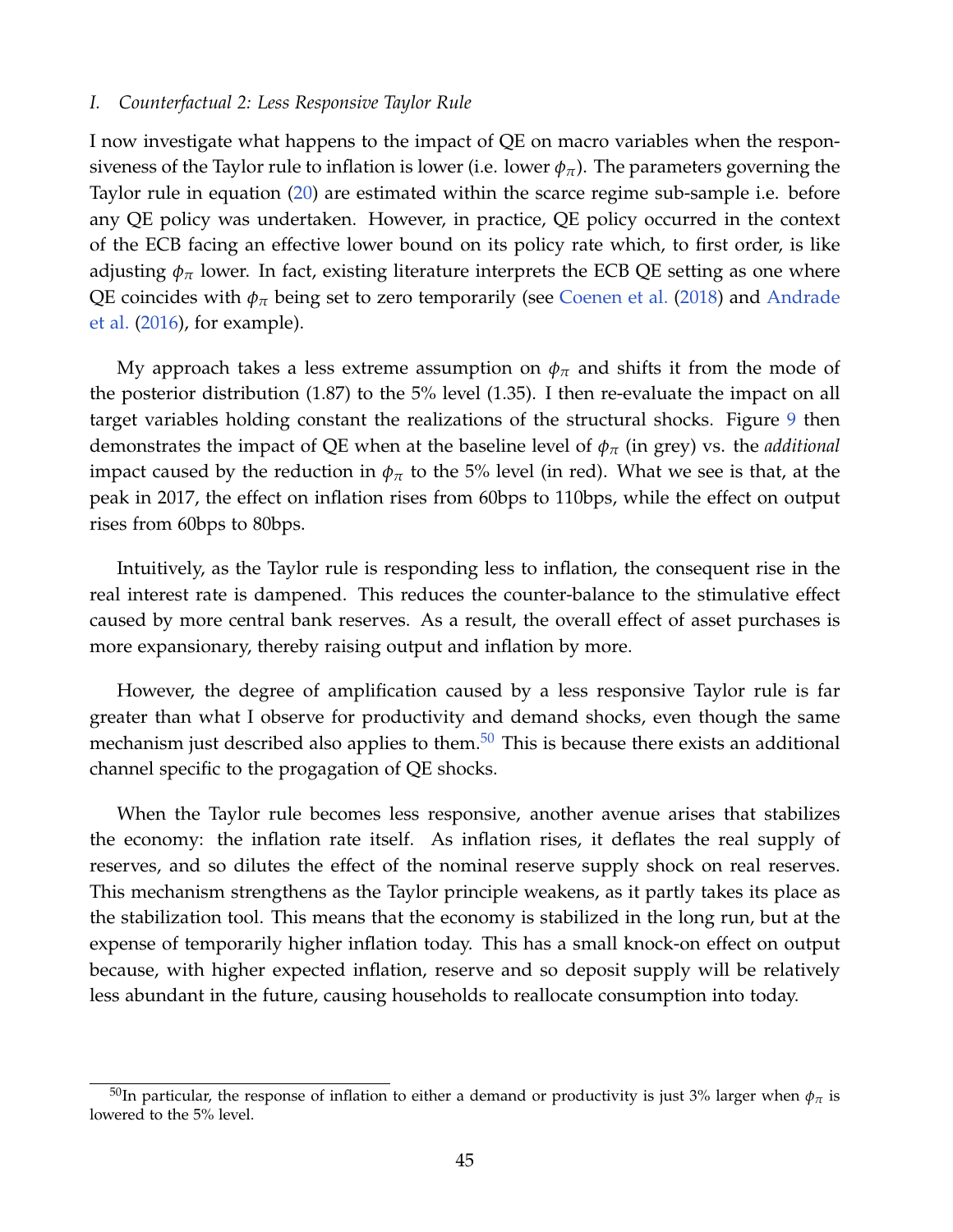<span id="page-46-0"></span>

**Figure 9.** Counterfactual 2: additional contribution of QE shocks to output and inflation in each region when  $\phi_{\pi}$  is lower. The grey bars convey the effects of QE shocks when  $\phi_{\pi}$  is set to the median (1.87) of the posterior distribution. The red bars represent the *additional* contribution of the same shocks when  $\phi_{\pi}$  is set to the 5% confidence interval level of the posterior distribution (1.42).

## **VII. Conclusion**

This paper investigates how central bank asset purchases work in the Eurozone? I focus on how these purchases work through the liability side of banks. My modelling approach is motivated by two key features of this deposit-offering business in the Eurozone. Using country-level statistics and bank micro-level data, I show firstly that deposit markets are segmented across country lines. Secondly, a large portion of assets held by banks are securities that are tradable across regions within the Eurozone. Bank balance sheets do not only consist of locally issued loans.

I incorporate local banks with these features into an open economy New Keynesian model. I estimate the model using data on macro and banking sector variables. The macro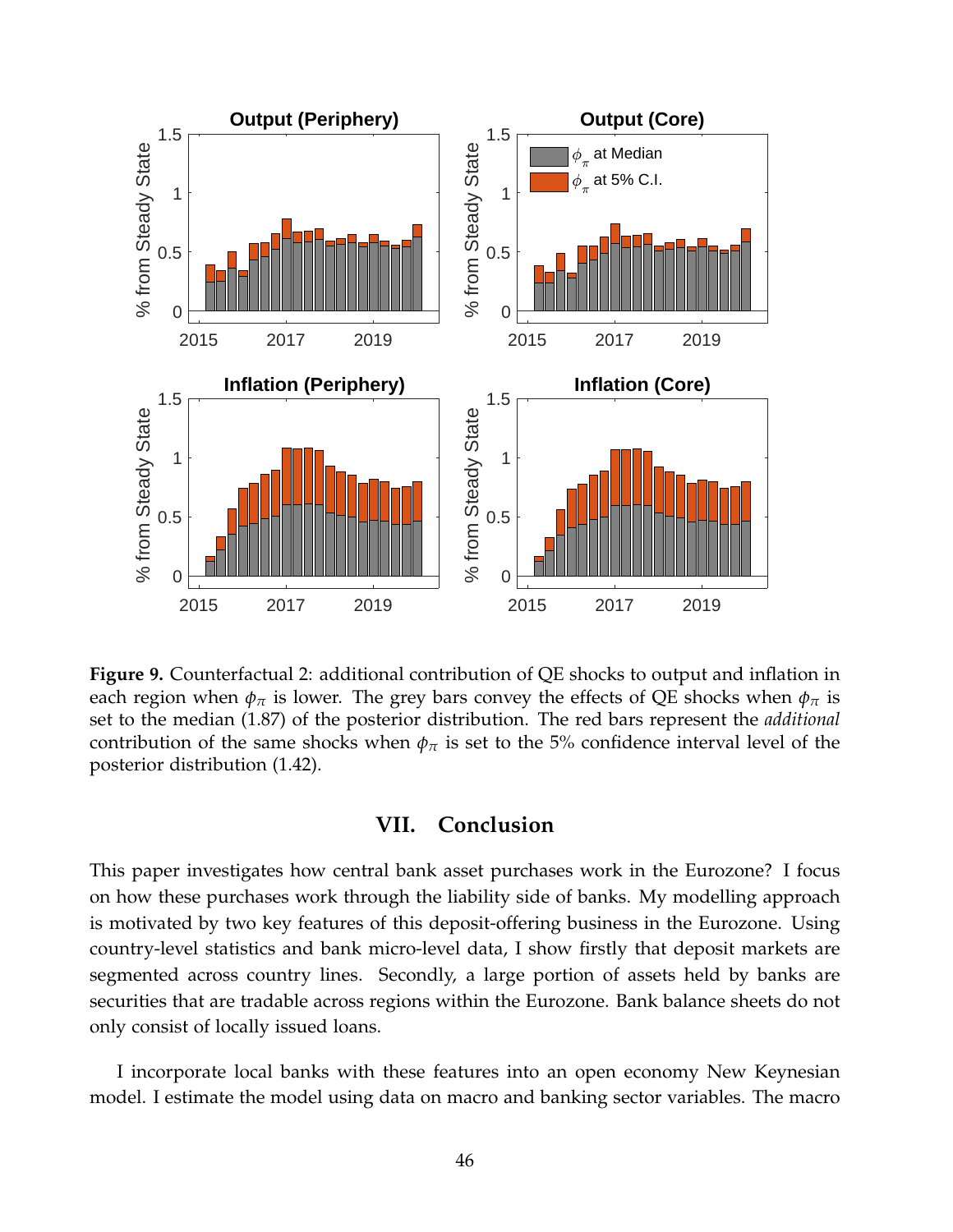data I use is output and inflation for each region. QE shocks are identified from observed reserve supply, while shocks to bank assets are proxied with non-performing bank loan ratios. Some parameters are known up front from bank-level data. Remaining parameters and shocks are then found using Bayesian estimation.

I find that QE has a significant effect on the real economy, but in a way that differs from the existing literature. QE is effective because it increases the supply of high-quality collateral in the form of reserves. Banks can then use this to issue new deposits. This raises consumption because I estimate strong complementarity between consumption and deposits. Although deposit markets are segmented, the effect of QE ends up being very similar across regions. As banks hold securities that are tradable across regions, they end up facing the same cost of collateral that QE alleviates. The effect is bolstered if QE coincides with adjusting the Taylor rule to be a weaker counteracting force by making it less responsive to inflation.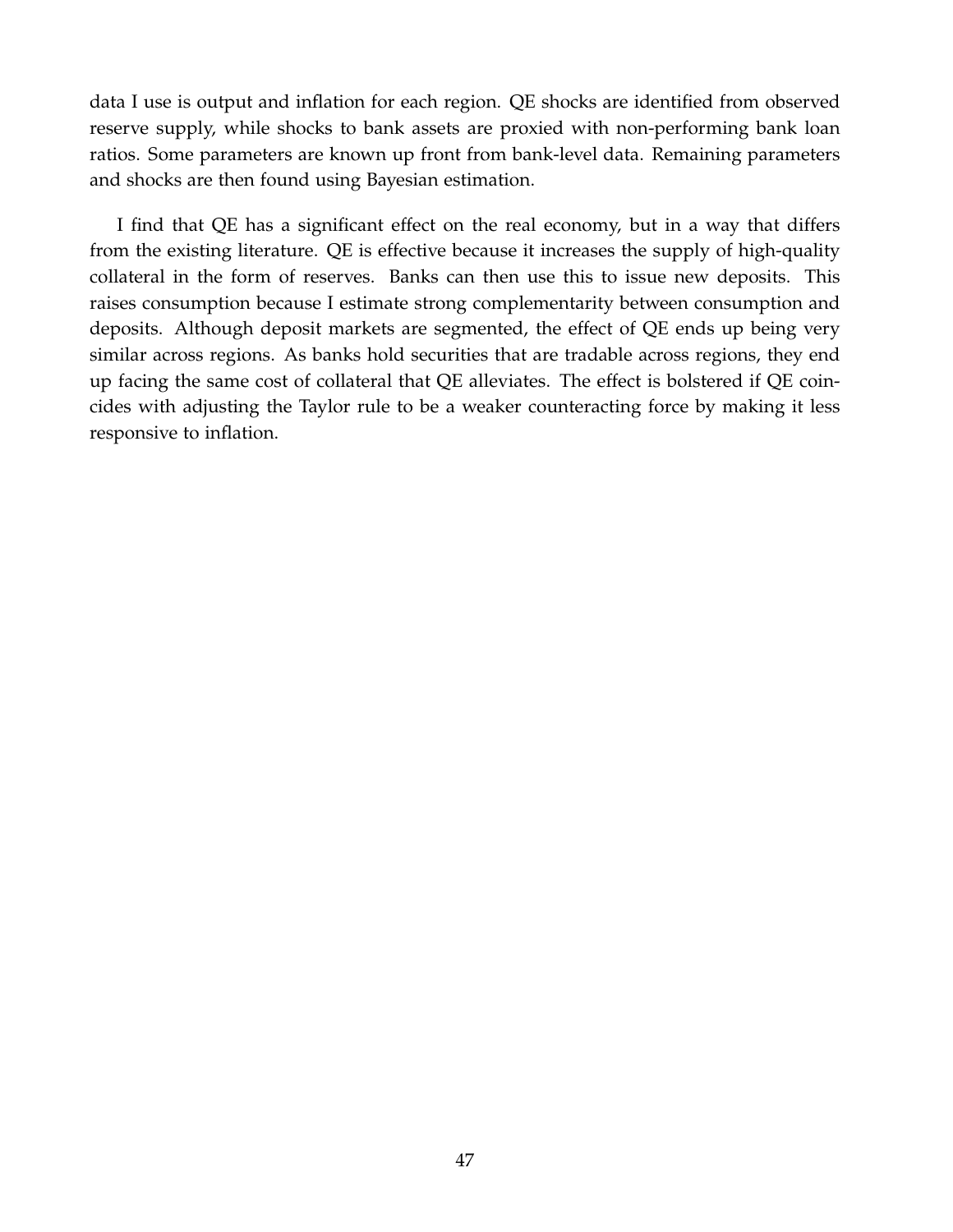## **References**

- <span id="page-48-7"></span>An, Sungbae and Frank Schorfheide (2007), "Bayesian analysis of dsge models - rejoinder." *Econometric Reviews*, 26, 211–219.
- <span id="page-48-0"></span>Andrade, Philippe, Johannes Breckenfelder, Fiorella De Fiore, Peter Karadi, and Oreste Tristani (2016), "The ecb's asset purchasing programme: An early assessment." Working Paper No. 1956, European Central Bank.
- <span id="page-48-10"></span>Angrist, Joshua D. (1991), "Grouped-data estimation and testing in simple labour-supply models." *Journal of Econometrics*, 47, 243–266.
- <span id="page-48-8"></span>Armakolla, Angela, Raphael Douady, Jean-Paul Laurent, and Francesco Molteni (2017), "Repurchase agreements and the european sovereign debt crises: the role of european clearinghouses." Working Paper.
- <span id="page-48-6"></span>Arslanalp, Serkan and Takahiro Tsuda (2012), "Tracking global demand for advanced economy sovereign debt." Working Paper No. 12/284, International Monetary Fund.
- <span id="page-48-9"></span>Backus, David K., Patrick J. Kehoe, and Finn E. Kydland (1994), "Dynamics of the trade balance and the terms of trade: The j-curve?" *American Economic Review*, 84, 84–103.
- <span id="page-48-2"></span>Bernanke, Ben, Mark Gertler, and Simon Gilchrist (1999), "The financial accelerator in a quantitative business cycle framework." In *Handbook of Macroeconomics* (John B. Taylor and Michael Woodford, eds.), volume I, 1341–1394.
- <span id="page-48-4"></span>Bocola, Luigi (2016), "The pass-through of sovereign risk." *Journal of Political Economy*, 124, 879–926, URL <https://www.journals.uchicago.edu/doi/10.1086/686734>.
- <span id="page-48-1"></span>Burlon, Lorenzo, Andrea Gerali, Alessandro Notarpietro, and Massimiliano Pisani (2016), "Macroeconomic effectiveness of non-standard monetary policy and early exit. a modelbased evaluation." Working Paper No. 1074, Banca D'Italia.
- <span id="page-48-11"></span>Chetty, Raj (2009), "Is the taxable income elasticity sufficient to calculate deadweight loss? the implications of evasion and avoidance." *American Economic Journal*, 1, 31–52.
- <span id="page-48-5"></span>Christiano, Lawrence, Martin Eichenbaum, and Charles Evans (2005), "Nominal rigidities and the dynamic effects of a shock to monetary policy." *Journal of Political Economy*, 113, 1–45.
- <span id="page-48-3"></span>Christiano, Lawrence, Roberto Motto, and Massimo Rostagno (2012), "Financial factors in economic production." Working paper, Northwestern.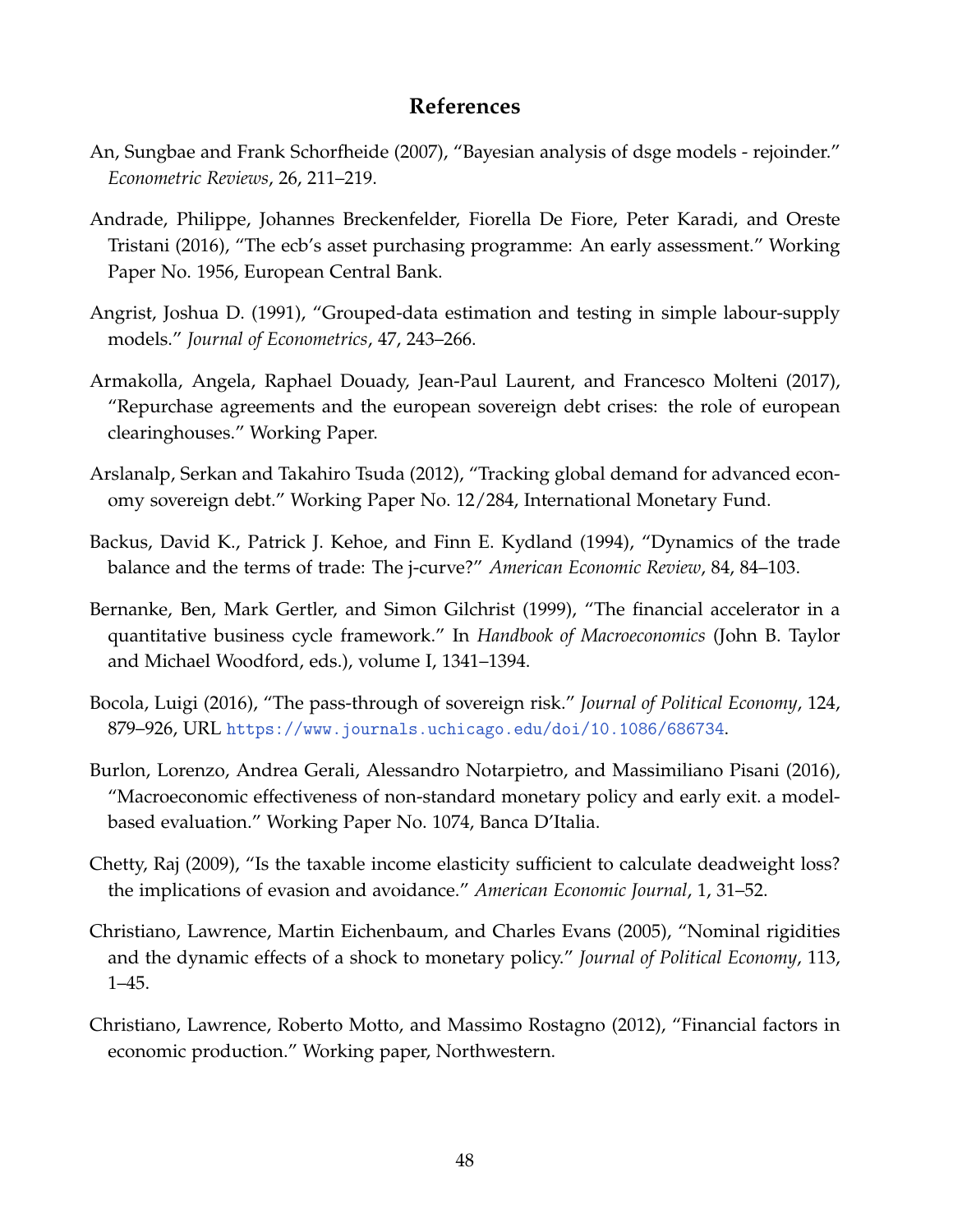- <span id="page-49-2"></span>Christoffel, Kai, Gunter Coenen, and Anders Warne (2008), "The new area-wide model of the euro area: A micro-founded open-economy model for forecasting and policy analysis." Working Paper No. 944, European Central Bank.
- <span id="page-49-0"></span>Clarida, Richard, Jordi Gali, and Mark Gertler (2002), "A simple framework for international monetary policy analysis." Working Paper No. 8870, National Bureau of Economic Research.
- <span id="page-49-1"></span>Coenen, Gunter, Peter Karadi, Sebastian Schmidt, and Anders Warne (2018), "The new area-wide model ii: an extended version of the ecb's micro-founded model for forecasting and policy analysis with a financial sector." Working Paper No. 2200, European Central Bank.
- <span id="page-49-6"></span>Corradin, Stefano, Jens Eisenschmidt, Marie Hoerova, Tobias Linzert, Glen Schepens, and Jean-David Sigaux (2020), "Money markets, central bank balance sheet and regulation." Working Paper No. 2483, European Central Bank.
- <span id="page-49-4"></span>De Fiore, Fiorella, Marie Hoerova, and Harald Uhlig (2019), "Money markets, collateral and monetary policy." Working Paper No. 2239, European Central Bank.
- Diba, Behzad and Olivier Loisel (2019), "Pegging the interest rate on bank reserves: A resolution of new keynesian puzzles and paradoxes." Working paper, Georgetown University.
- <span id="page-49-10"></span>Drechsler, Itamar, Alexi Savov, and Philipp Schnabl (2018), "A model of monetary policy and risk premia." *Journal of Finance*, 73, 317–373.
- <span id="page-49-7"></span>Emter, Lorenz, Martin Schmitz, and Marcel Tirpak (2018), "Cross-border banking in the eu since the crisis: What is driving the great retrenchment?" Working Paper No. 2130, European Central Bank.
- <span id="page-49-9"></span>Gali, Jordi (2008), *Monetary Policy, Inflation, and the Business Cycle: An Introduction to the New Keynesian Framework*. Princeton University Press.
- <span id="page-49-5"></span>Gertler, Mark and Peter Karadi (2011), "A model of unconventional monetary policy." *Journal of Monetary Economics*, 58, 17–34.
- <span id="page-49-3"></span>Gertler, Mark and Peter Karadi (2013), "Qe 1 vs. 2 vs. 3...: A framework for analyzing largescale asset purchases as a monetary policy tool." *International Journal of Central Banking*, 29, 5–53.
- <span id="page-49-8"></span>Ilut, Cosmin L. and Martin Schneider (2014), "Ambiguous business cycles." *American Economic Review*, 104, 2368–2399.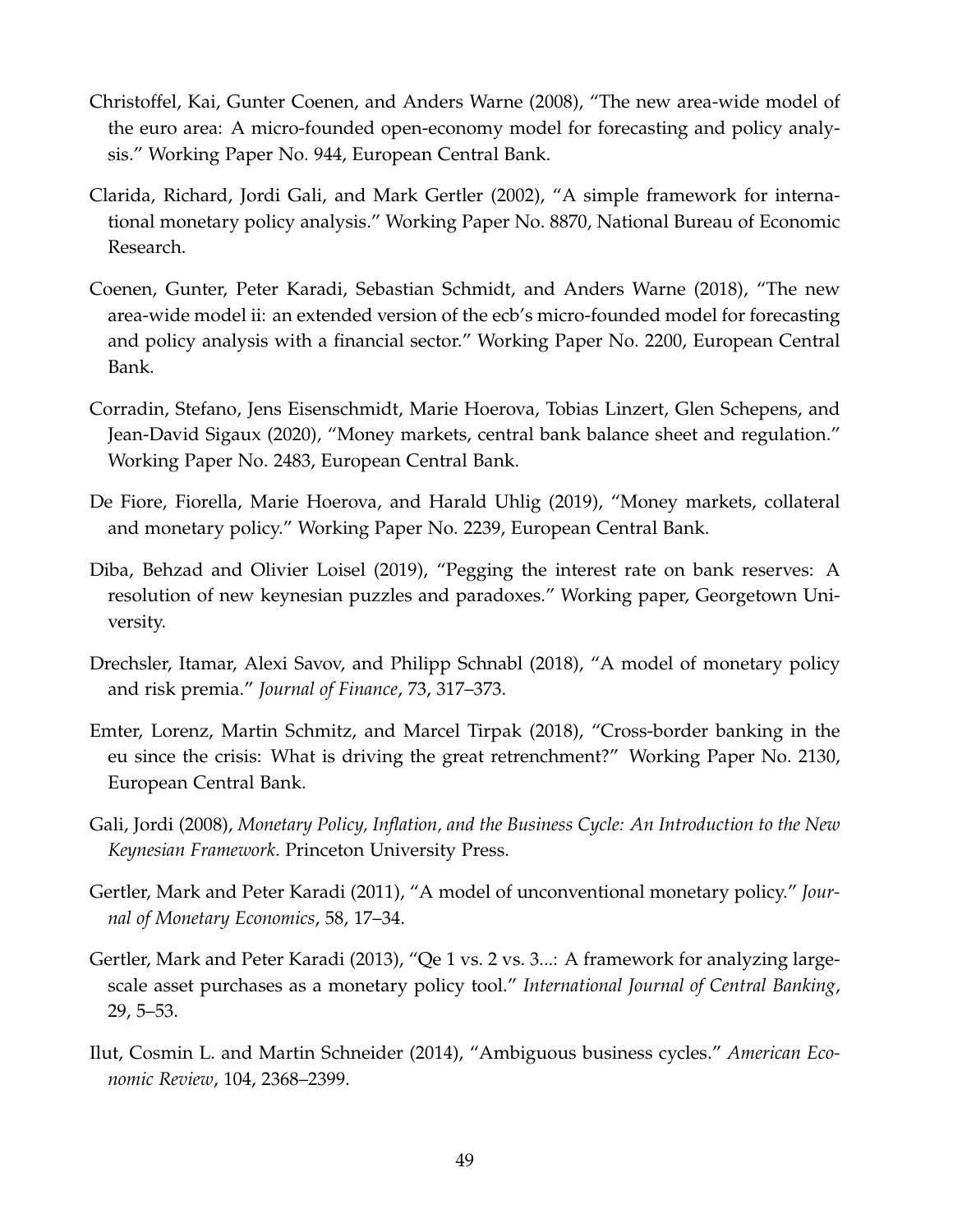- <span id="page-50-8"></span>Imbs, Jean and Isabelle Mejean (2015), "Elasticity optimism." *American Economic Journal*, 7, 43–83.
- <span id="page-50-5"></span>Kaffenberger, Bijan and Mark Wahrenburg (2015), "Fragmentation in the european retail deposit market and implications for loan availability in european member states." SAFE White Paper, No. 31.
- <span id="page-50-10"></span>King, Robert G. and Sergio T. Rebelo (1999), *Resuscitating Real Business Cycles*. Handbook of Macroeconomics.
- <span id="page-50-3"></span>Kiyotaki, Nobuhiro and John Moore (2005), "Liquidity and asset prices." *International Economic Review*, 46, 317–49.
- <span id="page-50-13"></span>Kollmann, Robert, Beatrice Pataracchia, Rafal Raciborski, Marco Ratto, Werner Roeger, and Lukas Vogel (2016), "The post-crisis slump in the euro area and the us: Evidence from an estimated three-region dsge model." *European Economic Review*, 88, 21–41.
- <span id="page-50-1"></span>Lenel, Moritz, Monika Piazzesi, and Martin Schneider (2019), "The short rate disconnect in a monetary economy." *Journal of Monetary Economics*, 106, 59–77.
- <span id="page-50-6"></span>Lian, Chen and Yueran Ma (2021), "Anatomy of corporate borrowing constraints." *Quarterly Journal of Economics*, 136, 229–291.
- <span id="page-50-9"></span>MaCurdy, Tom (1981), "An empirical model of labour supply in a life-cycle setting." *Journal of Political Economy*, 89, 1059–1085.
- <span id="page-50-12"></span>Nagel, Stefan (2016), "The liquidity premium of near-money assets." *The Quarterly Journal of Economics*, 131, 1927–1971.
- Nosal, Ed and Guillaume Rocheteau (2011), *Money, Payments, and Liquidity*. MIT Press.
- <span id="page-50-2"></span>Piazzesi, Monika, Ciaran Rogers, and Martin Schneider (2021), "Money and banking in a new keynesian model." Working Paper, Stanford University.
- <span id="page-50-0"></span>Ravenna, Federico and Carl E. Walsh (2006), "Optimal monetary policy with the cost channel." *Journal of Monetary Economics*, 53, 199–216.
- <span id="page-50-11"></span>Rogersion, Richard and Johanna Wallenius (2009), "Micro and macro elasticities in a life cycle model with taxes." *Journal of Economic Theory*, 144, 2277–2292.
- <span id="page-50-7"></span>Smets, Frank and Raf Wouters (2003), "An estimated dynamic stochastic general equilibrium model of the euro area." *Journal of the European Economic Association*, 1, 1123–1175.
- <span id="page-50-4"></span>Veron, Nicolas (2017), "The governance of ownership of significant euro area banks." *Bruegel Policy Contribution*, 14.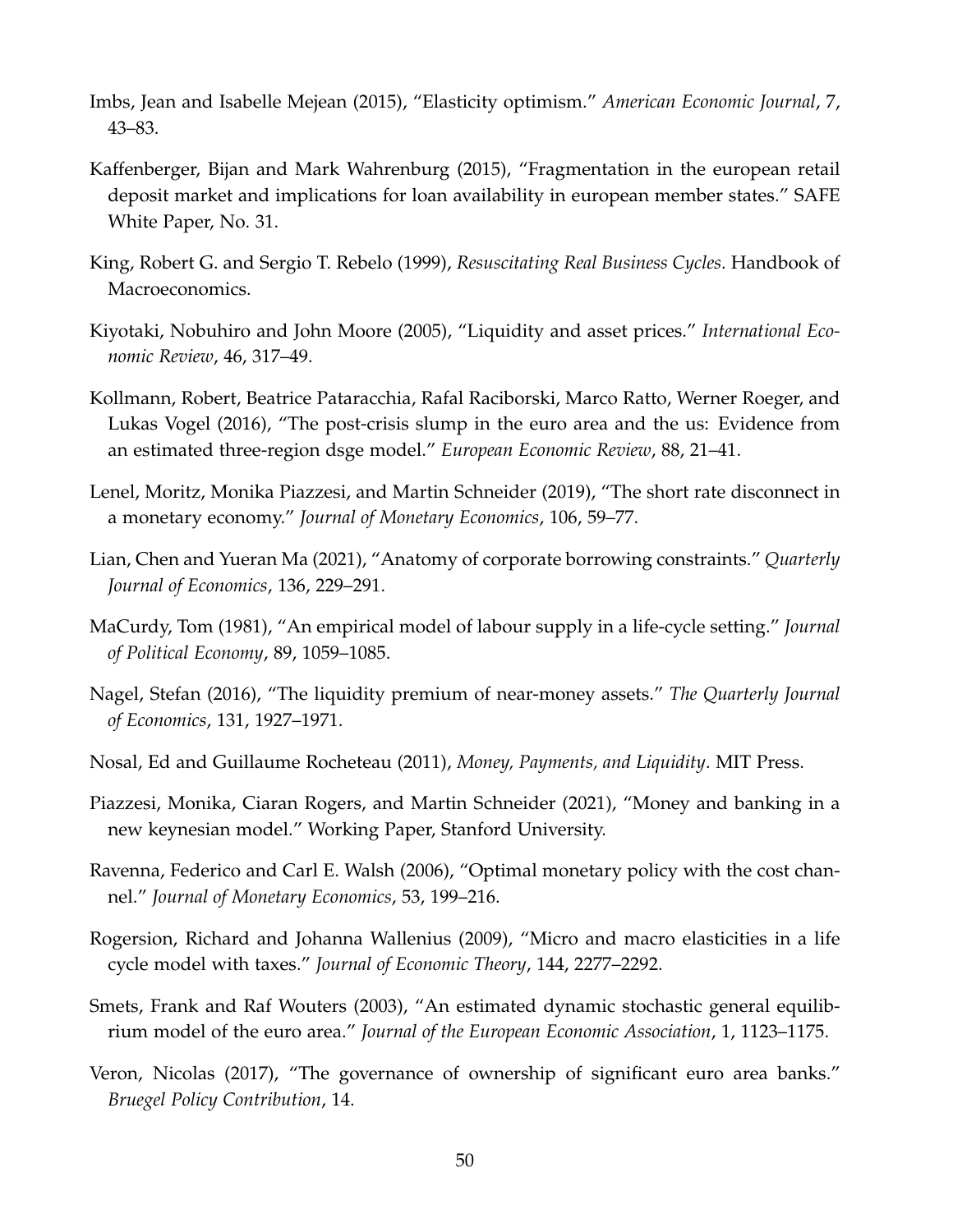- <span id="page-51-2"></span>Veron, Nicolas (2020), "Banking regulation in the euro area: Germany is different.", URL [https://www.piie.com/blogs/realtime-economic-issues-watch/](https://www.piie.com/blogs/realtime-economic-issues-watch/banking-regulation-euro-area-germany-different) [banking-regulation-euro-area-germany-different](https://www.piie.com/blogs/realtime-economic-issues-watch/banking-regulation-euro-area-germany-different). Realtime Economic Issues Watch, PIIE.
- <span id="page-51-0"></span>Wang, Olivier (2018), "Banks, low interest rates, and monetary policy transmission." Working paper, NYU Stern School of Business.
- <span id="page-51-1"></span>Williamson, Stephen D. (2012), "Liquidity, monetary policy, and the financial crisis: A new monetarist approach." *American Economic Review*, 102, 2570–2605.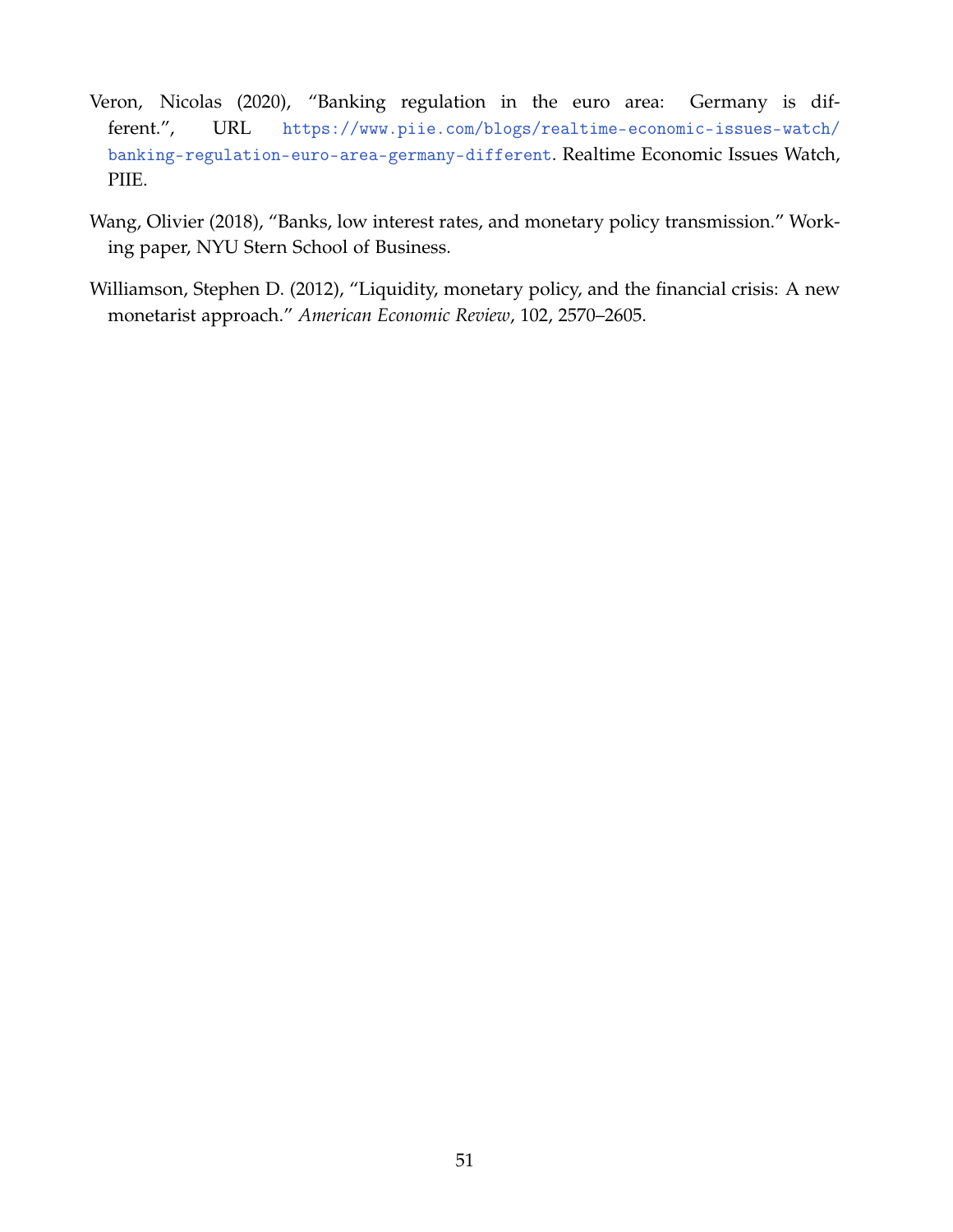## **A. Figures**

<span id="page-52-0"></span>

**Figure A.1.** Breakdown of deposits by counterparty of deposit holders in 2019. It splits banking sector by country of residence. Countries: Germany (DE), France (FR), Netherlands (NE), Portugal (PT), Spain (SP), Italy (IT).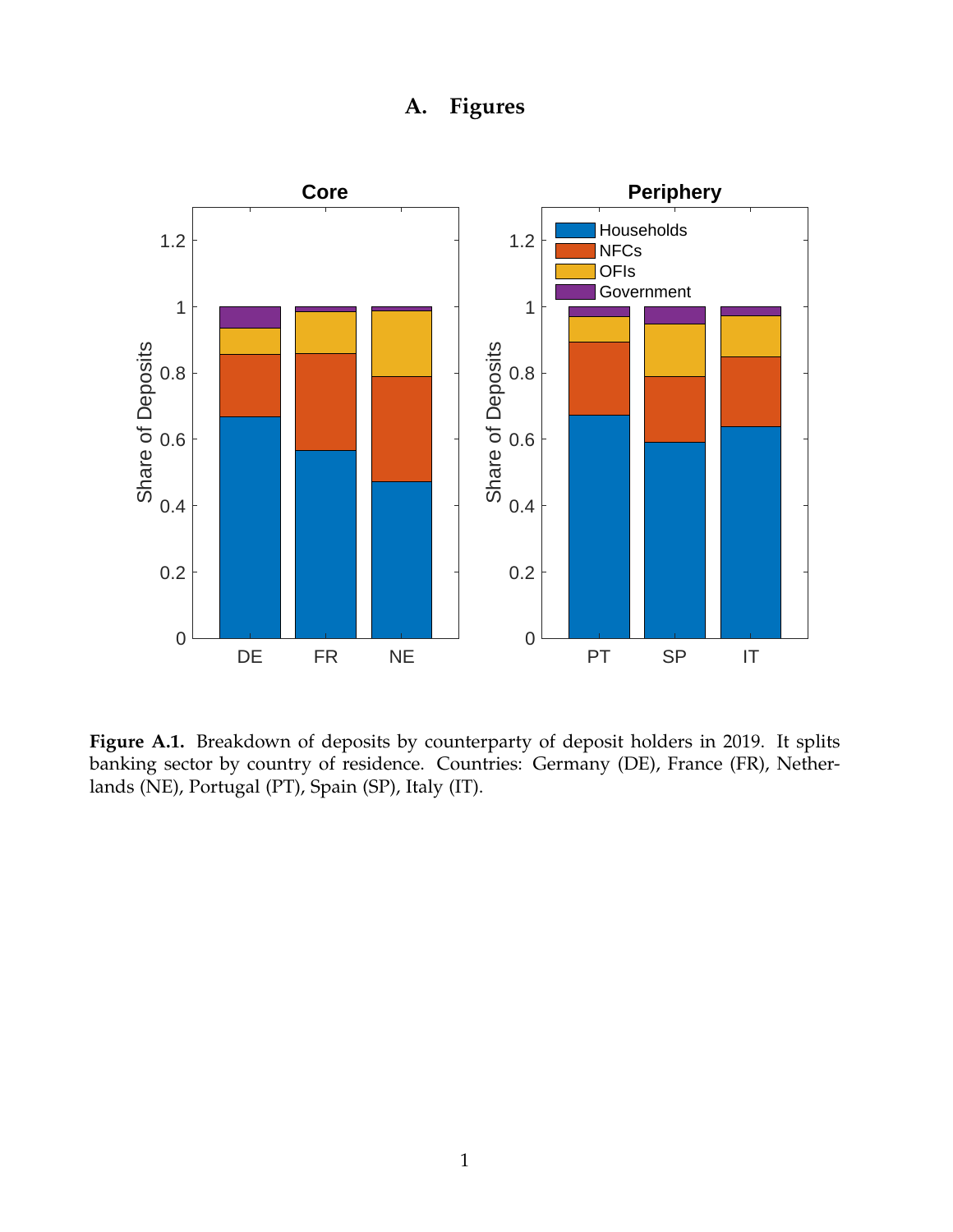<span id="page-53-0"></span>

**Figure A.2.** Gross interbank borrowing as a share of liabilities, in end-2019. It splits banking sector by country of residence. Countries: Germany (DE), France (FR), Netherlands (NE), Portugal (PT), Spain (SP), Italy (IT).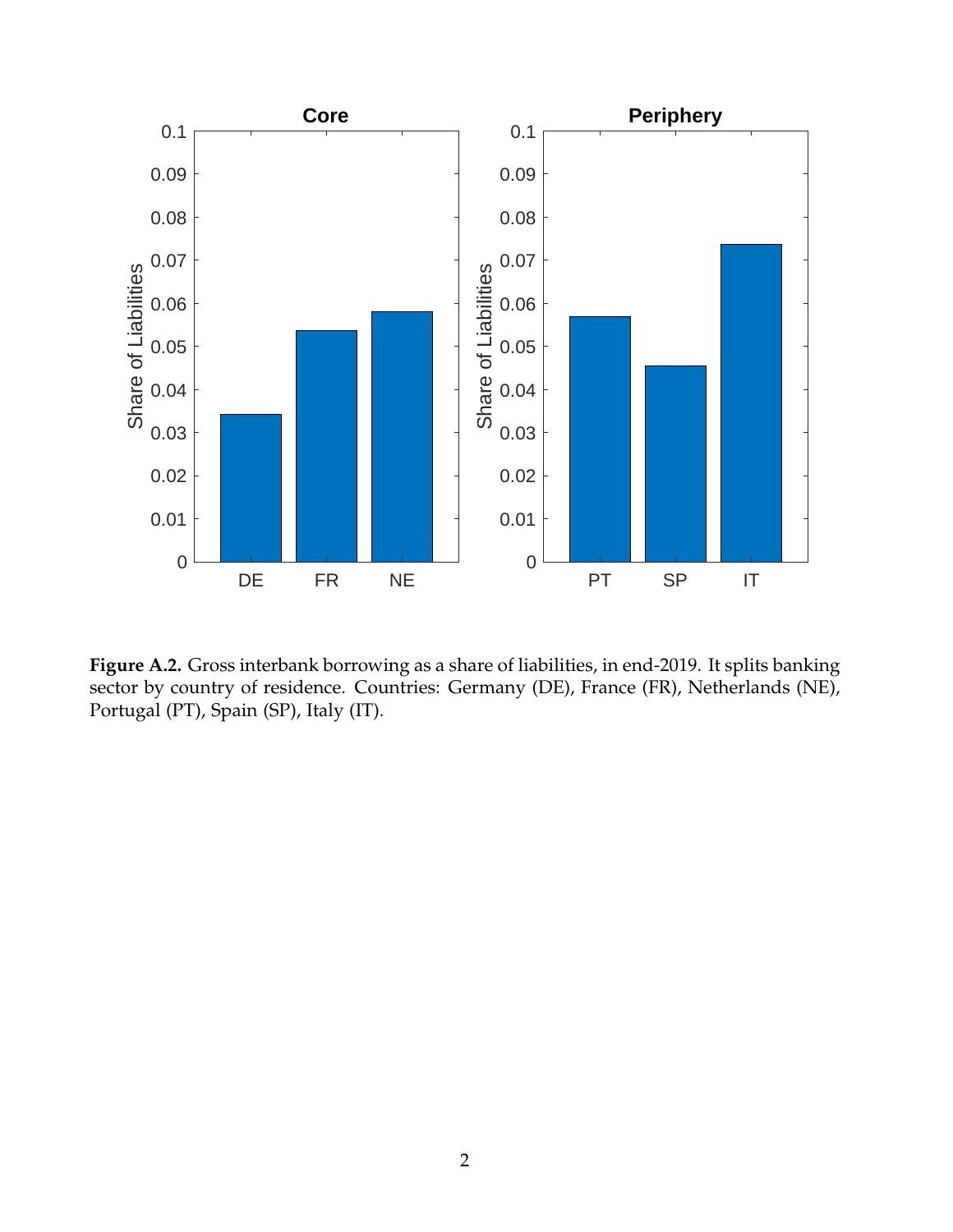<span id="page-54-0"></span>

**Figure A.3.** Decomposition of ECB lending for monetary policy operations: Main Refinancing Operations (MRO), Long-Term Refinancing Operations (LTROs), Marginal Lending Facility and Other lending activities.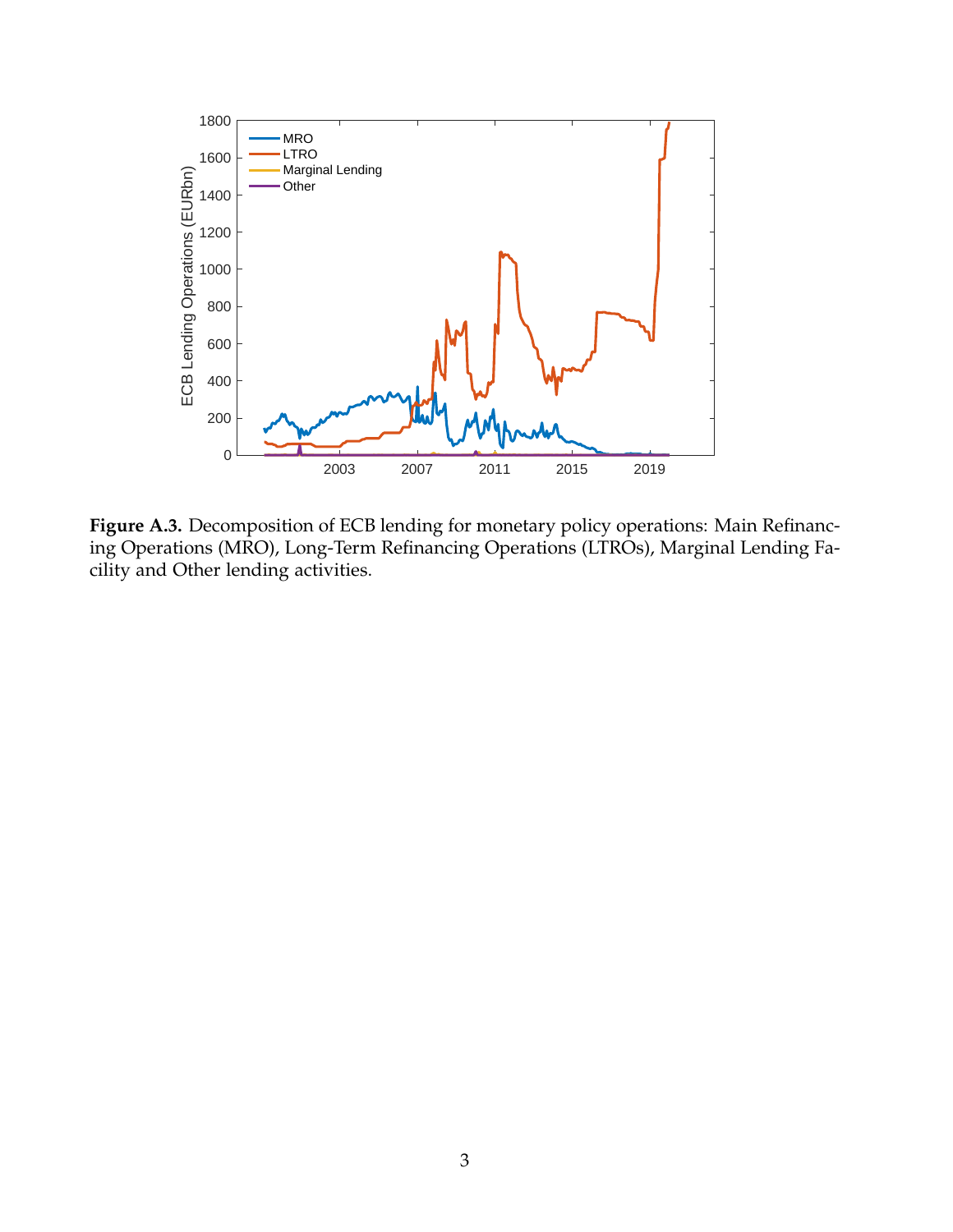<span id="page-55-0"></span>

**Figure A.4.** Estimated bank leverage ratios at the country level. Leverage here equals Assets / Baseline Equity.

## **B. Tables**

<span id="page-55-1"></span>

| Parameters                  | Prior Dist. |       |       | Prior Mean Prior Std. Err Posterior Model | $10\%$ C.I. | 90% C.I. |
|-----------------------------|-------------|-------|-------|-------------------------------------------|-------------|----------|
| <b>Scarce</b>               |             |       |       |                                           |             |          |
| $\sigma_v$                  | Inv. Gamma  | 0.39  | 2.00  | 0.09                                      | 0.07        | 0.10     |
| $\sigma_{h^P}$              | Inv. Gamma  | 0.44  | 2.00  | 0.08                                      | 0.06        | 0.10     |
| $\sigma_b$ COMM             | Inv. Gamma  | 0.40  | 2.00  | 0.43                                      | 0.33        | 0.52     |
| $\sigma_{a}P$               | Inv. Gamma  | 1.67  | 2.00  | 1.29                                      | 1.04        | 1.54     |
| $\sigma_a$ COMM             | Inv. Gamma  | 1.61  | 2.00  | 1.80                                      | 1.42        | 2.15     |
| $\sigma_{lev}$ <sup>p</sup> | Inv. Gamma  | 7.65  | 15.00 | 4.10                                      | 3.27        | 4.99     |
| $\sigma_{lev}$ COMM         | Inv. Gamma  | 3.07  | 15.00 | 4.19                                      | 3.34        | 5.01     |
| $\sigma_{\rho_A}$           | Inv. Gamma  | 0.98  | 5.00  | 0.45                                      | 0.38        | 0.52     |
| Ample                       |             |       |       |                                           |             |          |
| $\sigma_{OE}$               | Inv. Gamma  | 28.91 | 30.00 | 11.67                                     | 8.92        | 14.56    |

**Table B.1.** Structural Shock Variances Prior vs. Posterior Distributions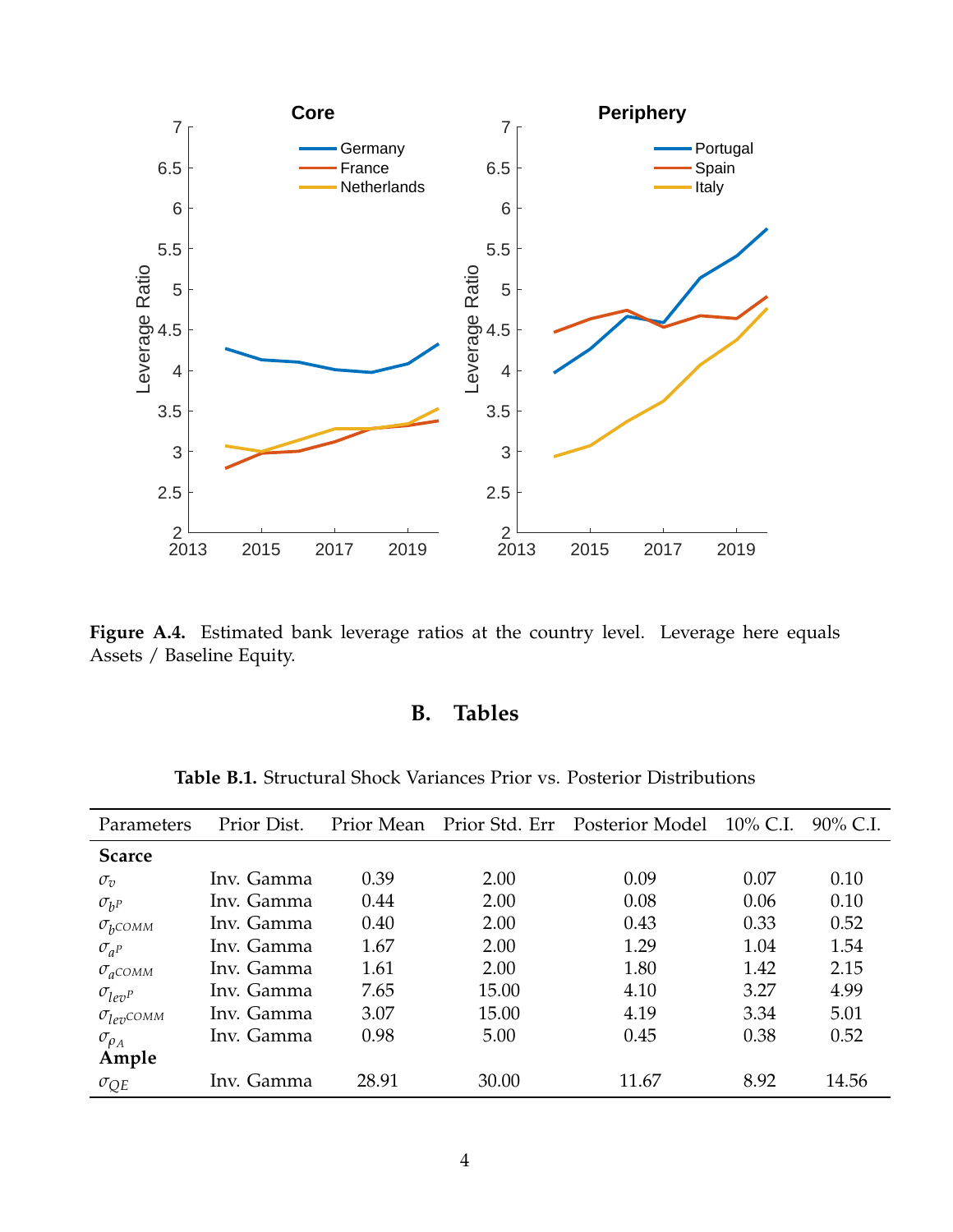## **C. Bureau van Dyke Bank Orbis vs. BSI Aggregates**

<span id="page-56-0"></span>I document the degree of coverage obtained from my collection of data from the BvD Bank Orbis dataset, along with a basic understanding of the degree of market concentration in the deposit markets.

As part of determining Fact 1 in Section  $III$ , I collect data on the unconsolidated balance sheets of banks within the Euro Area. As they are unconsolidated, I do not observe the balance sheet of banking groups but instead those of each individual subsidiary of the group. For the collection of banks that I consider, it is important that its coverage of the overall banking sector within each country is significant.

To see the extent of our coverage, I compare Customer Deposits from the Orbis Dataset, aggregated at country level, against BSI Customer Deposits.<sup>[51](#page-0-0)</sup> I also include the CBD aggregate, which I know should exceed the BSI aggregate because it adds to foreign subsidiaries the holdings of all banking groups. As we can see in Figure [C.5,](#page-57-0) by comparing the Orbis Dataset to BSI, it does a reasonably good job at the decomposition, except for Germany. In bold, I document the number of banks in the WRDS sample. As we can see, a small number of banks constitutes a large share of the balance.

It seems like the deposit market is quite concentrated. To get a sense of this I move to considering the market shares of the Top 5 banks in each country, illustrated in Figure [C.6.](#page-57-1) What stands out is the higher concentration in Peripheral vs. Core banks. Also, almost all countries illustrated in Figure [C.6](#page-57-1) (other than 2 in Portugal and 1 in Germany) are domestically owned, meaning that deposit markets are controlled by a small number of large domestic banks.

<sup>&</sup>lt;sup>51</sup>In particular, I add Household and Non-Financial Corporation deposits.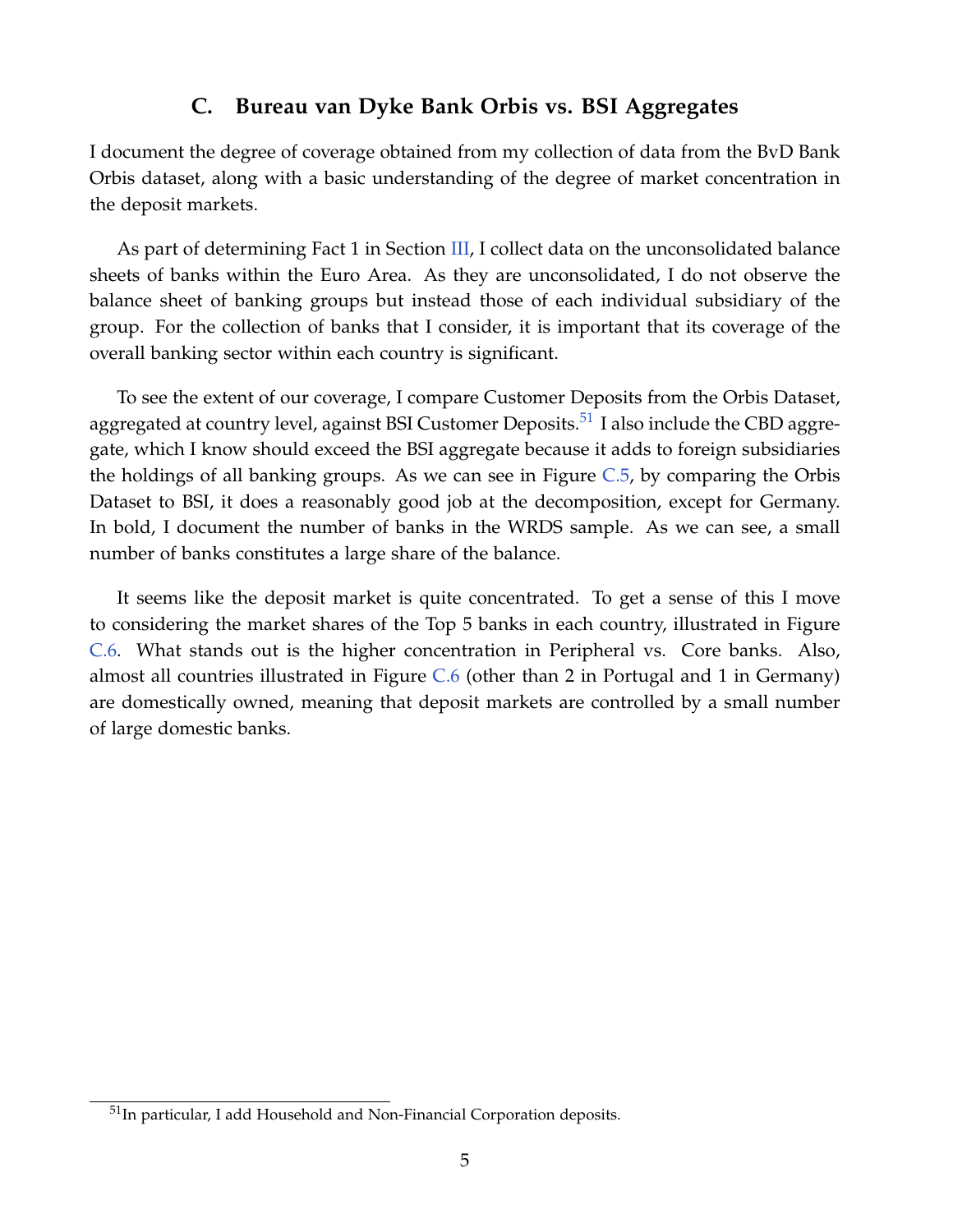<span id="page-57-0"></span>

Figure C.5. Comparison of aggregates of customer deposits at the country level across three datasets: Balance Sheet Indicators Database (BSI), WRDS Bank Orbis Database, Coonsolidated Banking Data (CBD). The BSI aggregate is normalised to one. The numbers above the red bar indicate the number of individual banks/subsidiaries collected from WRDS per country of residence.

<span id="page-57-1"></span>

**Figure C.6.** Market Share of each of the Top 5 banks in the local customer deposits market. Banks numbered by rank of market share.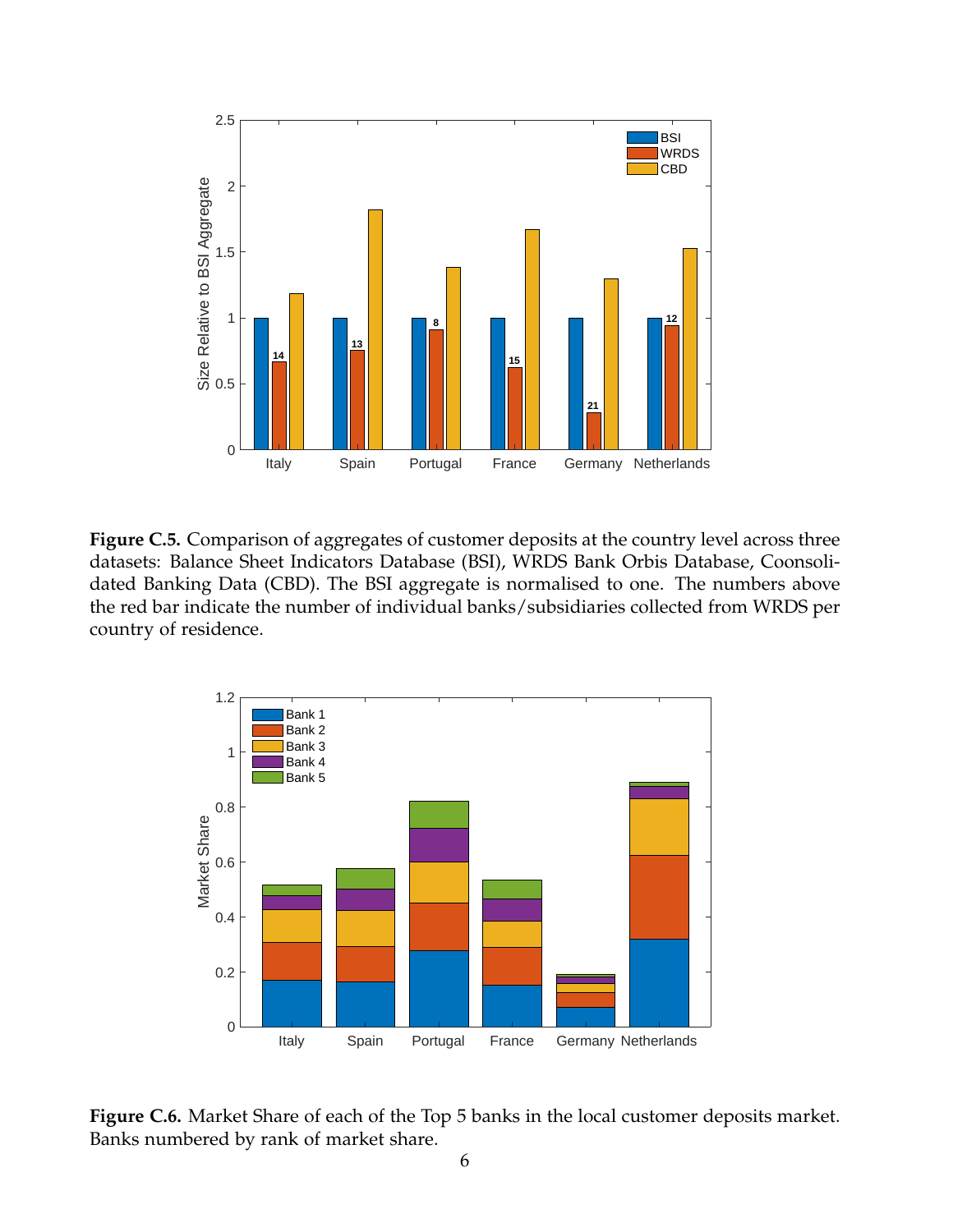## **D. BRRD: Seniority of Deposits**

<span id="page-58-0"></span>This section explains my justification for the positioning of deposits being more senior to all unsecured debt. I will primarily focus on the Bank Recovery and Resolution Directive (BRRD), but will also discuss the MREL legislation that serves to make banks more stable.

The BRRD is a directive that defines the set of rules governing how bank insolvencies are to be resolved in each member state. In defining how bank insolvencies are resolved, it outlines what bank liabilities should be bailed in and bear the losses, and in what order. In doing so, it implies a clear ordering of seniority on the liabilities.

I argue that the following items lie senior to senior unsecured debt:

- (i) all deposits from HHs and NFCs
- (ii) all deposits from OFIs with a maturity of less than or equal to 7 days

This represents the vast bulk of bank non-MFI-sourced deposits. In Article 44(2), (i) up to a balance of \$100k per counterparty, and (ii) are exempt from being bailed in (i.e. bearing losses conditional on default), but there is no mention of any unsecured debt. Of the portion of (i) above \$100k, Article 44(3) supports the view of it being senior by saying that the resolution authorities have the power to exclude "eligible deposits held by natural persons and micro, small and medium-sized enterprises" that would "severally disrupt the functioning of financial markets".

In further support of this, Article 108 states that members must impose in national law that "the claims of ordinary unsecured, non-preferred creditors" lie junior to all household and Non-Financial Corporation deposits. As a result, all deposits in (i) and (ii) should lie senior to unsecured debt. Goodhart et al (2014) agrees with this assessment, and Udoye (2015) states that "the resolution authority exercise its discretion under Article 44 3(c) to exclude uncovered deposits from bail-in".

#### *D.1. MREL Legislation*

The primary mechanism through which the BRRD legislation affects banks, other than through solvency proceedings, is through the MREL Regulation motivated by it. Therefore, it is informative to see what this implies for seniority in practice.

In general, the MREL (Minimum Requirement of Own Funds and Eligible Liabilities) is all about regulation concerning how much subordinated i.e. eligible liabilities need to be held on the balance sheet. Subordinated liabiIities are those that take a hit in the event of bankruptcy after equity is cleared. The set of rules is meant to help implement the stability goals of the BRRD.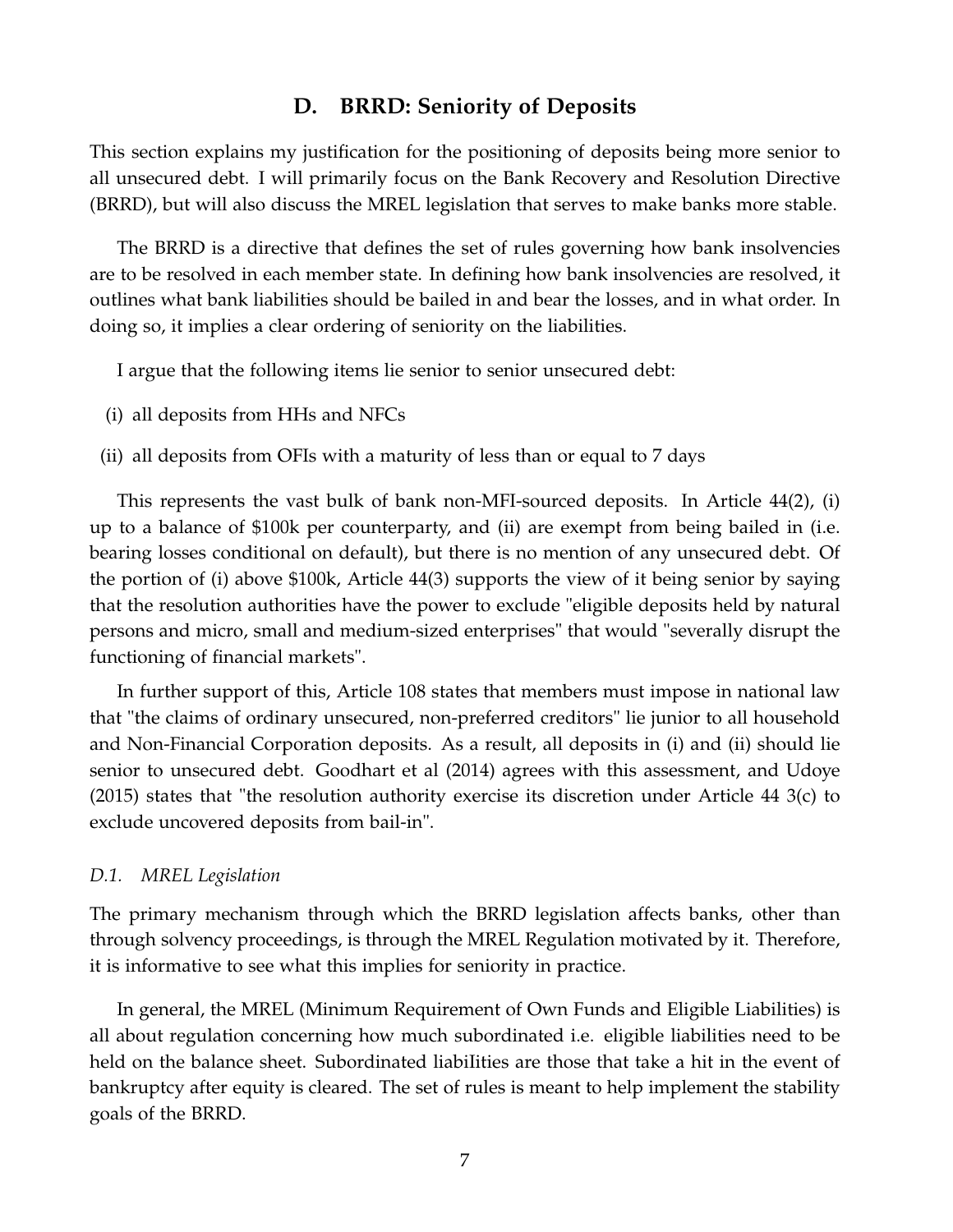As well as listing the same liabilities as those in Article 44(2) that are explicitly not part of the eligible liabilities, it also makes explicit the set of liabilities that can be part of the subordinated liabilities in calculating their regulatory ratios.

Now, officially at the end of all transition periods, no asset with the same seniority as those in Article 44(2) can be included as part of the MREL-eligible liabilities. This can include senior unsecured debt, and so the MREL does not explicitly reflect the BRRD legislation that senior unsecured debt lies junior to the deposits that are listed in Article 44(2). The reluctance to include this is because bailing in unsecured senior debt runs into the No Creditor Worse off (NCWO) idea. In other words, in the event of insolvency, if resolved by an authority, it needs to respect orders of seniority. In the transition period, in order to help banks meet targets, it allows for a non-zero proportion, albeit capped, of MREL-eligible liabilities that can be senior unsecured debt.

<span id="page-59-0"></span>Thus, it exhibits largely the same conclusions on seniority. Interestingly, the MREL legislation allows for significant discretion at the bank level, particularly within this transitionary period. This also allows for leverage ratios to differ quite significantly across countries.

## **E. Intermediate Firm Optimization Problem**

I describe the problem of the intermediate firm in more detail, and the consequent adapted Phillips curve.

There is a continuum of intermediate firms  $f \in [0,1]$  operating in a monopolistically competitive market, facing a constant demand elasticity *e*. Each firm *f* faces a linear production function  $Y_t = Z_t N_t$ , and I assume Calvo price setting. Additionally, within each period, firms can borrow up to a fraction *γ<sup>L</sup>* of their current output, in the form of oneperiod loans from banks.

Bringing all this together, the optimization problem of each firm *f* in country  $K \in \{I, J\}$ amounts to

$$
\max_{p_{\text{jt}}L_{\text{j,t+s}}}\sum_{s=0}^{\infty}E_{t}\left[\frac{M_{\text{t+s}}^{K}}{P_{\text{t+s}}^{K}}\left(\theta^{s}\left(p_{\text{f,t}}y_{\text{f,t+s}}-W_{\text{t+s}}^{K}n_{\text{f,t+s}}\right)+L_{\text{f,t+s+1}}-(1+i_{\text{t+s-1}}^{L,K})L_{\text{f,t+s}})\right)\right],\tag{E.1}
$$

subject to

$$
L_{f,t+1} \leq \gamma_L p_{ft} y_{ft},
$$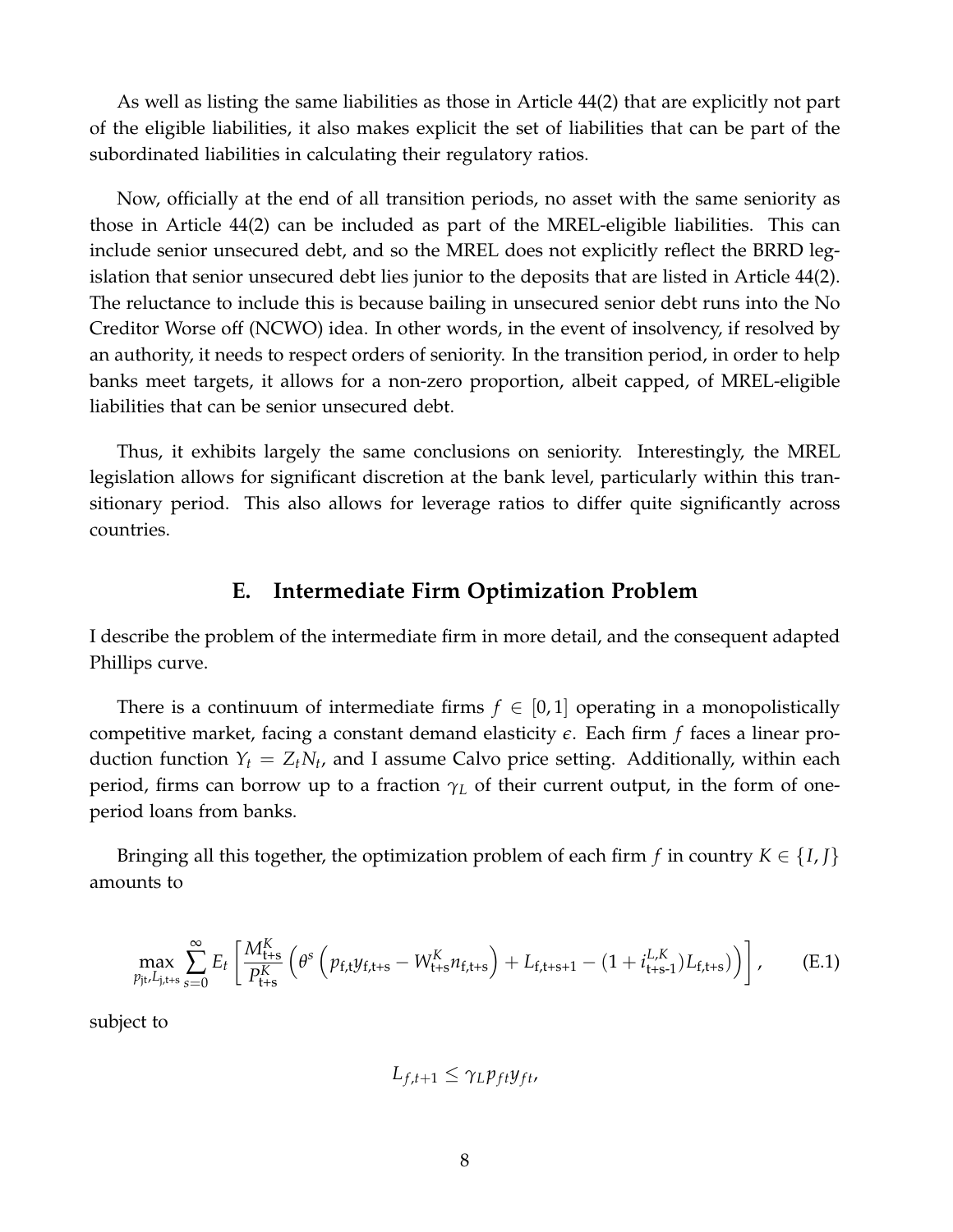where  $L_{f,t+1}$  is the quantity of loans taken out in period *t* by firm *f* and  $i_{t+s-1}^{L,K}$  is the interest rate on those loans. As firms are owned by domestic households, firms inherit their nominal stochastic discount factor,  $M_{t+1}^K$ . Letting  $\lambda_t^{BC}$  be the Lagrange multiplier on the loan constraint:

$$
\frac{1}{P_t^K}-E_t\left[\frac{M_{t+1}^K}{P_{t+1}^K}(1+i_t^{L,K})\right]=\lambda_t^{BC}.
$$

Knowing that *E<sup>t</sup>*  $M_{t+1}^K$  $\left(\frac{P_t^K}{P_{t+1}^K}\right)$  $(1 + i_t^{S,K})$  $\begin{bmatrix} S_{t} K_{t} \end{bmatrix} = 1$ , then plugging this into the first order condition

$$
\frac{1}{P_t^K}\left(\frac{i_t^{S,K}-i_t^{L,K}}{1+i_t^{S,K}}\right)=\lambda_t^{BC}.
$$

I will be considering settings in which the loans issued by firms exhibit a convenience yield and so the constraint binds. I know that the marginal benefit of each unit of loans is equal to  $\lambda_t^{BC}$ , and so knowing this and the fact that  $L_{f,t+1} = \gamma p_{ft}y_{ft}$ , the problem can be re-written as

$$
\max_{p_{ft}} \sum_{s=0}^{\infty} \theta^s E_t \left[ \frac{M_{t+s}^K}{P_{t+s}^K} \left( p_{f,t} y_{f,t+s} - W_{t+s}^K n_{f,t+s} + \gamma_L \left( \frac{i_{t+s}^{S,K} - i_{t+s}^{L,K}}{1 + i_{t+s}^{S,K}} \right) p_{ft} y_{f,t+s} \right) \right].
$$

Rearranging this equation, we have that:

<span id="page-60-1"></span>
$$
\max_{p_{ft}} \sum_{s=0}^{\infty} \theta^s E_t \left[ \frac{M_{t+s}^K}{P_{t+s}^K} y_{f,t+s} \left( p_{ft} - \varphi_{f,t+s} \right) \right], \tag{E.2}
$$

where marginal cost, *ϕ<sup>f</sup>* ,*t*+*<sup>s</sup>* , equals

$$
\varphi_{f,t+s} = \frac{W_{t+s}^K}{a_{t+s}} - \gamma_L p_{ft} \left( \frac{i_{t+s}^{S,K} - i_{t+s}^{L,K}}{1 + i_{t+s}^{S,K}} \right). \tag{E.3}
$$

As a consequence, what adjusts from the standard model is that the definition of marginal cost now contains the second term. This captures how more output gives the firm access to cheap funding in the form of loans, thereby reducing effective marginal costs. Appendix [F](#page-60-0) then describes how the implied Phillips curve is derived.

## **F. Derivation of Phillips Curve**

<span id="page-60-0"></span>Solving for the Phillips curve starts by solving for the optimal price in  $(E.2)$ . Note that, for any firm who has the opportunity to adjust their price in period *t*, they will choose the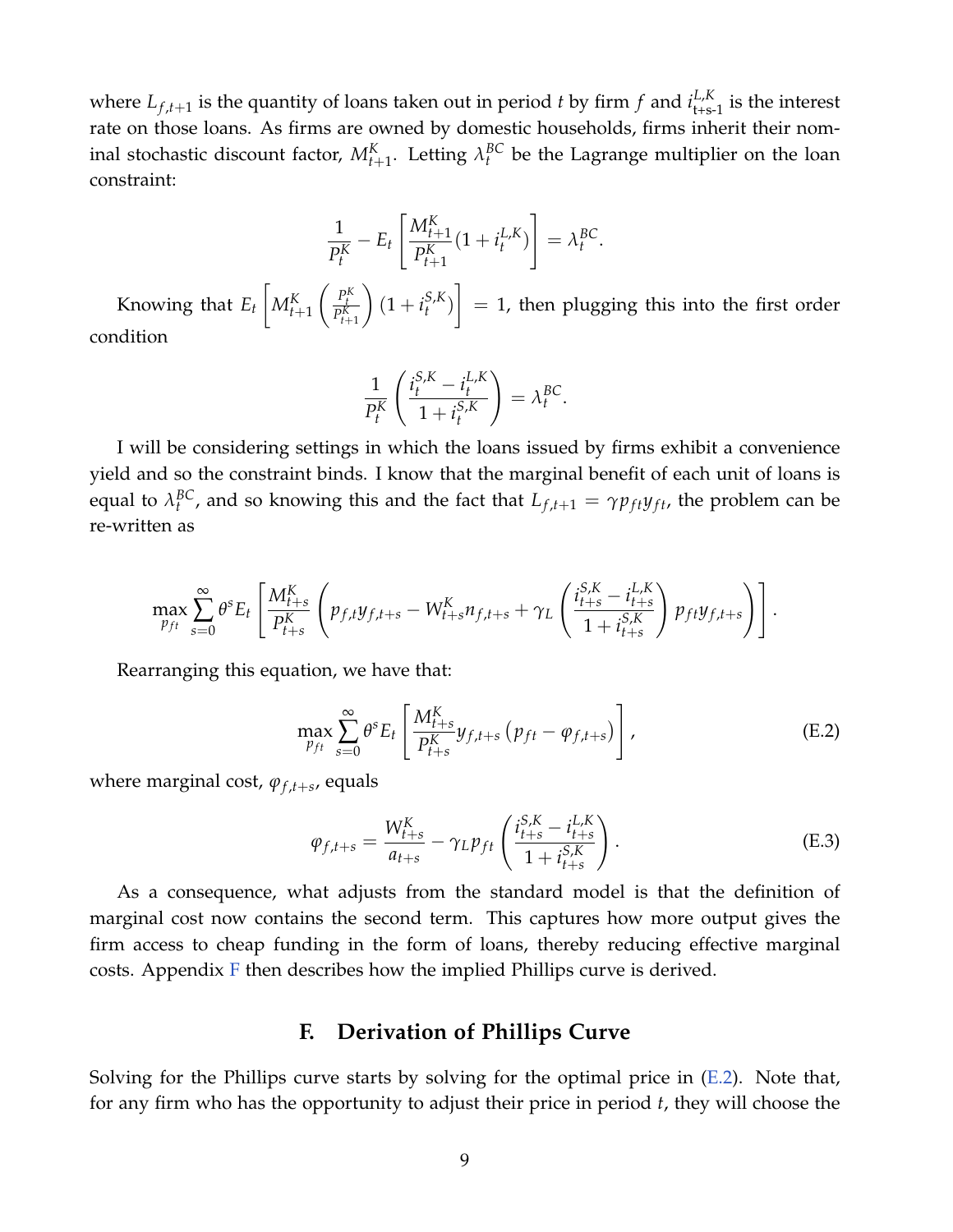same price, denoted by  $p_t^{\#}$ . The optimal price is therefore

<span id="page-61-0"></span>
$$
p_t^{\#} = \left(\frac{\epsilon}{\epsilon - 1}\right) \left( \frac{E_t \sum_{t=0}^{\infty} (\beta \phi)^s u_{1t} \tilde{\varphi}_{t,t+s} p_{t+s}^{\epsilon-1} y_{t+s}}{E_t \sum_{t=0}^{\infty} (\beta \phi)^s u_{1t} p_{t+s}^{\epsilon-1} y_{t+s}} \right), \tag{F.4}
$$

where

$$
\tilde{\varphi}_{t,t+s} = \underbrace{\frac{W_{t+s}}{a_{t+s}}}_{\tilde{\varphi}_{t+s}^1} - \underbrace{\gamma_L (1 - \frac{1}{\epsilon}) p_t^{\#} \left( \frac{i_{t+s}^S - i_{t+s}^L}{1 + i_{t+s}^L} \right)}_{\tilde{\varphi}_{t,t+s}^2}.
$$

Relative to the original solution, the complication here is that  $\tilde{\varphi}_{t,t+s}$  depends on time *t* as well as  $t + s$ . As a result, some adaptations are required.

I work with a re-arranged expression of [\(F.4\)](#page-61-0):

<span id="page-61-1"></span>
$$
\frac{p_t^{\#}}{p_{t-1}} = \frac{\epsilon}{\epsilon - 1} \left( \frac{A_t^1 - A_t^2 \left( \frac{p_t^{\#}}{p_{t-1}} \right)}{B_t} \right), \tag{F.5}
$$

where I have that:

$$
A_t^1 = E_t \sum_{s=0}^{\infty} (\beta \phi)^s u_{1t} \left(\frac{\tilde{\varphi}_{t+s}^1}{p_{t-1}}\right) \left(\frac{p_{t+s}}{p_t}\right)^{\epsilon-1} y_{t+s},
$$
  

$$
A_t^2 = E_t \sum_{s=0}^{\infty} (\beta \phi)^s u_{1t} \left(\frac{\tilde{\varphi}_{t,t+s}^2}{p_t^{\#}}\right) \left(\frac{p_{t+s}}{p_t}\right)^{\epsilon-1} y_{t+s},
$$
  

$$
B_t = E_t \sum_{s=0}^{\infty} (\beta \phi)^s u_{1t} \left(\frac{p_{t+s}}{p_t}\right)^{\epsilon-1} y_{t+s}.
$$

The key trick here is to have  $\frac{\tilde{\varphi}_{t,t+s}^2}{\mu t}$  $p_t^{\frac{t}{t}t+s}$  divided by  $p_t^{\#}$  instead of  $p_{t-1}$ .

The next step is to log-linearize the expression [\(F.5\)](#page-61-1). Doing that requires getting rid of the summation terms. Indeed, it is possible to re-write the expressions in the following way: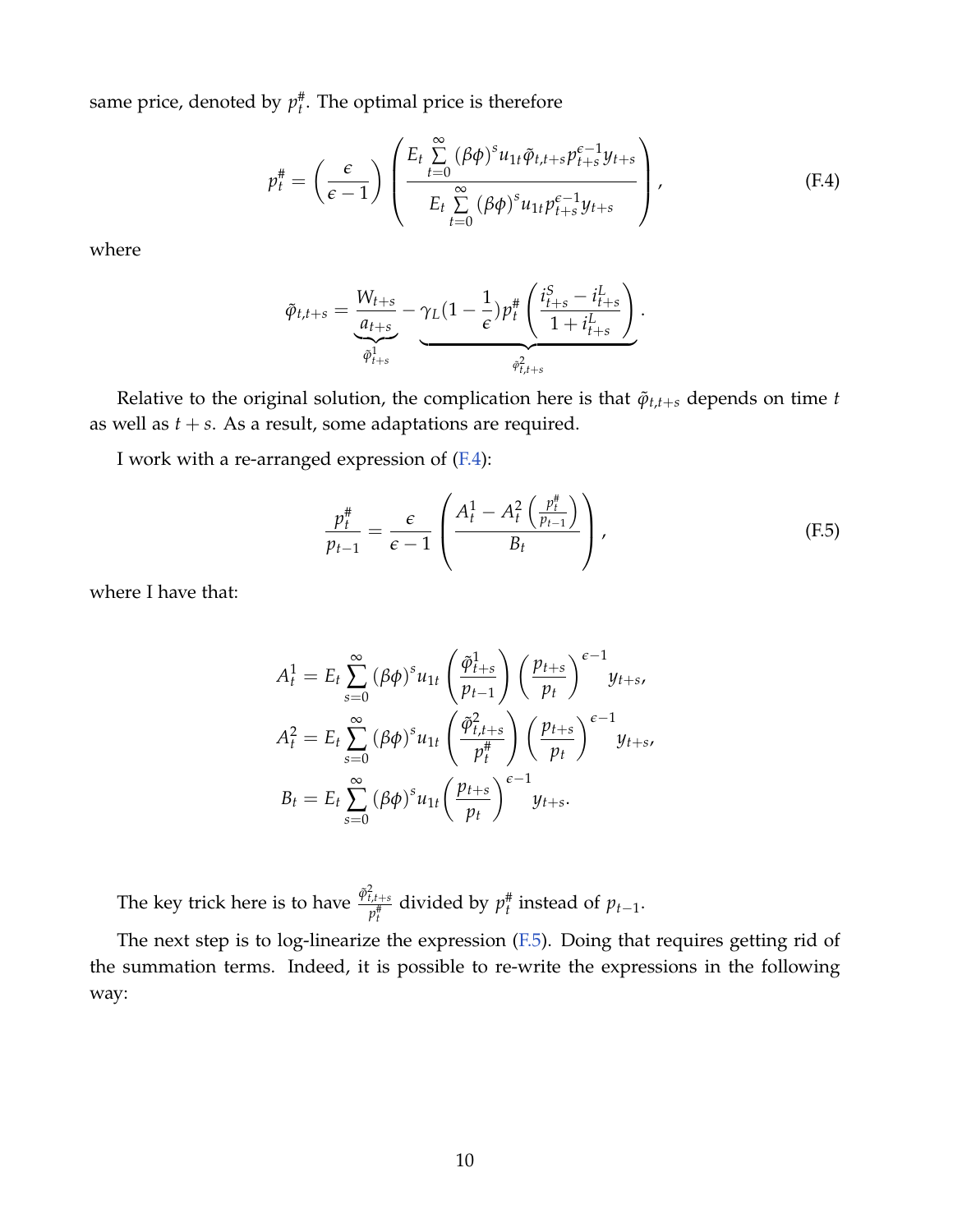$$
A_t^1 = (1 + \pi_t) \left[ u_{1t} y_t \left( \frac{\tilde{\varphi}_t^1}{p_t} \right) + \varphi \beta E_t \left( \frac{p_{t+1}}{p_t} \right)^{\epsilon - 1} A_{t+1}^1 \right],
$$
  

$$
A_t^2 = u_{1t} y_t \left( \frac{\tilde{\varphi}_{t,t}^2}{p_t^{\#}} \right) + \varphi \beta E_t \left( \frac{p_{t+1}}{p_t} \right)^{\epsilon - 1} A_{t+1}^2,
$$
  

$$
B_t = u_{1t} y_t + \varphi \beta E_t \left( \frac{p_{t+1}}{p_t} \right)^{\epsilon - 1} B_{t+1}.
$$

Then this can be very cleanly log-linearized, which results in the following first Phillips curve equation:

$$
\pi_t = \frac{(1 - \theta)(1 - \theta\beta)}{\theta} \hat{mc}_t + \beta E_t \pi_{t+1}
$$
 (F.6)

where

$$
\hat{mc}_t \approx \hat{\omega}_t - \hat{a}_t - \gamma_L (1 - 1/\epsilon) (i_t^S - i_t^L - r^S + r^L).
$$

## **G. Derivation of Steady State Output**

<span id="page-62-0"></span>Steady state output is the point in time at which the real marginal cost of production is one for intermediate good firms. I assume a zero inflation steady state, which implies that all firms decide to hold prices fixed at the same level. Real marginal cost (RMC) is then

$$
RMC = \frac{W}{P_H A} = \frac{W}{P} \frac{P}{P_H} \frac{1}{Z}
$$
  
=  $\frac{\varphi N^{\phi}}{JC^{-1/\sigma} P_H}$  as  $W/P = \frac{\varphi N^{\phi}}{JC^{-1/\sigma}}$  and  $Z = 1$   
=  $\frac{\varphi Y^{\phi} C^{1/\sigma} P_H}{J P_H}$  as  $Y = ZN = N$ ,

where  $J = \left[1 + \omega \nu e l^{1/\eta - 1}\right]^{\frac{1/\eta - 1/\sigma}{1 - 1/\eta}}$ 1−1/*η* . Next I need to establish two properties.

*Property 1:*  $P_HY = PC$ 

I begin with the following budget constraint: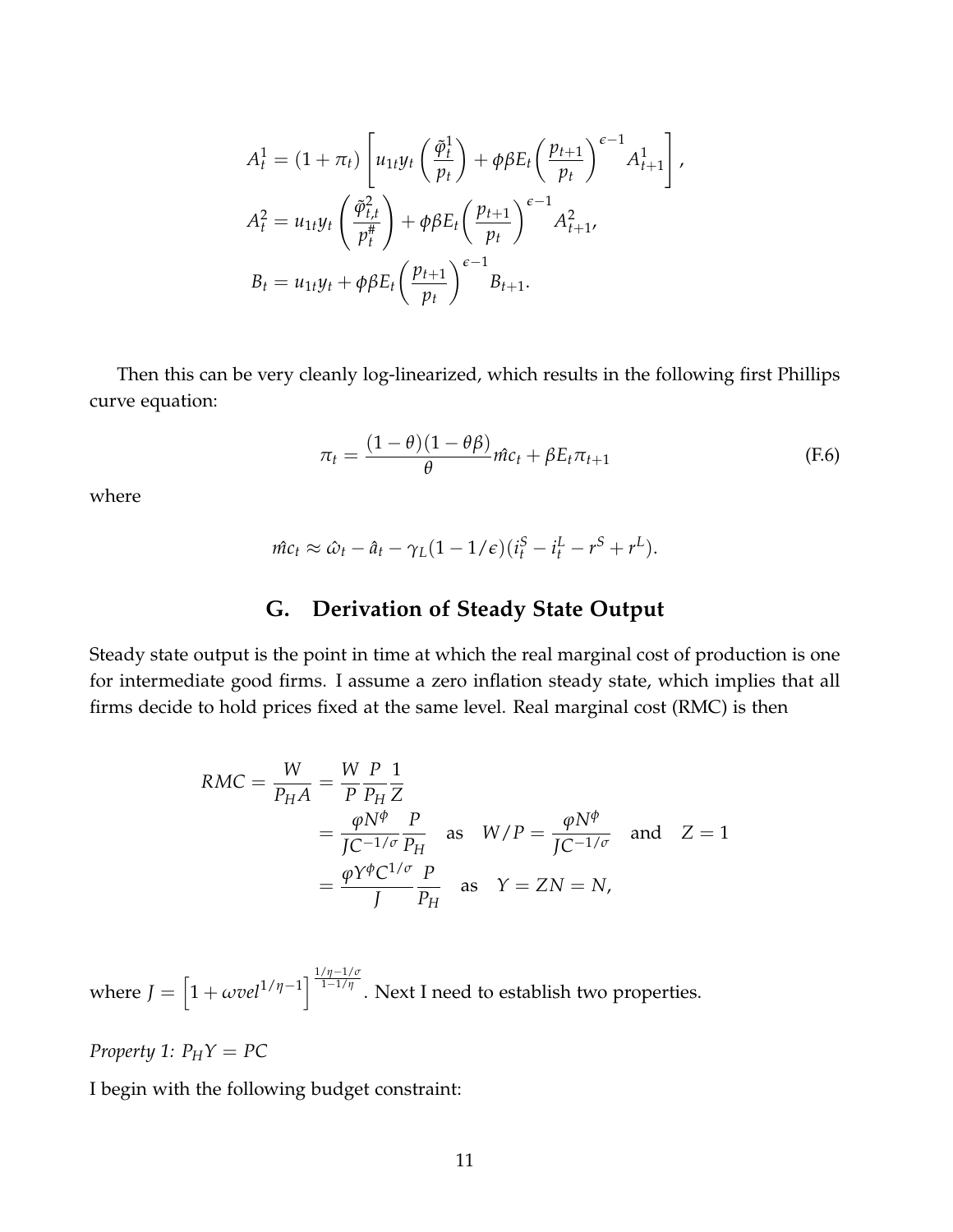<span id="page-63-3"></span>
$$
PC + D + B^{H} - X = WN + \Pi^{INT} + CF^{BANK} + (1 + i^{D})D + (1 + i^{S})B^{H} - (1 + i^{X})X + T,
$$
\n(G.7)

where *B <sup>H</sup>* is the household's holdings of risk-free assets. *CFBANK* is the net cash flows arriving from banks owned by households, equal to  $52$ 

<span id="page-63-0"></span>
$$
CF^{BANK} = R(1 + i^R) + L(1 + i^L) + X(1 + i^X) - D(1 + i^D) - R - L - X + D.
$$
 (G.8)

Π*INT* are intermediate firm profits that arise as a consequence of their market power. On aggregate, profits are equal  $t:53$  $t:53$ 

<span id="page-63-1"></span>
$$
\Pi^{INT} = P_H Y - W N - i^L L. \tag{G.9}
$$

Finally, we have the government budget constraint. I assume that the government is the entity who a) supplies reserves to the domestic bank, sourced from the ECB, and b) supplies risk-free assets to households. As a result, we have that

<span id="page-63-2"></span>
$$
T = BH + R - BH(1 + iS) - R(1 + iR).
$$
 (G.10)

Incorporating equations  $(G.8)$ ,  $(G.9)$  and  $(G.10)$  into equation  $(G.7)$ , we obtain that  $P_HY = PC$ .

## *Property* 2:  $P = P_H$

I presume that  $Q = 1$  i.e. the price of the consumption composite is the same in both the Core and the Periphery. In other words,  $P^I = P^J$ . Plugging in the definition of these price composites:

$$
P^{I^{1-\gamma}} = a_H^I (P_H^I)^{1-\gamma} + (1 - a_H^I) (P_H^J)^{1-\gamma} = a_H^I (P_H^J)^{1-\gamma} + (1 - a_H^I) (P_H^I)^{1-\gamma}.
$$

Rearranging, we have that

$$
\left(\frac{P_H^J}{P_H^I}\right)^{1-\gamma} = \frac{1-a_H^J - a_H^I}{1-a_H^I - a_H^J} = 1.
$$

 $52$ In the model, there is just a union-wide market for household claims. I resolve the split between regions to be that local households issue claims equalling the demand by local banks.

<sup>&</sup>lt;sup>53</sup>Note that the firm is paying interest on its debt each period, but for the benefit of the proceeds in period 0 that earn the risk-free rate of *i <sup>S</sup>* after being paid back to shareholders.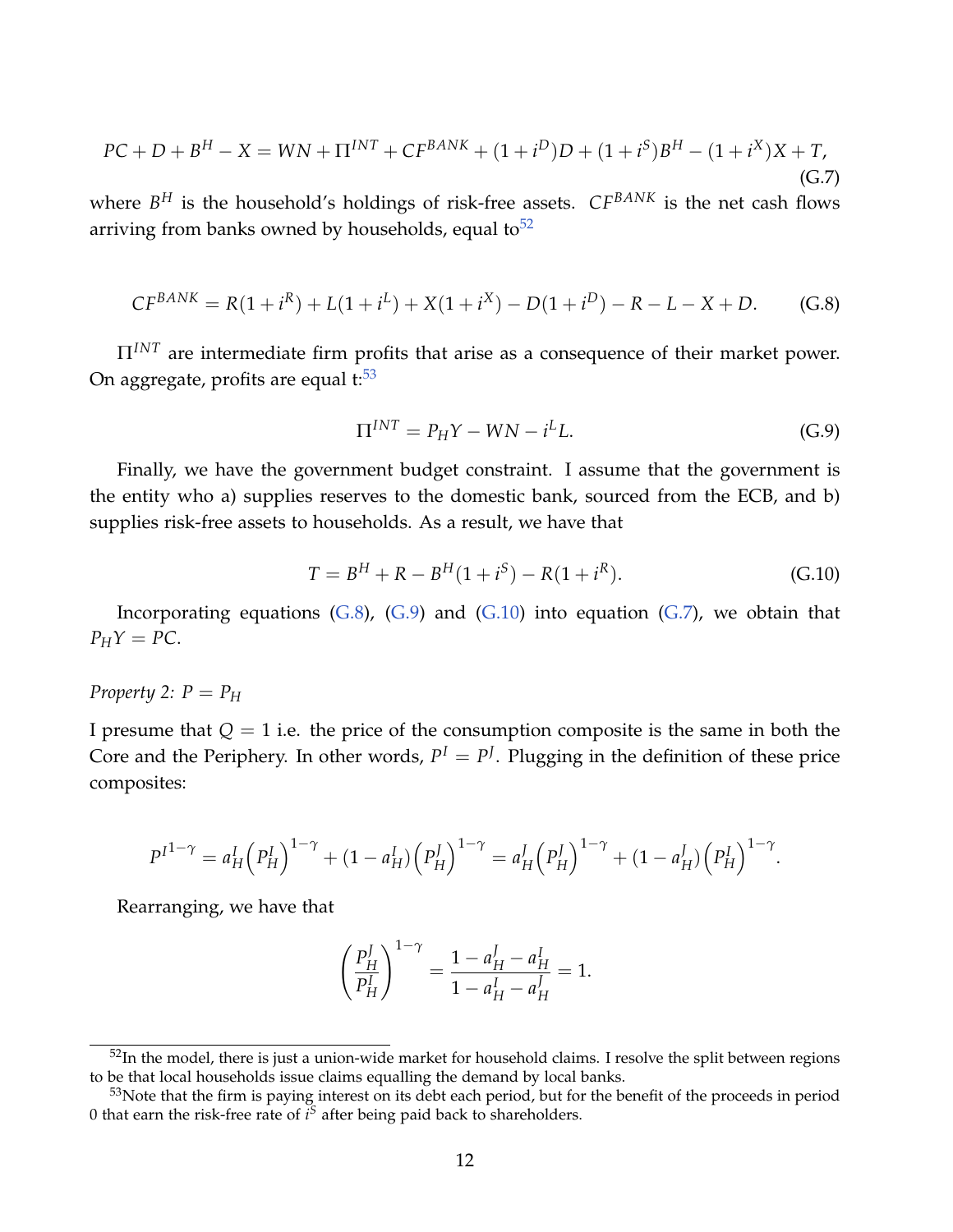Therefore, if  $Q = 1$ , then  $P^I = P^J = P^J_H = P^J_H$ *H* .

Therefore, combining Properties 1 and 2, we have that, for country  $K \in \{I, J\}$ :

$$
Y^K = \left(\frac{1}{\varphi} J^K\right)^{\frac{1}{\varphi + 1/\sigma}}.\tag{G.11}
$$

Lastly, I need to check that this is consistent with the steady state market-clearing conditions for each country. For country I, it is

$$
Y_H^I = \left(\frac{P_H^I}{P_H^J}\right)^{-\gamma} \left[a_H^I C^I + (1 - a_H^I Q^{\gamma} \left(\frac{X^J}{X^I}\right) C^J\right].
$$
 (G.12)

and analogously for country *J*, where  $(X^I, X^J)$  is the population of countries *I* and *J*, respectively. Plugging in properties 1 and 2, both equations imply the following restriction on parameters (*a I H* , *a J H* ):

<span id="page-64-3"></span>
$$
\left(1 - a_H^I\right) \left(\frac{X^I}{X^J}\right) \left(\frac{J^I}{J^J}\right)^{\frac{1}{\phi + 1/\sigma}} = 1 - a_H^J.
$$
 (G.13)

I decide on the following definitions of (*a I H* , *a J*  $_H^J$ ) that satisfy [\(G.13\)](#page-64-3):

$$
(1 - a_H^J) = (1 - \bar{a}_H) \left[ \left( \frac{X^I}{X^J} \right) \left( \frac{J^I}{J^J} \right)^{\frac{1}{\phi + 1/\sigma}} \right]^{1/2},
$$

$$
(1 - a_H^I) = (1 - \bar{a}_H) \left[ \left( \frac{X^I}{X^J} \right) \left( \frac{J^I}{J^J} \right)^{\frac{1}{\phi + 1/\sigma}} \right]^{-1/2}.
$$

<span id="page-64-0"></span>This implies that, if both countries have the same total output, they exhibit home bias  $\bar{a}_{H}$ ,. As the relative size of country *K* increases,  $a_{H}^{K}$ *H* rises, and vice versa.

## **H. Log-Linearized System of Equations**

This section describes the full system of log-linearized equations from around the steady state. For each region, we have the Euler equation for the representative household

<span id="page-64-1"></span>
$$
\hat{c}_t^I = E_t \hat{c}_{t+1}^I - \sigma \left( i_t^{S,I} - E_t \pi_{t+1}^I - r^S - \hat{b}_t^I \right) + \sigma B E_t \Delta \hat{v} \hat{e} l_{t+1}^I
$$
\n(H.14)

<span id="page-64-2"></span>
$$
\hat{c}_t^J = E_t \hat{c}_{t+1}^J - \sigma \left( i_t^{S,J} - E_t \pi_{t+1}^J - r^S - \hat{b}_t^J \right) + \sigma B E_t \Delta \hat{v} \hat{e} l_{t+1}^J, \tag{H.15}
$$

the Phillips curve for the production sector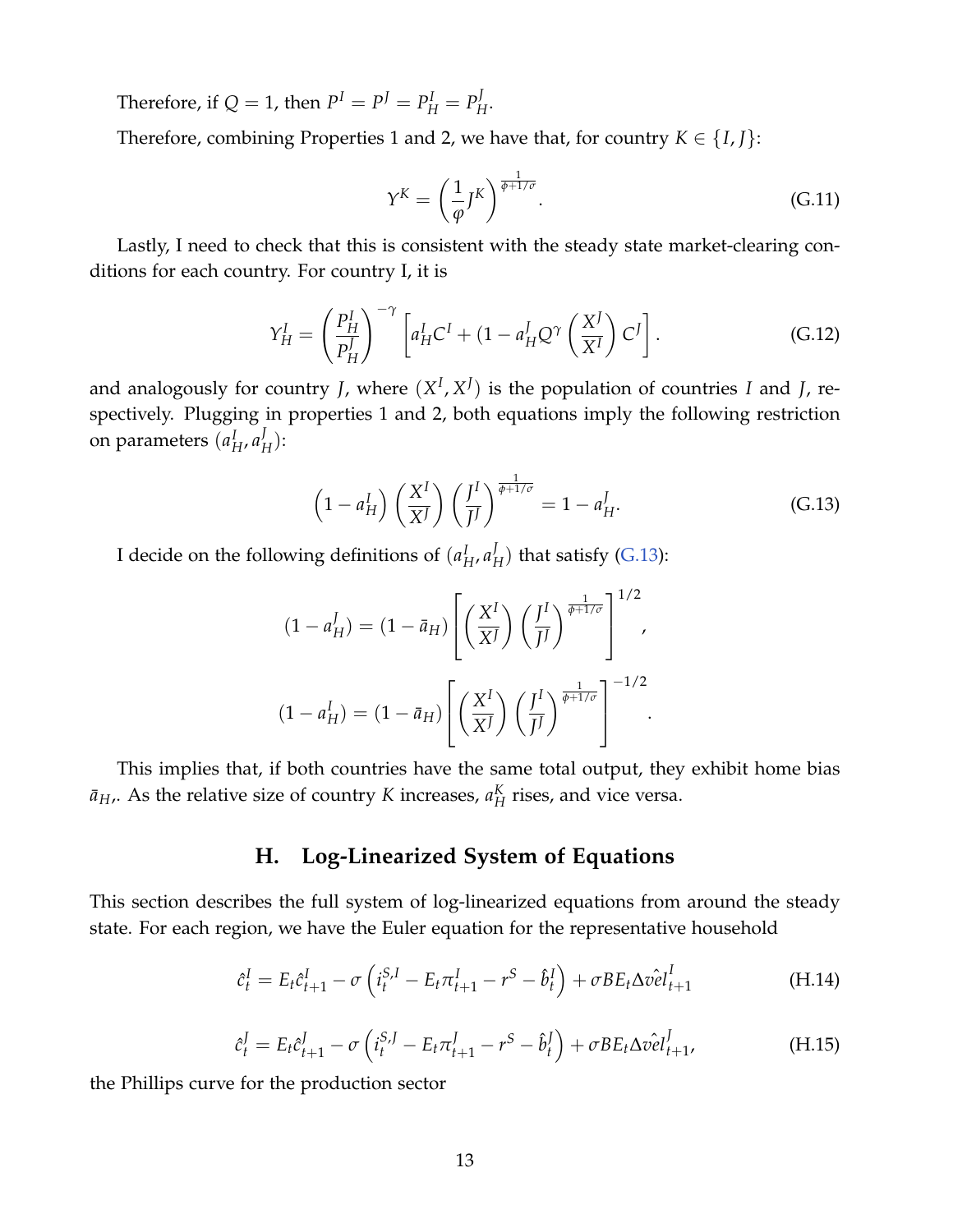<span id="page-65-0"></span>
$$
\pi_{Ht}^I = \beta E_t \pi_{H,t+1}^I + \kappa_\alpha \hat{y}_t^I - \lambda (1+\phi) \hat{z}_t^I + \lambda B \hat{v} e_l^A - \lambda (1-a_H^I) \frac{A_q}{\sigma} \hat{y}_t^I - \lambda \gamma_L \left( \hat{i}_t^{S,I} - \hat{i}_t^{L,I} \right)
$$
(H.16)

<span id="page-65-1"></span>
$$
\pi_{Ht}^{J} = \beta E_t \pi_{H,t+1}^{J} + \kappa_{\alpha} \hat{y}_t^{J} - \lambda (1 + \phi) \hat{z}_t^{J} + \lambda B \hat{v} e I_t^{A,J} - \lambda (1 - a_H^J) \frac{A_q}{\sigma} \hat{y}_t^{I} - \lambda \gamma_L \left( \hat{i}_t^{S,J} - \hat{i}_t^{L,J} \right),
$$
\nwhere  $\hat{v} e I_t^{A,I} = \hat{v} e I_t^{I} + \left( a_H^I + (1 - a_H^I) A_q (a_H^I + a_H^J - 1) \right) \left( \hat{v} e I_t^{J} - \hat{v} e I_t^{I} \right)$  and  $\hat{v} e I_t^{A,J} = \hat{v} e I_t^{J} + \left( a_H^I + (1 - a_H^I) A_q (a_H^I + a_H^J - 1) \right) \left( \hat{v} e I_t^{I} - \hat{v} e I_t^{J} \right).$  The intratemporal condition for deposits in each region is

$$
\hat{vel}_t^I \equiv \hat{c}_t^I - \hat{d}_t^I = \frac{\eta}{r^{S,I} - r^{D,I}} \left( \hat{i}_t^{S,I} - \hat{i}_t^{D,I} \right), \tag{H.18}
$$

$$
\hat{vel}_t^J \equiv \hat{c}_t^J - \hat{d}_t^J = \frac{\eta}{r^{S,J} - r^{D,J}} \left( \hat{i}_t^{S,J} - \hat{i}_t^{D,J} \right). \tag{H.19}
$$

For each banking sector, we have the following leverage constraint:

$$
\hat{d}_t^I = \hat{\ell}_t^I + \frac{R^I}{D^I} \hat{R}_t^I + \left(\frac{\rho_A A^I}{D^I}\right) (\hat{\rho}_{A,t} + \hat{a}_t^I), \tag{H.20}
$$

$$
\hat{d}_t^J = \hat{\ell}_t^J + \frac{R^J}{D^J} \hat{R}_t^J + \left(\frac{\rho_A A^J}{D^J}\right) (\hat{\rho}_{A,t} + \hat{a}_t^J), \tag{H.21}
$$

and the first order conditions for reserves and other assets:

$$
i_t^{S,I} - i_t^{D,I} = (\ell^J)^{-1} \left( i_t^{S,I} - i_t^R \right) - \left( r^{S,I} - r^{D,I} \right) \hat{\ell}_t^I,
$$
 (H.22)

$$
i_t^{S,J} - i_t^{D,J} = (\ell^J)^{-1} \left( i_t^{S,J} - i_t^R \right) - \left( r^{S,J} - r^{D,J} \right) \hat{\ell}_t^J,
$$
 (H.23)

$$
i_t^{S,I} - i_t^{D,I} = (\rho_A^I \ell^I)^{-1} \left( i_t^{S,I} - i_t^{L,I} \right) - \left( r^{S,I} - r^{D,I} \right) \left( \hat{\ell}_t^I + \hat{\rho}_{A,t} \right), \tag{H.24}
$$

$$
i_t^{S,J} - i_t^{D,J} = (\rho_A^J \ell^J)^{-1} \left( i_t^{S,J} - i_t^{L,J} \right) - \left( r^{S,J} - r^{D,J} \right) \left( \ell_t^J + \hat{\rho}_{A,t} \right). \tag{H.25}
$$

Monetary policy is defined by independent rules for the policy rate and reserve supply:

$$
i_t^R = r^R + \phi_\pi \pi_t^{UNION} + v_t^{MPS}, \qquad (H.26)
$$

$$
\hat{r}_t^S = \alpha_r \hat{r}_{t-1}^S - \alpha_r \pi_t + v_t^{QE}, \qquad (H.27)
$$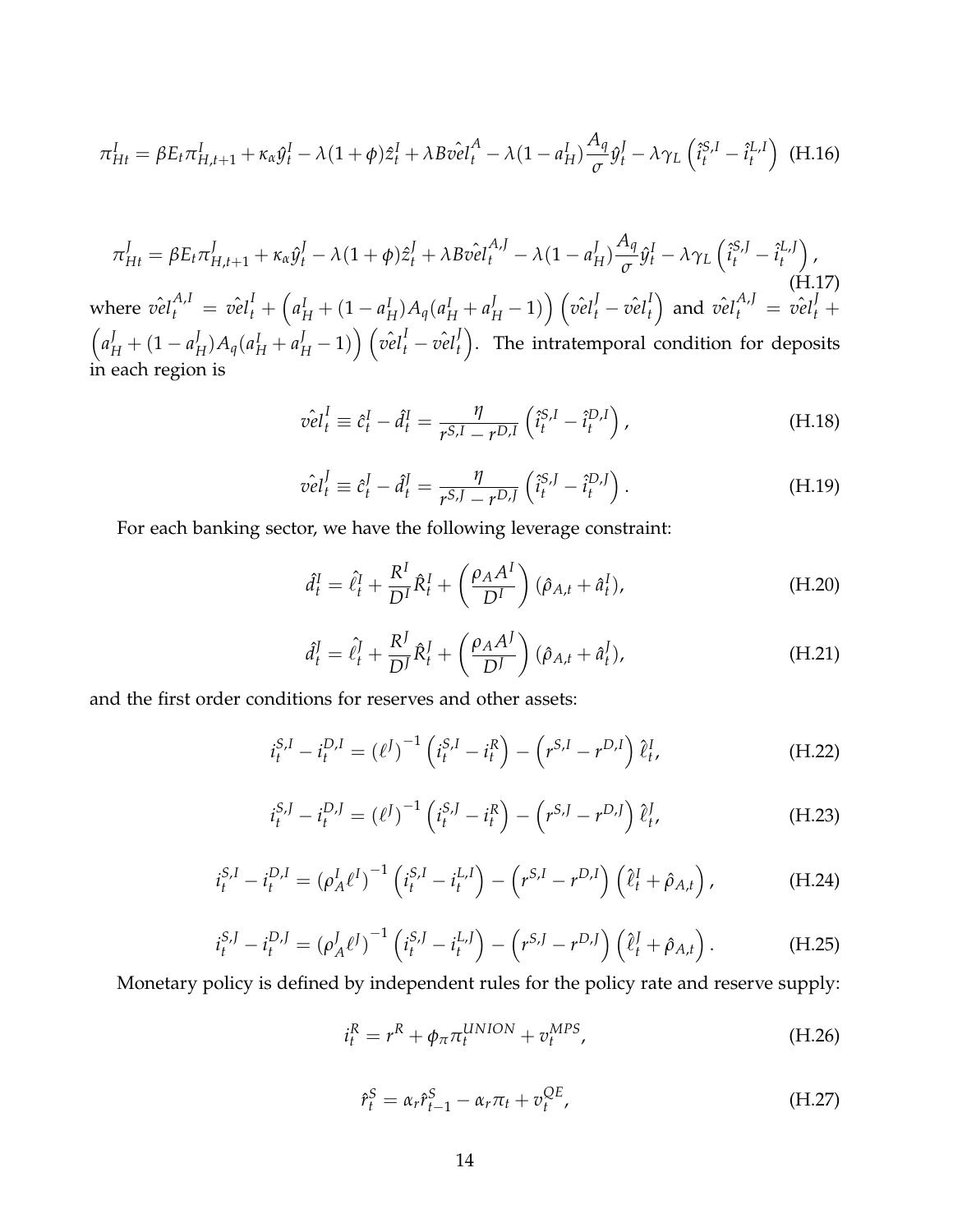where  $\pi_t^{UNION} = \frac{X^I}{X^I + X^J} \pi_t^I + \frac{X^J}{X^I + X^J} \pi_t^J$ *t* . The Backus-Smith condition for complete markets is expressed as

<span id="page-66-0"></span>
$$
\hat{q}_t = \frac{1}{\sigma} \left( \hat{c}_t^I - \hat{c}_t^I \right) - \frac{1}{1 - \rho_b} \left( \hat{b}_t^I - \hat{b}_t^I \right) + B^J \hat{v} \hat{e} \hat{t}_t^I - B^I \hat{v} \hat{e} \hat{t}_t^I.
$$
 (H.28)

The asset market clearing for reserves is given by

$$
\hat{R}_t^S = \frac{X^I}{X^I + X^J} \hat{R}_t^I + \frac{X^J}{X^I + X^J} \hat{R}_t^J.
$$
\n(H.29)

Goods market clearing for each of the two markets is

$$
\hat{y}_t^I = \hat{c}_t^I + (1 - a_H^I) \left( \frac{\gamma}{a_H^I + a_H^J - 1} + \gamma - \sigma \right) \hat{q}_t + \sigma (1 - a_H^I) B^I \hat{v} \hat{e} l_t^I - \sigma (1 - a_H^I) B^J \hat{v} \hat{e} l_t^J, \text{ (H.30)}
$$

$$
\hat{y}_t^I = \hat{c}_t^I - (1 - a_H^I) \left( \frac{\gamma}{a_H^I + a_H^I - 1} + \gamma - \sigma \right) \hat{q}_t + \sigma (1 - a_H^I) B^I \hat{v} \hat{e} l_t^I - \sigma (1 - a_H^I) B^I \hat{v} \hat{e} l_t^I.
$$
 (H.31)

The pricing identities that are reflective of being in a fixed exchange rate regime are the following:

$$
\pi_t = a_H^I \pi_{Ht} + (1 - a_H^I) \pi_{Ht}^*,
$$
\n(H.32)

$$
\pi_t^* = a_H^J \pi_{Ht}^* + (1 - a_H^J) \pi_{Ht},
$$
\n(H.33)

<span id="page-66-1"></span>
$$
\Delta \hat{q}_t = \pi_t^* - \pi_t, \tag{H.34}
$$

and finally exogenous processes for each of the shocks  $\left(\hat{b}_t^I,\hat{b}_t^J\right)$  $_{t}^{J},\hat{z}_{t}^{I},\hat{z}_{t}^{J}$  $_{t}^{J}$ ,  $v_{t}^{MPS}$ ,  $\hat{\ell}_{t}^{I}$ ,  $\hat{\ell}_{t}^{J}$ *t* , *v QE t* , *ρ*ˆ*A*,*<sup>t</sup>* , where the parameters  $(A_q, \sigma_\alpha, \kappa_\alpha, B^I, B^J)$  are

$$
A_q = \frac{(a_H^I + a_H^J)(\sigma - \gamma)}{\sigma - (a_H^I + a_H^J)(2 - a_H^I - a_H^J)(\sigma - \gamma)} \quad ; \quad \sigma_\alpha = \frac{\sigma}{1 + A_q} \quad ; \quad \kappa_\alpha = \lambda (\phi + \sigma_\alpha) ,
$$

$$
BI = (1/\etaI - 1/\sigma) \left( \frac{rS,I - rD,I}{velI + rS,I - rD,I} \right) ; BJ = (1/\etaJ - 1/\sigma) \left( \frac{rS,I - rD,I}{velI + rS,I - rD,I} \right).
$$

As a result, we have a system of 30 equations (Equations [\(H.14\)](#page-64-1) - [\(H.34\)](#page-66-1) and 9 exogenous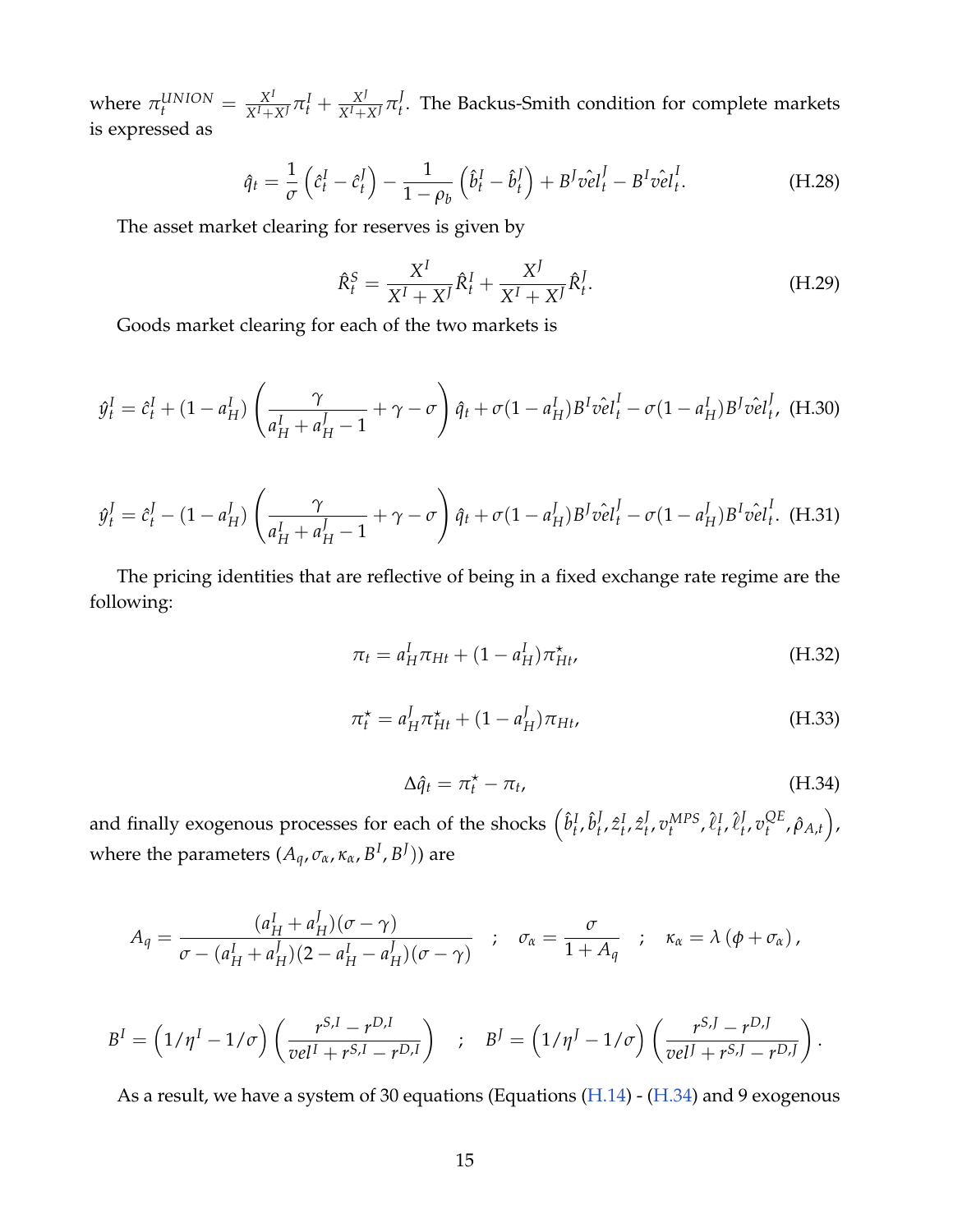<span id="page-67-0"></span>processes) and 30 unknowns, which is solved through Dynare.

## **I. Derivation of Risk-Free Rate Equalization**

I solve for this under the log-linearized system of equations. Combining the two Euler equations

$$
\hat{c}_t^I = E_t \hat{c}_{t+1}^I + \sigma B^I E_t \Delta \hat{v} \hat{e} \hat{t}_{t+1}^I - \sigma \left( \hat{i}_t^{S,I} - E_t \pi_{t+1}^I \right) + \sigma \hat{b}_t^I,
$$
  

$$
\hat{c}_t^J = E_t \hat{c}_{t+1}^J + \sigma B^J E_t \Delta \hat{v} \hat{e} \hat{t}_{t+1}^J - \sigma \left( \hat{i}_t^{S,I} - E_t \pi_{t+1}^J \right) + \sigma \hat{b}_t^J.
$$

I get the following equation:

$$
\hat{i}_{t}^{S,I} - \hat{i}_{t}^{S,I} = E_{t}\pi_{t+1}^{I} - E_{t}\pi_{t+1}^{J} + \sigma^{-1} \left( E_{t}\Delta \hat{c}_{t+1}^{I} - E_{t}\Delta \hat{c}_{t+1}^{J} \right) + B^{I}E_{t}\Delta \hat{v} \hat{e} \hat{l}_{t+1}^{I} - B^{J}E_{t}\Delta \hat{v} \hat{e} \hat{l}_{t+1}^{J} + \sigma \left( \hat{b}_{t}^{I} - \hat{b}_{t}^{J} \right)
$$

.

Now, with the Backus-Smith condition in [\(H.28\)](#page-66-0), by taking first differences, and know- $\inf E_t\left[\hat{b}_{t+s}\right] = \rho^s\hat{b}_t.$ 

$$
E_t \Delta \hat{c}_{t+1}^I - E_t \Delta \hat{c}_{t+1}^J = \sigma E_t \Delta \hat{q}_{t+1} - \sigma B^I E_t \Delta \hat{v} \hat{e} l_{t+1}^I + \sigma B^J E_t \Delta \hat{v} \hat{e} l_{t+1}^J - \left(\hat{b}_t^I - \hat{b}_t^J\right).
$$

Plugging in [\(H.34\)](#page-66-1):

$$
E_t \Delta \hat{c}_{t+1}^I - E_t \Delta \hat{c}_{t+1}^J = \sigma \left( E_t \pi_{t+1}^J - E_t \pi_{t+1}^I \right) - \sigma \left( \hat{b}_t^I - \hat{b}_t^I \right) - \sigma B^I E_t \Delta \hat{v} \hat{e} l_{t+1}^I + \sigma B^J E_t \Delta \hat{v} \hat{e} l_{t+1}^J.
$$

<span id="page-67-1"></span>Finally, plugging this into the first equation, I get that  $i_t^{S,I} = i_t^{S,J}$ *t* .

## **J. Data Sources**

#### *J.1. Observed Target Variables: Data Sources*

The data sources used to construct the observables are:

- (1) Real Gross Domestic Product: Eurostat ESA 2010 National Accounts, Main Aggregates - Quarterly GDP at market prices, Chain-Linked volume (reference year 2015), calendar and seasonally adjusted
- (2) Harmonized Index of Consumer Prices (HICP): Eurostat, Overall Monthly Index, reference year 2015 (normalised to 100), neither seasonally nor working day adjusted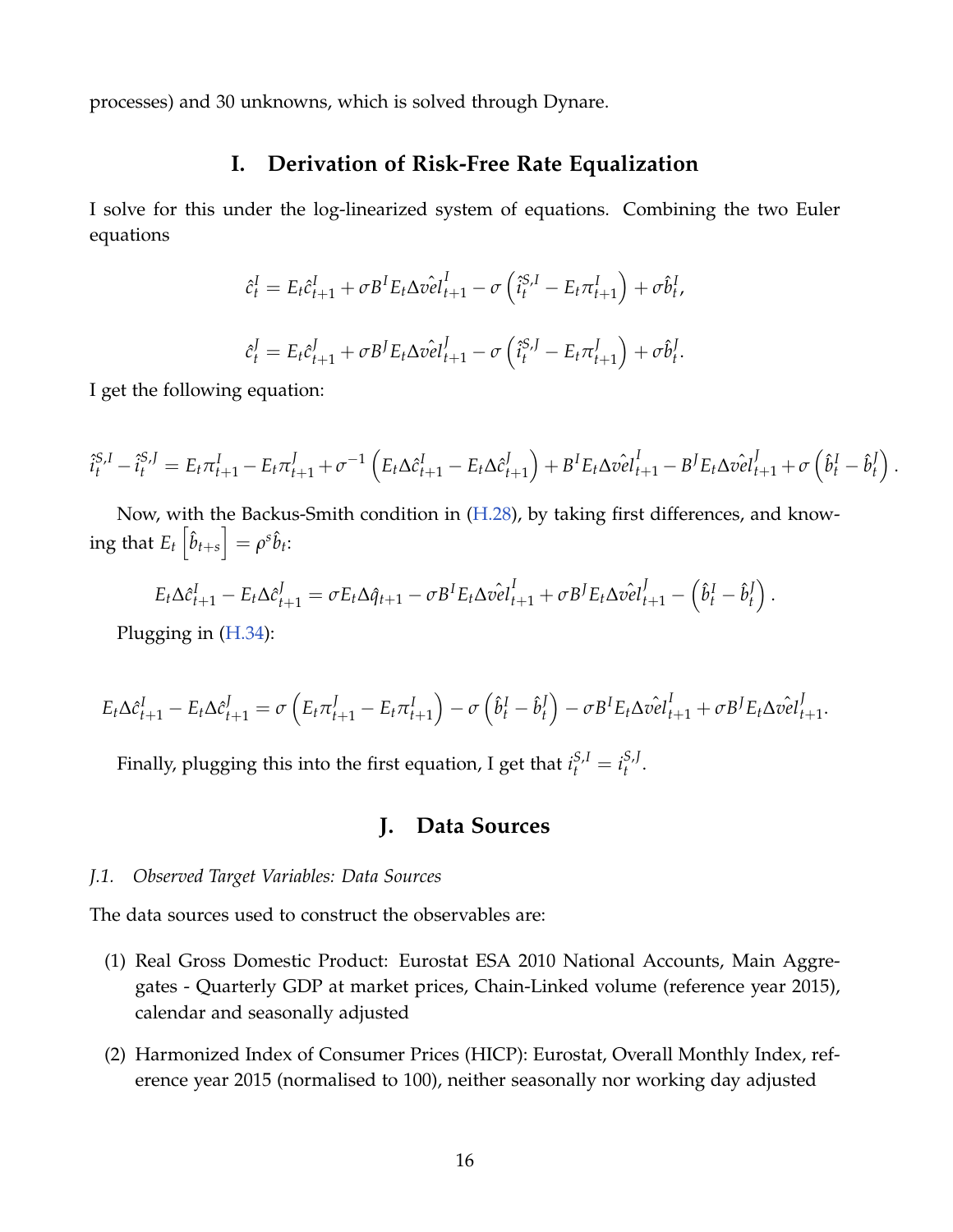- (3) ECB Main Refinancing Operations (MRO) Rate: Statistical Data Warehouse (SDW), ECB Official Interest Rates, percent per annum
- (4) Bank interest rates MFI Interest Rate Statistics, overnight deposits from households/non-financial corporations, percent per annum
- (5) Total Population: United Nations, World Population Prospects, 2019
- (6) Overnight Deposits: Balance Sheet Indicators (BSI) dataset, overnight deposits vis-avis non-MFIs excluding general government, denominated in Euro
- (7) Currency in Circulation: Balance Sheet Items (BSI) dataset, denominated in Euros
- (8) Central Bank Reserves: Balance Sheet Items (BSI) dataset, domestic loans to Eurosystem, country-level data
- (9) Money Supply: (6) + (7)
- (10) Velocity:  $[(1) * (2)]/(9)$
- (11) Deposit Spread: (4) (6)
- (12) NPL Ratios: IMF Financial Soundness Indicators Database: Non-Performing Loans vs. Total Gross Loans
- *J.2. η Estimation: Data Sources*

This documents the data sources required for the estimation of *η* at the country level. The sample period for each country is shown in Table [J.2](#page-68-0) below. I discuss the construction of the series for each component in turn:

<span id="page-68-0"></span>

|                                                                                       |  |  | Spain Portugal France Germany Italy Netherlands |
|---------------------------------------------------------------------------------------|--|--|-------------------------------------------------|
| Sample Period 1972 - 2017 1997 - 2017 1978 - 2017 1975 - 2017 1970 - 2017 1982 - 2017 |  |  |                                                 |

**Table J.2.** *η* Estimation: Sample Period

*Short-Term Discount Rate*: I use the official discount rate for each country, sourced pre-1999 from either FRED (France, Germany, Spain) or their respective national central bank (Italy, Portugal, Netherlands). Only for France do I use the 3-month T-bill rate due to a lack of data.

*Nominal GDP*: From 1999 onwards, I take the nominal GDP series from Eurostat, and extend the horizon using a combination of the real GDP growth and GDP deflator series from the World Bank.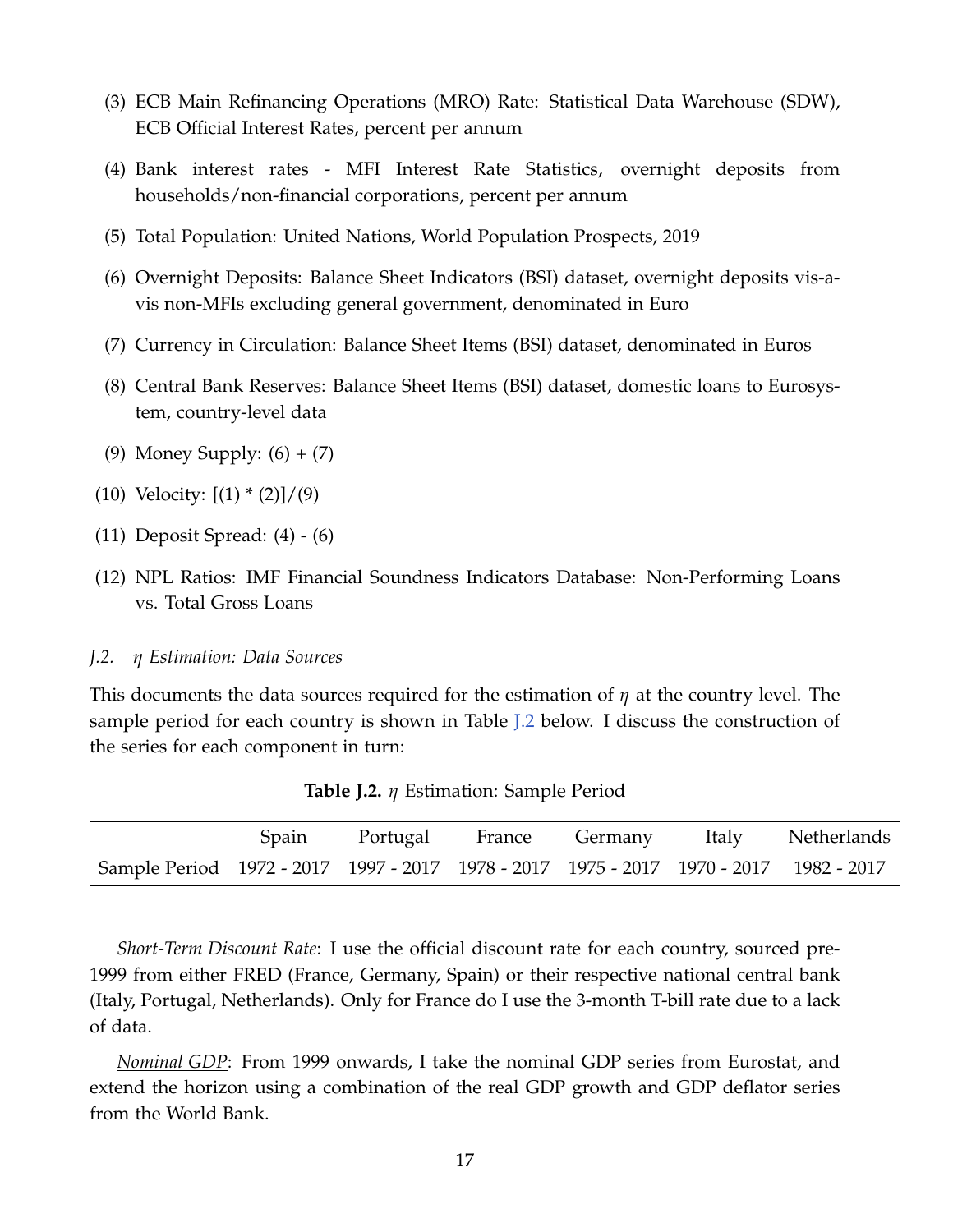*M1 Money Supply*: From 1998 onwards, I take the money supply series used for the Bayesian estimation, summing up overnight deposits plus currency. Extending the series pre-1998 involves different steps depending on the country. For France, Germany and Spain, I use M1 money supply from FRED, and then scale the post-1997 series of overnight deposits plus currency such that levels match. As the post-1997 series is close to the traditional M1 definition, the scaling factors are small (2-4%). For Italy, it is a very similar process but the M1 series is taken from the Bank of Italy up to 2014, after which I turn to the other definition. For the Netherlands, I make use of the central bank's historical series of overnight deposits plus currency. Finally, a lack of data prevents me from extending the series for Portugal pre-1998.

The resultant series of velocity and interest rates is conveyed in Figure [J.7](#page-70-0) below.